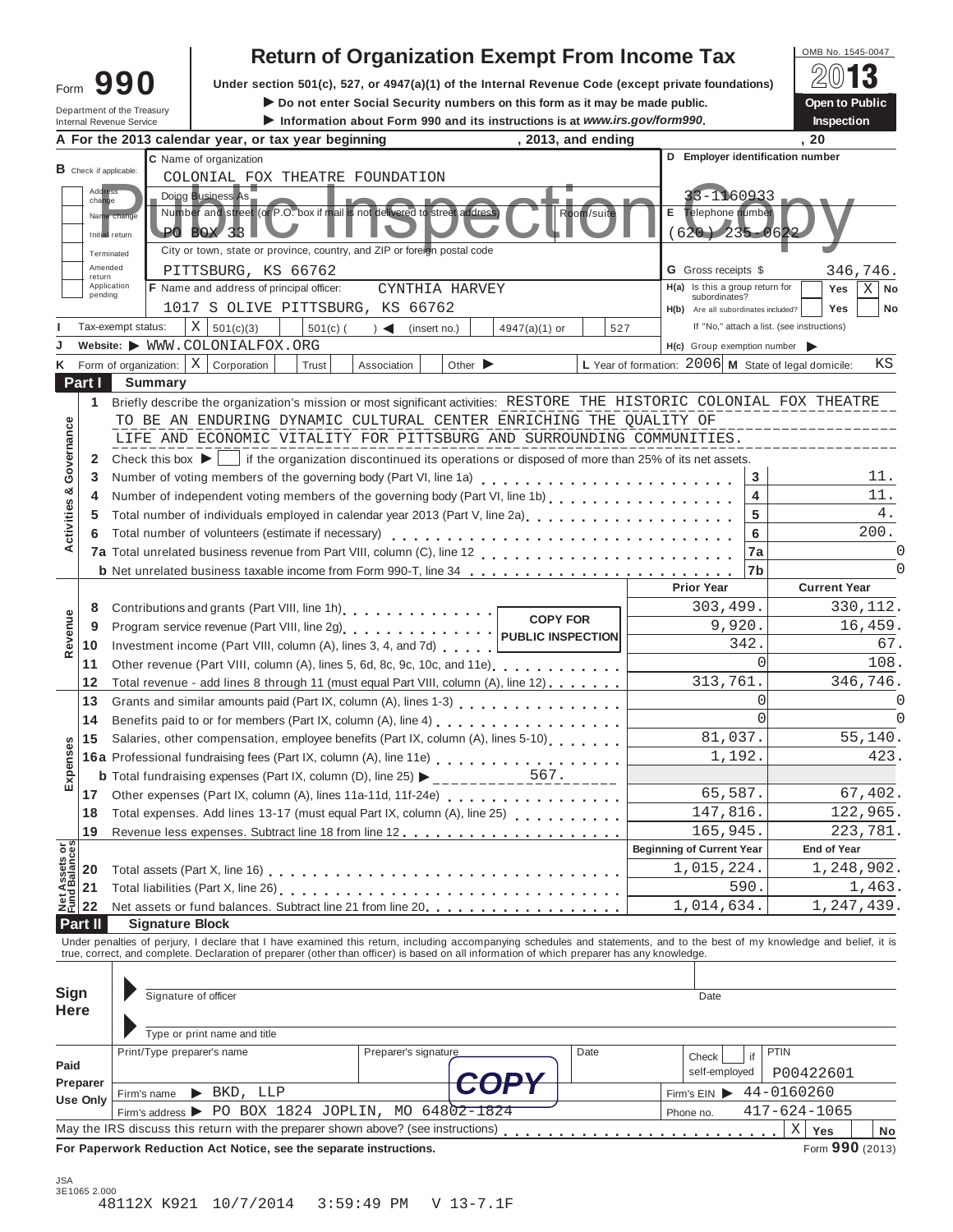| COLONIAL FOX THEATRE FOUNDATION |  | 33-1160933 |
|---------------------------------|--|------------|

| Form 990 (2013)<br>Part III<br><b>Statement of Program Service Accomplishments</b><br>Briefly describe the organization's mission:<br>1.<br>TO ACQUIRE, MAINTAIN AND OPERATE THE HISTORICAL COLONIAL-FOX THEATRE<br>BUILDING IN PITTSBURG, KS IN ORDER TO BE TO BE AN ENDURING DYNAMIC<br>CULTURAL CENTER ENRICHING THE QUALITY OF LIFE AND ECONOMIC VITALITY<br>OF PITTSBURG AND SURROUNDING COMMUNITIES.<br>2 Did the organization undertake any significant program services during the year which were not listed on the<br>prior Form 990 or 990 $\epsilon$ 2? $\blacksquare$ $\blacksquare$ $\blacksquare$ $\blacksquare$ $\blacksquare$ $\blacksquare$ $\blacksquare$<br>'es<br>If "Yes," describe these new services on Schedule O.<br>Did the organization cease conducting, or make significant changes in how it conducts, any program<br>3<br>Yes<br>services?<br>If "Yes," describe these changes on Schedule O.<br>4 Describe the organization's program service accomplishments for each of its three largest program services, as measured by<br>expenses. Section $501(c)(3)$ and $501(c)(4)$ organizations are required to report the amount of grants and allocations to others,<br>the total expenses, and revenue, if any, for each program service reported.<br>4a (Code: 711110 ) (Expenses \$<br>$_{114,699}$ including grants of \$ ) (Revenue \$ $_{16,567}$ )<br>TO ACQUIRE, MAINTAIN AND OPERATE THE HISTORIC COLONIAL FOX THEATRE<br>BUILDING IN PITTSBURG, KS IN ORDER TO BE AN ENDURING DYNAMIC<br>CULTURAL CENTER ENRICHING THE QUALITY OF LIFE AND ECONOMIC<br>VITALITY FOR PITTSBURG AND SURROUNDING COMMUNITIES.<br>TO PROMOTE.<br>CONDUCT, AND CARRY ON CHARITABLE, CULTURAL, RECREATIONAL, AND<br>EDUCATIONAL PROGRAMS FOR THE CITIZENS OF PITTSBURG, KS, AND THE<br>SURROUNDING COMMUNITIES. ALSO TO PROMOTE THE HISTORY AND HERITAGE<br>OF THE COMMUNITY AND ITS LANDMARKS.<br>including grants of \$<br>) (Revenue \$<br>$(Ex)$ (Expenses \$<br>4b (Code:<br>including grants of \$<br>) (Expenses \$<br>) (Revenue \$<br>4c (Code: | COLONIAL FOX INFAIRE FOUNDAIION                     | 33-1100933 |                    |
|-----------------------------------------------------------------------------------------------------------------------------------------------------------------------------------------------------------------------------------------------------------------------------------------------------------------------------------------------------------------------------------------------------------------------------------------------------------------------------------------------------------------------------------------------------------------------------------------------------------------------------------------------------------------------------------------------------------------------------------------------------------------------------------------------------------------------------------------------------------------------------------------------------------------------------------------------------------------------------------------------------------------------------------------------------------------------------------------------------------------------------------------------------------------------------------------------------------------------------------------------------------------------------------------------------------------------------------------------------------------------------------------------------------------------------------------------------------------------------------------------------------------------------------------------------------------------------------------------------------------------------------------------------------------------------------------------------------------------------------------------------------------------------------------------------------------------------------------------------------------------------------------------------------------------------------------------------------------------------------------------------------------------------------------------------------------------------|-----------------------------------------------------|------------|--------------------|
|                                                                                                                                                                                                                                                                                                                                                                                                                                                                                                                                                                                                                                                                                                                                                                                                                                                                                                                                                                                                                                                                                                                                                                                                                                                                                                                                                                                                                                                                                                                                                                                                                                                                                                                                                                                                                                                                                                                                                                                                                                                                             |                                                     |            | Page 2             |
|                                                                                                                                                                                                                                                                                                                                                                                                                                                                                                                                                                                                                                                                                                                                                                                                                                                                                                                                                                                                                                                                                                                                                                                                                                                                                                                                                                                                                                                                                                                                                                                                                                                                                                                                                                                                                                                                                                                                                                                                                                                                             |                                                     |            |                    |
|                                                                                                                                                                                                                                                                                                                                                                                                                                                                                                                                                                                                                                                                                                                                                                                                                                                                                                                                                                                                                                                                                                                                                                                                                                                                                                                                                                                                                                                                                                                                                                                                                                                                                                                                                                                                                                                                                                                                                                                                                                                                             |                                                     |            |                    |
|                                                                                                                                                                                                                                                                                                                                                                                                                                                                                                                                                                                                                                                                                                                                                                                                                                                                                                                                                                                                                                                                                                                                                                                                                                                                                                                                                                                                                                                                                                                                                                                                                                                                                                                                                                                                                                                                                                                                                                                                                                                                             |                                                     |            |                    |
|                                                                                                                                                                                                                                                                                                                                                                                                                                                                                                                                                                                                                                                                                                                                                                                                                                                                                                                                                                                                                                                                                                                                                                                                                                                                                                                                                                                                                                                                                                                                                                                                                                                                                                                                                                                                                                                                                                                                                                                                                                                                             |                                                     |            |                    |
|                                                                                                                                                                                                                                                                                                                                                                                                                                                                                                                                                                                                                                                                                                                                                                                                                                                                                                                                                                                                                                                                                                                                                                                                                                                                                                                                                                                                                                                                                                                                                                                                                                                                                                                                                                                                                                                                                                                                                                                                                                                                             |                                                     |            |                    |
|                                                                                                                                                                                                                                                                                                                                                                                                                                                                                                                                                                                                                                                                                                                                                                                                                                                                                                                                                                                                                                                                                                                                                                                                                                                                                                                                                                                                                                                                                                                                                                                                                                                                                                                                                                                                                                                                                                                                                                                                                                                                             |                                                     |            |                    |
|                                                                                                                                                                                                                                                                                                                                                                                                                                                                                                                                                                                                                                                                                                                                                                                                                                                                                                                                                                                                                                                                                                                                                                                                                                                                                                                                                                                                                                                                                                                                                                                                                                                                                                                                                                                                                                                                                                                                                                                                                                                                             |                                                     |            |                    |
|                                                                                                                                                                                                                                                                                                                                                                                                                                                                                                                                                                                                                                                                                                                                                                                                                                                                                                                                                                                                                                                                                                                                                                                                                                                                                                                                                                                                                                                                                                                                                                                                                                                                                                                                                                                                                                                                                                                                                                                                                                                                             |                                                     |            | $\mathbf{X}$<br>No |
|                                                                                                                                                                                                                                                                                                                                                                                                                                                                                                                                                                                                                                                                                                                                                                                                                                                                                                                                                                                                                                                                                                                                                                                                                                                                                                                                                                                                                                                                                                                                                                                                                                                                                                                                                                                                                                                                                                                                                                                                                                                                             |                                                     |            |                    |
|                                                                                                                                                                                                                                                                                                                                                                                                                                                                                                                                                                                                                                                                                                                                                                                                                                                                                                                                                                                                                                                                                                                                                                                                                                                                                                                                                                                                                                                                                                                                                                                                                                                                                                                                                                                                                                                                                                                                                                                                                                                                             |                                                     |            | $X \mid$ No        |
|                                                                                                                                                                                                                                                                                                                                                                                                                                                                                                                                                                                                                                                                                                                                                                                                                                                                                                                                                                                                                                                                                                                                                                                                                                                                                                                                                                                                                                                                                                                                                                                                                                                                                                                                                                                                                                                                                                                                                                                                                                                                             |                                                     |            |                    |
|                                                                                                                                                                                                                                                                                                                                                                                                                                                                                                                                                                                                                                                                                                                                                                                                                                                                                                                                                                                                                                                                                                                                                                                                                                                                                                                                                                                                                                                                                                                                                                                                                                                                                                                                                                                                                                                                                                                                                                                                                                                                             |                                                     |            |                    |
|                                                                                                                                                                                                                                                                                                                                                                                                                                                                                                                                                                                                                                                                                                                                                                                                                                                                                                                                                                                                                                                                                                                                                                                                                                                                                                                                                                                                                                                                                                                                                                                                                                                                                                                                                                                                                                                                                                                                                                                                                                                                             |                                                     |            |                    |
|                                                                                                                                                                                                                                                                                                                                                                                                                                                                                                                                                                                                                                                                                                                                                                                                                                                                                                                                                                                                                                                                                                                                                                                                                                                                                                                                                                                                                                                                                                                                                                                                                                                                                                                                                                                                                                                                                                                                                                                                                                                                             |                                                     |            |                    |
|                                                                                                                                                                                                                                                                                                                                                                                                                                                                                                                                                                                                                                                                                                                                                                                                                                                                                                                                                                                                                                                                                                                                                                                                                                                                                                                                                                                                                                                                                                                                                                                                                                                                                                                                                                                                                                                                                                                                                                                                                                                                             |                                                     |            |                    |
|                                                                                                                                                                                                                                                                                                                                                                                                                                                                                                                                                                                                                                                                                                                                                                                                                                                                                                                                                                                                                                                                                                                                                                                                                                                                                                                                                                                                                                                                                                                                                                                                                                                                                                                                                                                                                                                                                                                                                                                                                                                                             |                                                     |            |                    |
|                                                                                                                                                                                                                                                                                                                                                                                                                                                                                                                                                                                                                                                                                                                                                                                                                                                                                                                                                                                                                                                                                                                                                                                                                                                                                                                                                                                                                                                                                                                                                                                                                                                                                                                                                                                                                                                                                                                                                                                                                                                                             |                                                     |            |                    |
|                                                                                                                                                                                                                                                                                                                                                                                                                                                                                                                                                                                                                                                                                                                                                                                                                                                                                                                                                                                                                                                                                                                                                                                                                                                                                                                                                                                                                                                                                                                                                                                                                                                                                                                                                                                                                                                                                                                                                                                                                                                                             |                                                     |            |                    |
|                                                                                                                                                                                                                                                                                                                                                                                                                                                                                                                                                                                                                                                                                                                                                                                                                                                                                                                                                                                                                                                                                                                                                                                                                                                                                                                                                                                                                                                                                                                                                                                                                                                                                                                                                                                                                                                                                                                                                                                                                                                                             |                                                     |            |                    |
|                                                                                                                                                                                                                                                                                                                                                                                                                                                                                                                                                                                                                                                                                                                                                                                                                                                                                                                                                                                                                                                                                                                                                                                                                                                                                                                                                                                                                                                                                                                                                                                                                                                                                                                                                                                                                                                                                                                                                                                                                                                                             |                                                     |            |                    |
|                                                                                                                                                                                                                                                                                                                                                                                                                                                                                                                                                                                                                                                                                                                                                                                                                                                                                                                                                                                                                                                                                                                                                                                                                                                                                                                                                                                                                                                                                                                                                                                                                                                                                                                                                                                                                                                                                                                                                                                                                                                                             |                                                     |            |                    |
|                                                                                                                                                                                                                                                                                                                                                                                                                                                                                                                                                                                                                                                                                                                                                                                                                                                                                                                                                                                                                                                                                                                                                                                                                                                                                                                                                                                                                                                                                                                                                                                                                                                                                                                                                                                                                                                                                                                                                                                                                                                                             |                                                     |            |                    |
|                                                                                                                                                                                                                                                                                                                                                                                                                                                                                                                                                                                                                                                                                                                                                                                                                                                                                                                                                                                                                                                                                                                                                                                                                                                                                                                                                                                                                                                                                                                                                                                                                                                                                                                                                                                                                                                                                                                                                                                                                                                                             |                                                     |            |                    |
|                                                                                                                                                                                                                                                                                                                                                                                                                                                                                                                                                                                                                                                                                                                                                                                                                                                                                                                                                                                                                                                                                                                                                                                                                                                                                                                                                                                                                                                                                                                                                                                                                                                                                                                                                                                                                                                                                                                                                                                                                                                                             |                                                     |            |                    |
|                                                                                                                                                                                                                                                                                                                                                                                                                                                                                                                                                                                                                                                                                                                                                                                                                                                                                                                                                                                                                                                                                                                                                                                                                                                                                                                                                                                                                                                                                                                                                                                                                                                                                                                                                                                                                                                                                                                                                                                                                                                                             |                                                     |            |                    |
|                                                                                                                                                                                                                                                                                                                                                                                                                                                                                                                                                                                                                                                                                                                                                                                                                                                                                                                                                                                                                                                                                                                                                                                                                                                                                                                                                                                                                                                                                                                                                                                                                                                                                                                                                                                                                                                                                                                                                                                                                                                                             |                                                     |            |                    |
|                                                                                                                                                                                                                                                                                                                                                                                                                                                                                                                                                                                                                                                                                                                                                                                                                                                                                                                                                                                                                                                                                                                                                                                                                                                                                                                                                                                                                                                                                                                                                                                                                                                                                                                                                                                                                                                                                                                                                                                                                                                                             |                                                     |            |                    |
|                                                                                                                                                                                                                                                                                                                                                                                                                                                                                                                                                                                                                                                                                                                                                                                                                                                                                                                                                                                                                                                                                                                                                                                                                                                                                                                                                                                                                                                                                                                                                                                                                                                                                                                                                                                                                                                                                                                                                                                                                                                                             |                                                     |            |                    |
|                                                                                                                                                                                                                                                                                                                                                                                                                                                                                                                                                                                                                                                                                                                                                                                                                                                                                                                                                                                                                                                                                                                                                                                                                                                                                                                                                                                                                                                                                                                                                                                                                                                                                                                                                                                                                                                                                                                                                                                                                                                                             |                                                     |            |                    |
|                                                                                                                                                                                                                                                                                                                                                                                                                                                                                                                                                                                                                                                                                                                                                                                                                                                                                                                                                                                                                                                                                                                                                                                                                                                                                                                                                                                                                                                                                                                                                                                                                                                                                                                                                                                                                                                                                                                                                                                                                                                                             |                                                     |            |                    |
|                                                                                                                                                                                                                                                                                                                                                                                                                                                                                                                                                                                                                                                                                                                                                                                                                                                                                                                                                                                                                                                                                                                                                                                                                                                                                                                                                                                                                                                                                                                                                                                                                                                                                                                                                                                                                                                                                                                                                                                                                                                                             |                                                     |            |                    |
|                                                                                                                                                                                                                                                                                                                                                                                                                                                                                                                                                                                                                                                                                                                                                                                                                                                                                                                                                                                                                                                                                                                                                                                                                                                                                                                                                                                                                                                                                                                                                                                                                                                                                                                                                                                                                                                                                                                                                                                                                                                                             |                                                     |            |                    |
|                                                                                                                                                                                                                                                                                                                                                                                                                                                                                                                                                                                                                                                                                                                                                                                                                                                                                                                                                                                                                                                                                                                                                                                                                                                                                                                                                                                                                                                                                                                                                                                                                                                                                                                                                                                                                                                                                                                                                                                                                                                                             |                                                     |            |                    |
|                                                                                                                                                                                                                                                                                                                                                                                                                                                                                                                                                                                                                                                                                                                                                                                                                                                                                                                                                                                                                                                                                                                                                                                                                                                                                                                                                                                                                                                                                                                                                                                                                                                                                                                                                                                                                                                                                                                                                                                                                                                                             |                                                     |            |                    |
|                                                                                                                                                                                                                                                                                                                                                                                                                                                                                                                                                                                                                                                                                                                                                                                                                                                                                                                                                                                                                                                                                                                                                                                                                                                                                                                                                                                                                                                                                                                                                                                                                                                                                                                                                                                                                                                                                                                                                                                                                                                                             |                                                     |            |                    |
|                                                                                                                                                                                                                                                                                                                                                                                                                                                                                                                                                                                                                                                                                                                                                                                                                                                                                                                                                                                                                                                                                                                                                                                                                                                                                                                                                                                                                                                                                                                                                                                                                                                                                                                                                                                                                                                                                                                                                                                                                                                                             |                                                     |            |                    |
|                                                                                                                                                                                                                                                                                                                                                                                                                                                                                                                                                                                                                                                                                                                                                                                                                                                                                                                                                                                                                                                                                                                                                                                                                                                                                                                                                                                                                                                                                                                                                                                                                                                                                                                                                                                                                                                                                                                                                                                                                                                                             |                                                     |            |                    |
|                                                                                                                                                                                                                                                                                                                                                                                                                                                                                                                                                                                                                                                                                                                                                                                                                                                                                                                                                                                                                                                                                                                                                                                                                                                                                                                                                                                                                                                                                                                                                                                                                                                                                                                                                                                                                                                                                                                                                                                                                                                                             |                                                     |            |                    |
|                                                                                                                                                                                                                                                                                                                                                                                                                                                                                                                                                                                                                                                                                                                                                                                                                                                                                                                                                                                                                                                                                                                                                                                                                                                                                                                                                                                                                                                                                                                                                                                                                                                                                                                                                                                                                                                                                                                                                                                                                                                                             |                                                     |            |                    |
|                                                                                                                                                                                                                                                                                                                                                                                                                                                                                                                                                                                                                                                                                                                                                                                                                                                                                                                                                                                                                                                                                                                                                                                                                                                                                                                                                                                                                                                                                                                                                                                                                                                                                                                                                                                                                                                                                                                                                                                                                                                                             |                                                     |            |                    |
|                                                                                                                                                                                                                                                                                                                                                                                                                                                                                                                                                                                                                                                                                                                                                                                                                                                                                                                                                                                                                                                                                                                                                                                                                                                                                                                                                                                                                                                                                                                                                                                                                                                                                                                                                                                                                                                                                                                                                                                                                                                                             |                                                     |            |                    |
|                                                                                                                                                                                                                                                                                                                                                                                                                                                                                                                                                                                                                                                                                                                                                                                                                                                                                                                                                                                                                                                                                                                                                                                                                                                                                                                                                                                                                                                                                                                                                                                                                                                                                                                                                                                                                                                                                                                                                                                                                                                                             |                                                     |            |                    |
|                                                                                                                                                                                                                                                                                                                                                                                                                                                                                                                                                                                                                                                                                                                                                                                                                                                                                                                                                                                                                                                                                                                                                                                                                                                                                                                                                                                                                                                                                                                                                                                                                                                                                                                                                                                                                                                                                                                                                                                                                                                                             |                                                     |            |                    |
|                                                                                                                                                                                                                                                                                                                                                                                                                                                                                                                                                                                                                                                                                                                                                                                                                                                                                                                                                                                                                                                                                                                                                                                                                                                                                                                                                                                                                                                                                                                                                                                                                                                                                                                                                                                                                                                                                                                                                                                                                                                                             |                                                     |            |                    |
|                                                                                                                                                                                                                                                                                                                                                                                                                                                                                                                                                                                                                                                                                                                                                                                                                                                                                                                                                                                                                                                                                                                                                                                                                                                                                                                                                                                                                                                                                                                                                                                                                                                                                                                                                                                                                                                                                                                                                                                                                                                                             |                                                     |            |                    |
|                                                                                                                                                                                                                                                                                                                                                                                                                                                                                                                                                                                                                                                                                                                                                                                                                                                                                                                                                                                                                                                                                                                                                                                                                                                                                                                                                                                                                                                                                                                                                                                                                                                                                                                                                                                                                                                                                                                                                                                                                                                                             |                                                     |            |                    |
|                                                                                                                                                                                                                                                                                                                                                                                                                                                                                                                                                                                                                                                                                                                                                                                                                                                                                                                                                                                                                                                                                                                                                                                                                                                                                                                                                                                                                                                                                                                                                                                                                                                                                                                                                                                                                                                                                                                                                                                                                                                                             |                                                     |            |                    |
|                                                                                                                                                                                                                                                                                                                                                                                                                                                                                                                                                                                                                                                                                                                                                                                                                                                                                                                                                                                                                                                                                                                                                                                                                                                                                                                                                                                                                                                                                                                                                                                                                                                                                                                                                                                                                                                                                                                                                                                                                                                                             |                                                     |            |                    |
|                                                                                                                                                                                                                                                                                                                                                                                                                                                                                                                                                                                                                                                                                                                                                                                                                                                                                                                                                                                                                                                                                                                                                                                                                                                                                                                                                                                                                                                                                                                                                                                                                                                                                                                                                                                                                                                                                                                                                                                                                                                                             |                                                     |            |                    |
|                                                                                                                                                                                                                                                                                                                                                                                                                                                                                                                                                                                                                                                                                                                                                                                                                                                                                                                                                                                                                                                                                                                                                                                                                                                                                                                                                                                                                                                                                                                                                                                                                                                                                                                                                                                                                                                                                                                                                                                                                                                                             |                                                     |            |                    |
|                                                                                                                                                                                                                                                                                                                                                                                                                                                                                                                                                                                                                                                                                                                                                                                                                                                                                                                                                                                                                                                                                                                                                                                                                                                                                                                                                                                                                                                                                                                                                                                                                                                                                                                                                                                                                                                                                                                                                                                                                                                                             |                                                     |            |                    |
|                                                                                                                                                                                                                                                                                                                                                                                                                                                                                                                                                                                                                                                                                                                                                                                                                                                                                                                                                                                                                                                                                                                                                                                                                                                                                                                                                                                                                                                                                                                                                                                                                                                                                                                                                                                                                                                                                                                                                                                                                                                                             |                                                     |            |                    |
|                                                                                                                                                                                                                                                                                                                                                                                                                                                                                                                                                                                                                                                                                                                                                                                                                                                                                                                                                                                                                                                                                                                                                                                                                                                                                                                                                                                                                                                                                                                                                                                                                                                                                                                                                                                                                                                                                                                                                                                                                                                                             |                                                     |            |                    |
|                                                                                                                                                                                                                                                                                                                                                                                                                                                                                                                                                                                                                                                                                                                                                                                                                                                                                                                                                                                                                                                                                                                                                                                                                                                                                                                                                                                                                                                                                                                                                                                                                                                                                                                                                                                                                                                                                                                                                                                                                                                                             | 4d Other program services (Describe in Schedule O.) |            |                    |
| (Expenses \$<br>including grants of \$<br>) (Revenue \$                                                                                                                                                                                                                                                                                                                                                                                                                                                                                                                                                                                                                                                                                                                                                                                                                                                                                                                                                                                                                                                                                                                                                                                                                                                                                                                                                                                                                                                                                                                                                                                                                                                                                                                                                                                                                                                                                                                                                                                                                     |                                                     |            |                    |
| 4e Total program service expenses ><br>114,699.                                                                                                                                                                                                                                                                                                                                                                                                                                                                                                                                                                                                                                                                                                                                                                                                                                                                                                                                                                                                                                                                                                                                                                                                                                                                                                                                                                                                                                                                                                                                                                                                                                                                                                                                                                                                                                                                                                                                                                                                                             |                                                     |            |                    |
| <b>JSA</b><br>Form 990 (2013)<br>3E1020 2.000                                                                                                                                                                                                                                                                                                                                                                                                                                                                                                                                                                                                                                                                                                                                                                                                                                                                                                                                                                                                                                                                                                                                                                                                                                                                                                                                                                                                                                                                                                                                                                                                                                                                                                                                                                                                                                                                                                                                                                                                                               |                                                     |            |                    |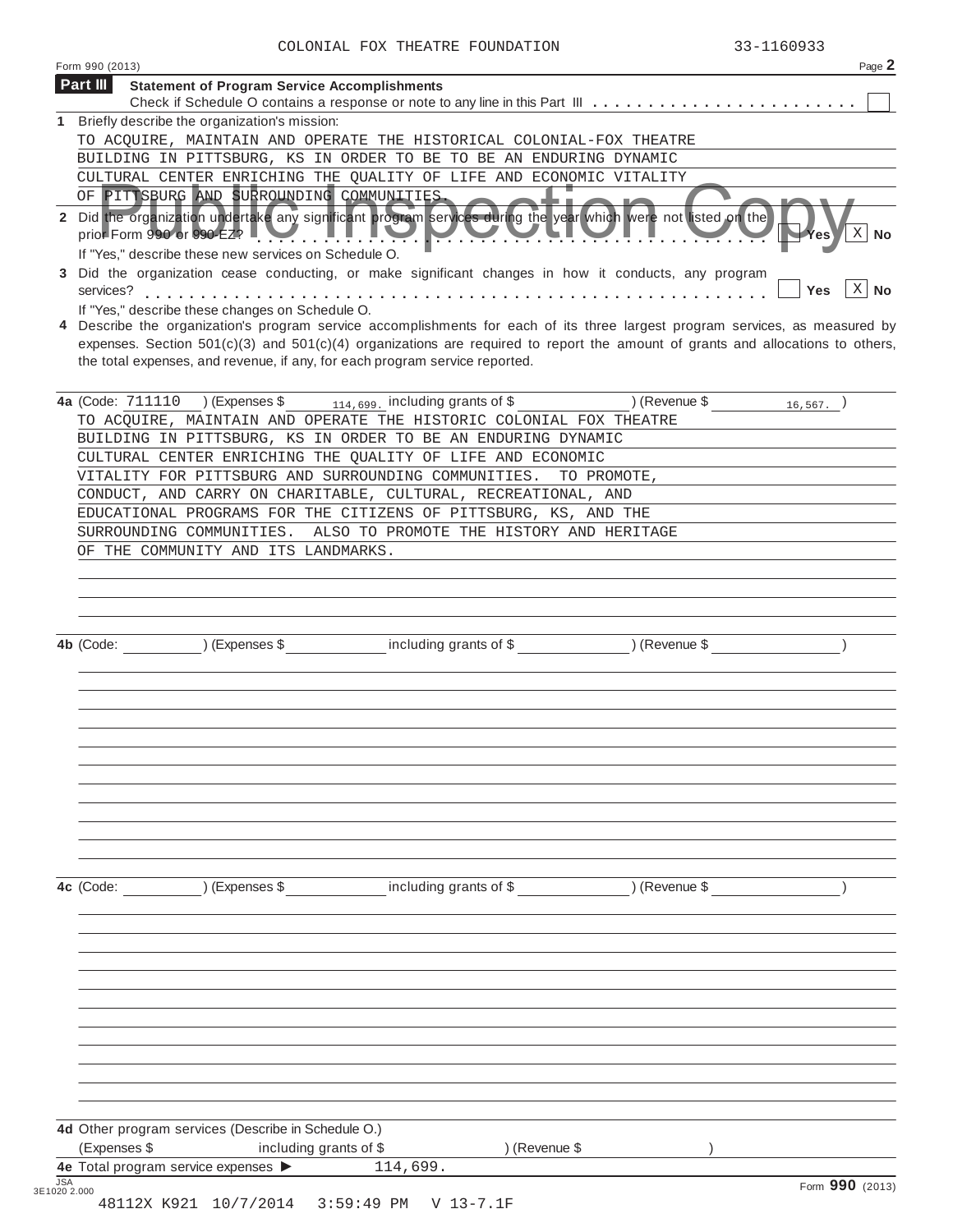|         | Form 990 (2013)                                                                                                                                                                                                                 |                 |             | Page 3          |
|---------|---------------------------------------------------------------------------------------------------------------------------------------------------------------------------------------------------------------------------------|-----------------|-------------|-----------------|
| Part IV | <b>Checklist of Required Schedules</b>                                                                                                                                                                                          |                 |             |                 |
|         |                                                                                                                                                                                                                                 |                 | Yes         | No              |
| 1       | Is the organization described in section $501(c)(3)$ or $4947(a)(1)$ (other than a private foundation)? If "Yes,"                                                                                                               |                 |             |                 |
|         |                                                                                                                                                                                                                                 | 1               | Χ           |                 |
| 2       | Is the organization required to complete Schedule B, Schedule of Contributors (see instructions)?                                                                                                                               | $\overline{2}$  | $\mathbf X$ |                 |
| 3       | Did the organization engage in direct or indirect political campaign activities on behalf of or in opposition to                                                                                                                |                 |             |                 |
|         |                                                                                                                                                                                                                                 | $3 -$           |             | Χ               |
| 4       |                                                                                                                                                                                                                                 |                 |             |                 |
|         | election in effect during the tax year? If "Yes," complete Schedule C, Part I. L. L. L. L. L. L. L. L. L.                                                                                                                       |                 |             | Χ               |
| 5       | Is the organization a section $501(c)(4)$ , $501(c)(5)$ , or $501(c)(6)$ organization that receives membership dues,                                                                                                            |                 |             |                 |
|         | assessments, or similar amounts as defined in Revenue Procedure 98-19? If "Yes," complete Schedule C,                                                                                                                           |                 |             |                 |
|         |                                                                                                                                                                                                                                 | 5               |             | Χ               |
| 6       | Did the organization maintain any donor advised funds or any similar funds or accounts for which donors                                                                                                                         |                 |             |                 |
|         | have the right to provide advice on the distribution or investment of amounts in such funds or accounts? If                                                                                                                     |                 |             |                 |
|         |                                                                                                                                                                                                                                 | 6               |             | Χ               |
| 7       | Did the organization receive or hold a conservation easement, including easements to preserve open space,                                                                                                                       | $\overline{7}$  |             | Χ               |
|         | the environment, historic land areas, or historic structures? If "Yes," complete Schedule D, Part II.                                                                                                                           |                 |             |                 |
| 8       | Did the organization maintain collections of works of art, historical treasures, or other similar assets? If "Yes,"                                                                                                             |                 |             | Χ               |
|         |                                                                                                                                                                                                                                 | 8               |             |                 |
| 9       | Did the organization report an amount in Part X, line 21, for escrow or custodial account liability; serve as a<br>custodian for amounts not listed in Part X; or provide credit counseling, debt management, credit repair, or |                 |             |                 |
|         |                                                                                                                                                                                                                                 | 9               |             | Χ               |
| 10      | Did the organization, directly or through a related organization, hold assets in temporarily restricted                                                                                                                         |                 |             |                 |
|         | endowments, permanent endowments, or quasi-endowments? If "Yes," complete Schedule D, Part V                                                                                                                                    | 10              |             | Χ               |
| 11      | If the organization's answer to any of the following questions is "Yes," then complete Schedule D, Parts VI,                                                                                                                    |                 |             |                 |
|         | VII, VIII, IX, or X as applicable.                                                                                                                                                                                              |                 |             |                 |
|         | a Did the organization report an amount for land, buildings, and equipment in Part X, line 10? If "Yes,"                                                                                                                        |                 |             |                 |
|         |                                                                                                                                                                                                                                 | 11a             | Χ           |                 |
|         | <b>b</b> Did the organization report an amount for investments-other securities in Part X, line 12 that is 5% or more                                                                                                           |                 |             |                 |
|         | of its total assets reported in Part X, line 16? If "Yes," complete Schedule D, Part VII                                                                                                                                        | 11 <sub>b</sub> |             | Χ               |
|         | c Did the organization report an amount for investments-program related in Part X, line 13 that is 5% or more                                                                                                                   |                 |             |                 |
|         | of its total assets reported in Part X, line 16? If "Yes," complete Schedule D, Part VIII                                                                                                                                       | 11c             |             | Χ               |
|         | d Did the organization report an amount for other assets in Part X, line 15 that is 5% or more of its total assets                                                                                                              |                 |             |                 |
|         | reported in Part X, line 16? If "Yes," complete Schedule D, Part IX                                                                                                                                                             | 11d             |             | Χ               |
|         | e Did the organization report an amount for other liabilities in Part X, line 25? If "Yes," complete Schedule D, Part X                                                                                                         | 11e             |             | X               |
|         | f Did the organization's separate or consolidated financial statements for the tax year include a footnote that addresses                                                                                                       |                 |             |                 |
|         | the organization's liability for uncertain tax positions under FIN 48 (ASC 740)? If "Yes," complete Schedule D, Part X                                                                                                          | 11f             |             | Χ               |
|         | 12a Did the organization obtain separate, independent audited financial statements for the tax year? If "Yes,"                                                                                                                  |                 |             |                 |
|         |                                                                                                                                                                                                                                 | 12a             |             | Χ               |
|         | <b>b</b> Was the organization included in consolidated, independent audited financial statements for the tax year? If "Yes," and if                                                                                             |                 |             |                 |
|         | the organization answered "No" to line 12a, then completing Schedule D, Parts XI and XII is optional                                                                                                                            | 12 <sub>b</sub> |             | Χ               |
| 13      | Is the organization a school described in section $170(b)(1)(A)(ii)?$ If "Yes," complete Schedule E                                                                                                                             | 13              |             | Χ               |
|         | 14 a Did the organization maintain an office, employees, or agents outside of the United States?.                                                                                                                               | 14a             |             | X               |
|         | <b>b</b> Did the organization have aggregate revenues or expenses of more than \$10,000 from grantmaking,                                                                                                                       |                 |             |                 |
|         | fundraising, business, investment, and program service activities outside the United States, or aggregate                                                                                                                       |                 |             |                 |
|         | foreign investments valued at \$100,000 or more? If "Yes," complete Schedule F, Parts I and IV                                                                                                                                  | 14 <sub>b</sub> |             | Χ               |
| 15      | Did the organization report on Part IX, column (A), line 3, more than \$5,000 of grants or other assistance to or                                                                                                               |                 |             |                 |
|         |                                                                                                                                                                                                                                 | 15              |             | Χ               |
| 16      | Did the organization report on Part IX, column (A), line 3, more than \$5,000 of aggregate grants or other                                                                                                                      |                 |             |                 |
|         | assistance to or for foreign individuals? If "Yes," complete Schedule F, Parts III and IV                                                                                                                                       | 16              |             | Χ               |
| 17      | Did the organization report a total of more than \$15,000 of expenses for professional fundraising services on                                                                                                                  |                 |             |                 |
|         | Part IX, column (A), lines 6 and 11e? If "Yes," complete Schedule G, Part I (see instructions)<br>.                                                                                                                             | 17              |             | Χ               |
| 18      | Did the organization report more than \$15,000 total of fundraising event gross income and contributions on                                                                                                                     |                 |             |                 |
|         |                                                                                                                                                                                                                                 | 18              |             | Χ               |
| 19      | Did the organization report more than \$15,000 of gross income from gaming activities on Part VIII, line 9a?                                                                                                                    |                 |             |                 |
|         |                                                                                                                                                                                                                                 | 19              |             | Χ               |
|         | 20 a Did the organization operate one or more hospital facilities? If "Yes," complete Schedule H                                                                                                                                | 20a             |             | X               |
|         | <b>b</b> If "Yes" to line 20a, did the organization attach a copy of its audited financial statements to this return?                                                                                                           | 20 <sub>b</sub> |             |                 |
| JSA     |                                                                                                                                                                                                                                 |                 |             | Form 990 (2013) |

3E1021 1.000 48112X K921 10/7/2014 3:59:49 PM V 13-7.1F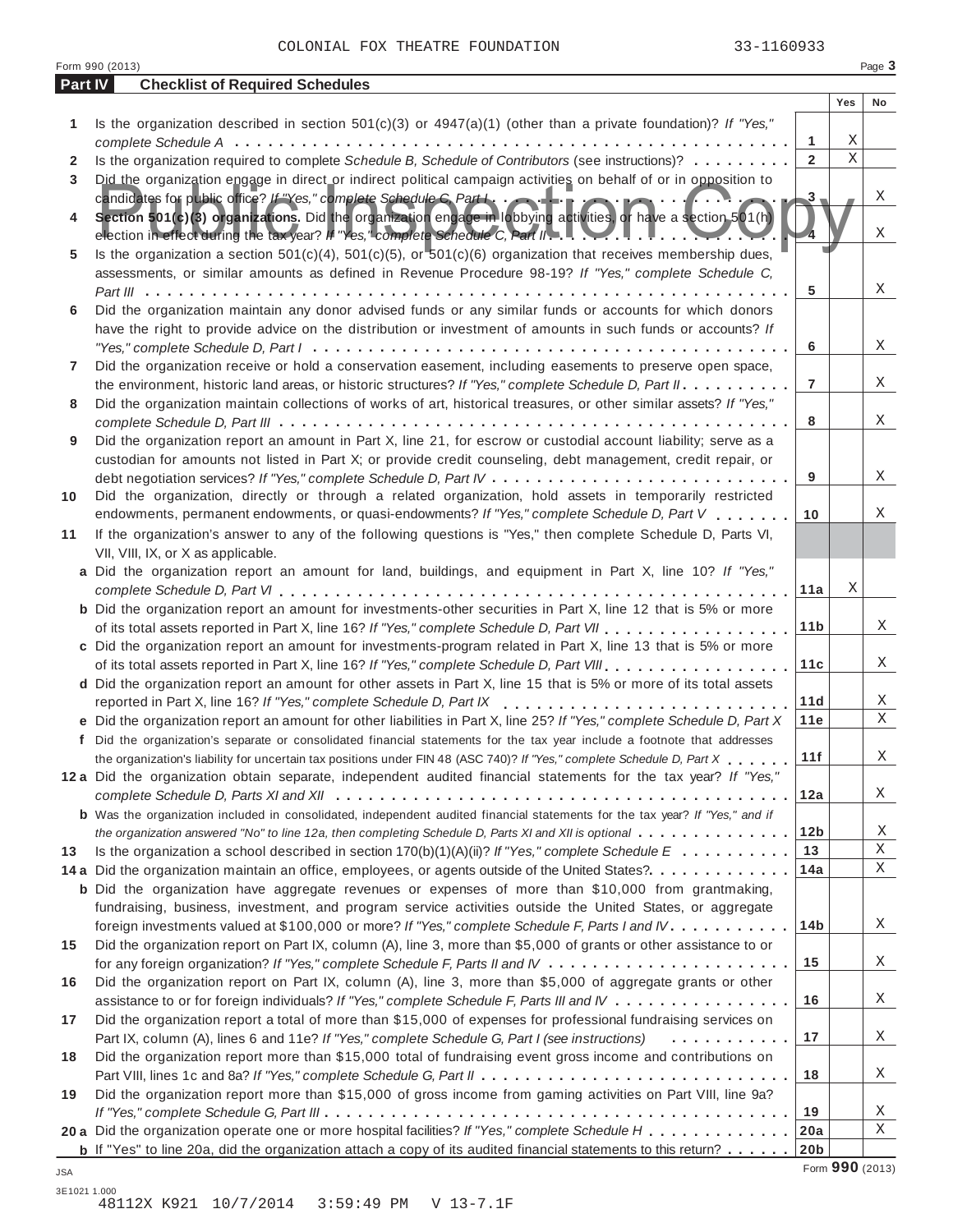|         | Form 990 (2013)                                                                                                                                                                                                                                                                                                                               |                 |     | Page 4 |  |  |  |  |  |
|---------|-----------------------------------------------------------------------------------------------------------------------------------------------------------------------------------------------------------------------------------------------------------------------------------------------------------------------------------------------|-----------------|-----|--------|--|--|--|--|--|
| Part IV | <b>Checklist of Required Schedules (continued)</b>                                                                                                                                                                                                                                                                                            |                 |     |        |  |  |  |  |  |
|         |                                                                                                                                                                                                                                                                                                                                               |                 | Yes | No     |  |  |  |  |  |
| 21      | Did the organization report more than \$5,000 of grants or other assistance to any domestic organization or                                                                                                                                                                                                                                   |                 |     |        |  |  |  |  |  |
|         | government on Part IX, column (A), line 1? If "Yes," complete Schedule I, Parts I and II                                                                                                                                                                                                                                                      | 21              |     | Χ      |  |  |  |  |  |
| 22      | Did the organization report more than \$5,000 of grants or other assistance to individuals in the United States                                                                                                                                                                                                                               |                 |     |        |  |  |  |  |  |
|         |                                                                                                                                                                                                                                                                                                                                               | 22              |     | Χ      |  |  |  |  |  |
| 23      | Did the organization answer "Yes" to Part VII, Section A, line 3, 4, or 5 about compensation of the                                                                                                                                                                                                                                           |                 |     |        |  |  |  |  |  |
|         | organization's current and former officers, directors, trustees, key employees, and highest compensated<br>employees? If "Yes," complete Schedule $J$ . $\blacksquare$ $\blacksquare$ $\blacksquare$ $\blacksquare$ $\blacksquare$ $\blacksquare$ $\blacksquare$ $\blacksquare$ $\blacksquare$ $\blacksquare$<br><u>ranski kalendar (d. 1</u> |                 |     | X      |  |  |  |  |  |
| 24 a    | Did the organization have a tax-exempt bond issue with an outstanding principal amount of more than<br>\$100,000 as of the last day of the year, that was issued after December 31, 2002? If "Yes," answer lines 24b                                                                                                                          |                 |     |        |  |  |  |  |  |
|         | through 24d and complete Schedule K. If "No," go to line 25a                                                                                                                                                                                                                                                                                  | 24a             |     | Χ      |  |  |  |  |  |
| b       | Did the organization invest any proceeds of tax-exempt bonds beyond a temporary period exception?                                                                                                                                                                                                                                             | 24 <sub>b</sub> |     |        |  |  |  |  |  |
| c       | Did the organization maintain an escrow account other than a refunding escrow at any time during the year                                                                                                                                                                                                                                     |                 |     |        |  |  |  |  |  |
|         |                                                                                                                                                                                                                                                                                                                                               | 24c             |     |        |  |  |  |  |  |
| d       | Did the organization act as an "on behalf of" issuer for bonds outstanding at any time during the year?                                                                                                                                                                                                                                       | 24d             |     |        |  |  |  |  |  |
|         | 25a Section 501(c)(3) and 501(c)(4) organizations. Did the organization engage in an excess benefit transaction                                                                                                                                                                                                                               |                 |     |        |  |  |  |  |  |
|         | with a disqualified person during the year? If "Yes," complete Schedule L, Part I.                                                                                                                                                                                                                                                            | 25a             |     | X      |  |  |  |  |  |
| b       | Is the organization aware that it engaged in an excess benefit transaction with a disqualified person in a prior                                                                                                                                                                                                                              |                 |     |        |  |  |  |  |  |
|         | year, and that the transaction has not been reported on any of the organization's prior Forms 990 or 990-EZ?                                                                                                                                                                                                                                  |                 |     |        |  |  |  |  |  |
|         |                                                                                                                                                                                                                                                                                                                                               | 25 <sub>b</sub> |     | Χ      |  |  |  |  |  |
| 26      | Did the organization report any amount on Part X, line 5, 6, or 22 for receivables from or payable to any                                                                                                                                                                                                                                     |                 |     |        |  |  |  |  |  |
|         | current or former officers, directors, trustees, key employees, highest compensated employees, or                                                                                                                                                                                                                                             |                 |     |        |  |  |  |  |  |
|         |                                                                                                                                                                                                                                                                                                                                               | 26              |     | Χ      |  |  |  |  |  |
| 27      | Did the organization provide a grant or other assistance to an officer, director, trustee, key employee,                                                                                                                                                                                                                                      |                 |     |        |  |  |  |  |  |
|         | substantial contributor or employee thereof, a grant selection committee member, or to a 35% controlled                                                                                                                                                                                                                                       |                 |     |        |  |  |  |  |  |
|         | entity or family member of any of these persons? If "Yes," complete Schedule L, Part III.                                                                                                                                                                                                                                                     | 27              |     | Χ      |  |  |  |  |  |
| 28      | Was the organization a party to a business transaction with one of the following parties (see Schedule L,                                                                                                                                                                                                                                     |                 |     |        |  |  |  |  |  |
|         | Part IV instructions for applicable filing thresholds, conditions, and exceptions):                                                                                                                                                                                                                                                           |                 |     |        |  |  |  |  |  |
| a       | A current or former officer, director, trustee, or key employee? If "Yes," complete Schedule L, Part IV                                                                                                                                                                                                                                       | 28a             |     | Χ      |  |  |  |  |  |
| b       | A family member of a current or former officer, director, trustee, or key employee? If "Yes," complete                                                                                                                                                                                                                                        |                 |     |        |  |  |  |  |  |
|         |                                                                                                                                                                                                                                                                                                                                               | 28 <sub>b</sub> |     | Χ      |  |  |  |  |  |
| С       | An entity of which a current or former officer, director, trustee, or key employee (or a family member thereof)                                                                                                                                                                                                                               |                 |     |        |  |  |  |  |  |
|         | was an officer, director, trustee, or direct or indirect owner? If "Yes," complete Schedule L, Part IV.                                                                                                                                                                                                                                       | 28c             |     | Χ      |  |  |  |  |  |
| 29      | Did the organization receive more than \$25,000 in non-cash contributions? If "Yes," complete Schedule M                                                                                                                                                                                                                                      | 29              |     | Χ      |  |  |  |  |  |
| 30      | Did the organization receive contributions of art, historical treasures, or other similar assets, or qualified                                                                                                                                                                                                                                |                 |     |        |  |  |  |  |  |
|         |                                                                                                                                                                                                                                                                                                                                               | $\bf{30}$       |     | Χ      |  |  |  |  |  |
| 31      | Did the organization liquidate, terminate, or dissolve and cease operations? If "Yes," complete Schedule N,                                                                                                                                                                                                                                   |                 |     |        |  |  |  |  |  |
|         |                                                                                                                                                                                                                                                                                                                                               | 31              |     | X      |  |  |  |  |  |
| 32      | Did the organization sell, exchange, dispose of, or transfer more than 25% of its net assets? If "Yes,"                                                                                                                                                                                                                                       |                 |     |        |  |  |  |  |  |
|         |                                                                                                                                                                                                                                                                                                                                               | 32              |     | X      |  |  |  |  |  |
| 33      | Did the organization own 100% of an entity disregarded as separate from the organization under Regulations                                                                                                                                                                                                                                    |                 |     |        |  |  |  |  |  |
|         | sections 301.7701-2 and 301.7701-3? If "Yes," complete Schedule R, Part $l_1, \ldots, l_l, \ldots, l_l, \ldots, l_l, \ldots, l_l$                                                                                                                                                                                                             | 33              |     | X      |  |  |  |  |  |
| 34      | Was the organization related to any tax-exempt or taxable entity? If "Yes," complete Schedule R, Part II, III,                                                                                                                                                                                                                                |                 |     |        |  |  |  |  |  |
|         |                                                                                                                                                                                                                                                                                                                                               | 34              |     | X      |  |  |  |  |  |
| 35a     | Did the organization have a controlled entity within the meaning of section 512(b)(13)?                                                                                                                                                                                                                                                       | 35a             |     | Χ      |  |  |  |  |  |
| b       | If "Yes" to line 35a, did the organization receive any payment from or engage in any transaction with a                                                                                                                                                                                                                                       |                 |     |        |  |  |  |  |  |
|         | controlled entity within the meaning of section 512(b)(13)? If "Yes," complete Schedule R, Part V, line 2                                                                                                                                                                                                                                     | 35 <sub>b</sub> |     |        |  |  |  |  |  |
| 36      | Section 501(c)(3) organizations. Did the organization make any transfers to an exempt non-charitable                                                                                                                                                                                                                                          |                 |     |        |  |  |  |  |  |
|         |                                                                                                                                                                                                                                                                                                                                               | 36              |     | X      |  |  |  |  |  |
| 37      | Did the organization conduct more than 5% of its activities through an entity that is not a related organization                                                                                                                                                                                                                              |                 |     |        |  |  |  |  |  |
|         | and that is treated as a partnership for federal income tax purposes? If "Yes," complete Schedule R,                                                                                                                                                                                                                                          |                 |     |        |  |  |  |  |  |
|         |                                                                                                                                                                                                                                                                                                                                               | 37              |     | X      |  |  |  |  |  |
| 38      | Did the organization complete Schedule O and provide explanations in Schedule O for Part VI, lines 11b and                                                                                                                                                                                                                                    |                 |     |        |  |  |  |  |  |
|         |                                                                                                                                                                                                                                                                                                                                               | 38              | Χ   |        |  |  |  |  |  |

Form **990** (2013)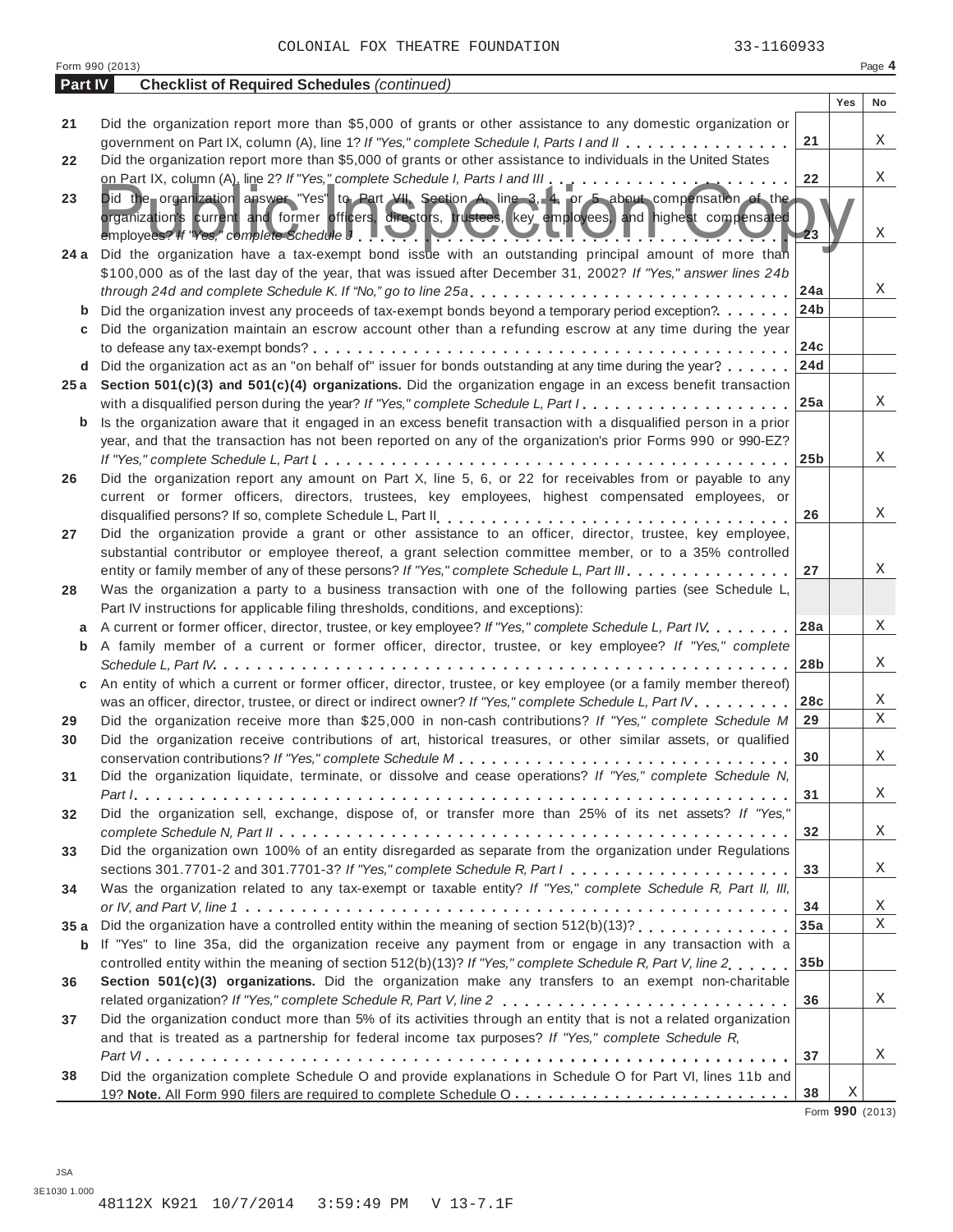|        | Form 990 (2013)                                                                                                                                                                                               |                |            | Page 5 |
|--------|---------------------------------------------------------------------------------------------------------------------------------------------------------------------------------------------------------------|----------------|------------|--------|
| Part V | <b>Statements Regarding Other IRS Filings and Tax Compliance</b>                                                                                                                                              |                |            |        |
|        | Check if Schedule O contains a response or note to any line in this Part V                                                                                                                                    |                |            |        |
|        |                                                                                                                                                                                                               |                | <b>Yes</b> | No     |
|        | 1a Enter the number reported in Box 3 of Form 1096. Enter -0- if not applicable 1a                                                                                                                            |                |            |        |
|        | <b>b</b> Enter the number of Forms W-2G included in line 1a. Enter -0- if not applicable $\ldots$ ,,,,,,<br>1b                                                                                                |                |            |        |
|        | c Did the organization comply with backup withholding rules for reportable payments to vendors and                                                                                                            |                |            |        |
|        | reportable gaming (gambling) winnings to prize winners?<br>2a Enter the number of employees reported on Form W-3, Fransmittal of Wage and Tax                                                                 | 1c-            |            |        |
|        | Statements, filed for the calendar year ending with or within the year covered by this return 2a                                                                                                              |                |            |        |
|        | b If at least one is reported on line 2a, did the organization file all required federal employment tax returns?                                                                                              | 2 <sub>b</sub> | Χ          |        |
|        | Note. If the sum of lines 1a and 2a is greater than 250, you may be required to e-file (see instructions)                                                                                                     |                |            |        |
|        | 3a Did the organization have unrelated business gross income of \$1,000 or more during the year?                                                                                                              | 3a             |            | Χ      |
|        | <b>b</b> If "Yes," has it filed a Form 990-T for this year? If "No" to line 3b, provide an explanation in Schedule O                                                                                          | 3 <sub>b</sub> |            |        |
|        | 4a At any time during the calendar year, did the organization have an interest in, or a signature or other authority                                                                                          |                |            |        |
|        | over, a financial account in a foreign country (such as a bank account, securities account, or other financial                                                                                                |                |            |        |
|        |                                                                                                                                                                                                               | 4a             |            | Χ      |
|        |                                                                                                                                                                                                               |                |            |        |
|        | See instructions for filing requirements for Form TD F 90-22.1, Report of Foreign Bank and Financial Accounts.                                                                                                |                |            |        |
|        | 5a Was the organization a party to a prohibited tax shelter transaction at any time during the tax year?                                                                                                      | 5a             |            | Χ<br>Χ |
|        | <b>b</b> Did any taxable party notify the organization that it was or is a party to a prohibited tax shelter transaction?                                                                                     | 5b<br>5c       |            |        |
|        |                                                                                                                                                                                                               |                |            |        |
|        | 6a Does the organization have annual gross receipts that are normally greater than \$100,000, and did the<br>organization solicit any contributions that were not tax deductible as charitable contributions? | 6a             |            | Χ      |
|        | <b>b</b> If "Yes," did the organization include with every solicitation an express statement that such contributions or                                                                                       |                |            |        |
|        |                                                                                                                                                                                                               | 6b             |            |        |
| 7      | Organizations that may receive deductible contributions under section 170(c).                                                                                                                                 |                |            |        |
|        | a Did the organization receive a payment in excess of \$75 made partly as a contribution and partly for goods                                                                                                 |                |            |        |
|        |                                                                                                                                                                                                               | 7a             |            | Χ      |
|        | <b>b</b> If "Yes," did the organization notify the donor of the value of the goods or services provided?                                                                                                      | 7b             |            |        |
|        | c Did the organization sell, exchange, or otherwise dispose of tangible personal property for which it was                                                                                                    |                |            |        |
|        |                                                                                                                                                                                                               | 7c             |            | Χ      |
|        | 7d<br>d If "Yes," indicate the number of Forms 8282 filed during the year                                                                                                                                     |                |            |        |
|        | e Did the organization receive any funds, directly or indirectly, to pay premiums on a personal benefit contract?                                                                                             | 7e             |            | X      |
|        | f Did the organization, during the year, pay premiums, directly or indirectly, on a personal benefit contract?                                                                                                | 7f             |            | Χ      |
|        | g If the organization received a contribution of qualified intellectual property, did the organization file Form 8899 as required?                                                                            | 7g             |            |        |
|        | h If the organization received a contribution of cars, boats, airplanes, or other vehicles, did the organization file a Form 1098-C?                                                                          | 7h             |            |        |
|        | Sponsoring organizations maintaining donor advised funds and section 509(a)(3) supporting                                                                                                                     |                |            |        |
|        | organizations. Did the supporting organization, or a donor advised fund maintained by a sponsoring                                                                                                            |                |            |        |
|        |                                                                                                                                                                                                               | 8              |            |        |
| 9      | Sponsoring organizations maintaining donor advised funds.                                                                                                                                                     |                |            |        |
|        |                                                                                                                                                                                                               | 9a             |            |        |
|        | <b>b</b> Did the organization make a distribution to a donor, donor advisor, or related person?                                                                                                               | 9 <sub>b</sub> |            |        |
| 10     | Section 501(c)(7) organizations. Enter:                                                                                                                                                                       |                |            |        |
|        | 10a<br>a Initiation fees and capital contributions included on Part VIII, line 12<br>10 <sub>b</sub>                                                                                                          |                |            |        |
|        | <b>b</b> Gross receipts, included on Form 990, Part VIII, line 12, for public use of club facilities                                                                                                          |                |            |        |
| 11     | Section 501(c)(12) organizations. Enter:<br>11a<br>a Gross income from members or shareholders                                                                                                                |                |            |        |
|        | <b>b</b> Gross income from other sources (Do not net amounts due or paid to other sources                                                                                                                     |                |            |        |
|        | 11 <sub>b</sub>                                                                                                                                                                                               |                |            |        |
|        | 12a Section 4947(a)(1) non-exempt charitable trusts. Is the organization filing Form 990 in lieu of Form 1041?                                                                                                | 12a            |            |        |
|        | 12b<br><b>b</b> If "Yes," enter the amount of tax-exempt interest received or accrued during the year                                                                                                         |                |            |        |
| 13     | Section 501(c)(29) qualified nonprofit health insurance issuers.                                                                                                                                              |                |            |        |
|        | a Is the organization licensed to issue qualified health plans in more than one state?                                                                                                                        | 13a            |            |        |
|        | Note. See the instructions for additional information the organization must report on Schedule O.                                                                                                             |                |            |        |
|        | <b>b</b> Enter the amount of reserves the organization is required to maintain by the states in which                                                                                                         |                |            |        |
|        | the organization is licensed to issue qualified health plans<br>13 <sub>b</sub>                                                                                                                               |                |            |        |
|        | 13c                                                                                                                                                                                                           |                |            |        |
|        | 14a Did the organization receive any payments for indoor tanning services during the tax year?                                                                                                                | 14a            |            | Χ      |
|        | <b>b</b> If "Yes," has it filed a Form 720 to report these payments? If "No," provide an explanation in Schedule O $\ldots \ldots$                                                                            | 14b            |            |        |

48112X K921 10/7/2014 3:59:49 PM V 13-7.1F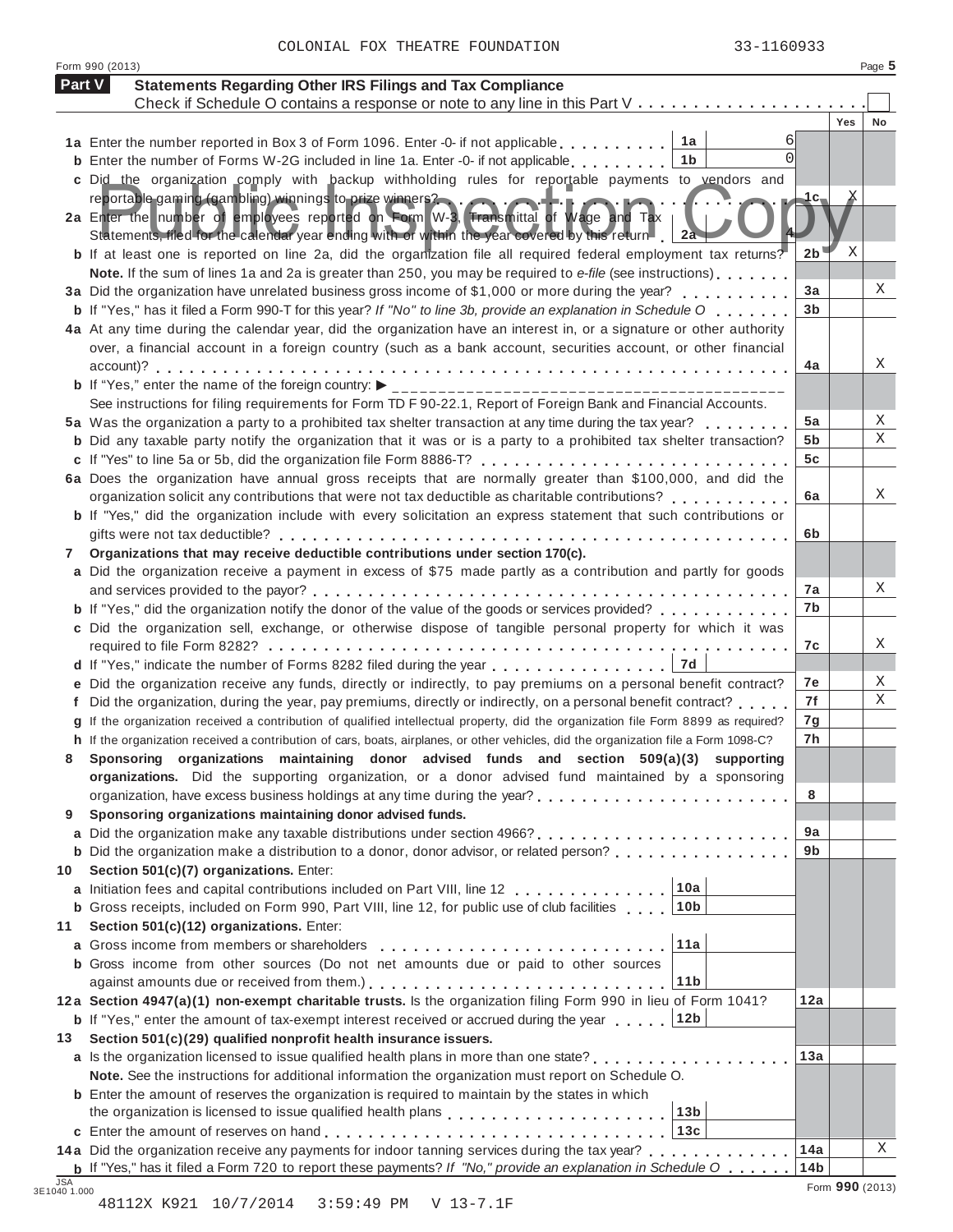|                | 33-1160933<br>COLONIAL FOX THEATRE FOUNDATION<br>Form 990 (2013)                                                                                                                                                     |                 |     | Page 6          |  |  |
|----------------|----------------------------------------------------------------------------------------------------------------------------------------------------------------------------------------------------------------------|-----------------|-----|-----------------|--|--|
| <b>Part VI</b> | Governance, Management, and Disclosure For each "Yes" response to lines 2 through 7b below, and for a "No"                                                                                                           |                 |     |                 |  |  |
|                | response to line 8a, 8b, or 10b below, describe the circumstances, processes, or changes in Schedule O. See instructions.                                                                                            |                 |     |                 |  |  |
|                |                                                                                                                                                                                                                      |                 |     | X               |  |  |
|                | <b>Section A. Governing Body and Management</b>                                                                                                                                                                      |                 | Yes | No              |  |  |
|                | 11<br>1a                                                                                                                                                                                                             |                 |     |                 |  |  |
| 1a             | Enter the number of voting members of the governing body at the end of the tax year                                                                                                                                  |                 |     |                 |  |  |
|                | If there are material differences in voting rights among members of the governing body, or if the governing<br>body delegated broad authority to an executive committee or similar committee, explain in Schedule O. |                 |     |                 |  |  |
| b              | 1b<br>Enter the number of voting members included in line 1a, above, who are independent $\ldots \ldots$                                                                                                             |                 |     |                 |  |  |
| 2              | Did any officer, director, trustee, or key employee have a family relationship or a business relationship with                                                                                                       |                 |     |                 |  |  |
|                |                                                                                                                                                                                                                      | $\mathbf{2}$    |     | Χ               |  |  |
| 3              | Did the organization delegate control over management duties customarily performed by or under the direct                                                                                                            |                 |     |                 |  |  |
|                | supervision of officers, directors, or trustees, or key employees to a management company or other person?                                                                                                           | 3               |     | Χ               |  |  |
| 4              | Did the organization make any significant changes to its governing documents since the prior Form 990 was filed?                                                                                                     | 4               |     | X               |  |  |
| 5              | Did the organization become aware during the year of a significant diversion of the organization's assets?                                                                                                           | 5               |     | Χ               |  |  |
| 6              |                                                                                                                                                                                                                      | 6               | Χ   |                 |  |  |
| 7a             | Did the organization have members, stockholders, or other persons who had the power to elect or appoint                                                                                                              |                 |     |                 |  |  |
|                | one or more members of the governing body? $\dots \dots \dots \dots \dots \dots \dots \dots \dots \dots \dots \dots \dots \dots \dots$                                                                               | 7a              | Χ   |                 |  |  |
|                | Are any governance decisions of the organization reserved to (or subject to approval by) members,                                                                                                                    |                 |     |                 |  |  |
|                |                                                                                                                                                                                                                      | 7b              | Χ   |                 |  |  |
| 8              | Did the organization contemporaneously document the meetings held or written actions undertaken during                                                                                                               |                 |     |                 |  |  |
|                | the year by the following:                                                                                                                                                                                           |                 |     |                 |  |  |
| a              |                                                                                                                                                                                                                      | 8a              | Χ   |                 |  |  |
| b              |                                                                                                                                                                                                                      | 8b              | Χ   |                 |  |  |
| 9              | Is there any officer, director, trustee, or key employee listed in Part VII, Section A, who cannot be reached at                                                                                                     |                 |     |                 |  |  |
|                | the organization's mailing address? If "Yes," provide the names and addresses in Schedule O<br>Section B. Policies (This Section B requests information about policies not required by the Internal Revenue Code.)   | 9               |     | Χ               |  |  |
|                |                                                                                                                                                                                                                      |                 | Yes | No              |  |  |
|                | 10a Did the organization have local chapters, branches, or affiliates?                                                                                                                                               | 10a             |     | Χ               |  |  |
| b              | If "Yes," did the organization have written policies and procedures governing the activities of such chapters,                                                                                                       |                 |     |                 |  |  |
|                | affiliates, and branches to ensure their operations are consistent with the organization's exempt purposes?                                                                                                          | 10 <sub>b</sub> |     |                 |  |  |
| 11 a           | Has the organization provided a complete copy of this Form 990 to all members of its governing body before filing the form?                                                                                          | 11a             | Χ   |                 |  |  |
| b              | Describe in Schedule O the process, if any, used by the organization to review this Form 990.                                                                                                                        |                 |     |                 |  |  |
| 12a            | Did the organization have a written conflict of interest policy? If "No," go to line 13                                                                                                                              | 12a             | Χ   |                 |  |  |
|                | <b>b</b> Were officers, directors, or trustees, and key employees required to disclose annually interests that could give                                                                                            |                 |     |                 |  |  |
|                |                                                                                                                                                                                                                      | 12 <sub>b</sub> | Χ   |                 |  |  |
|                | Did the organization regularly and consistently monitor and enforce compliance with the policy? If "Yes,                                                                                                             |                 |     |                 |  |  |
|                |                                                                                                                                                                                                                      | 12c             | Χ   |                 |  |  |
| 13             | Did the organization have a written whistleblower policy?                                                                                                                                                            | 13              | Χ   |                 |  |  |
| 14             | Did the organization have a written document retention and destruction policy?                                                                                                                                       | 14              | Χ   |                 |  |  |
| 15             | Did the process for determining compensation of the following persons include a review and approval by                                                                                                               |                 |     |                 |  |  |
|                | independent persons, comparability data, and contemporaneous substantiation of the deliberation and decision?                                                                                                        |                 |     |                 |  |  |
| a              |                                                                                                                                                                                                                      | 15a             |     | Χ               |  |  |
| b              |                                                                                                                                                                                                                      | 15 <sub>b</sub> |     | Χ               |  |  |
|                | If "Yes" to line 15a or 15b, describe the process in Schedule O (see instructions).                                                                                                                                  |                 |     |                 |  |  |
|                | 16a Did the organization invest in, contribute assets to, or participate in a joint venture or similar arrangement                                                                                                   |                 |     | Χ               |  |  |
|                |                                                                                                                                                                                                                      | 16a             |     |                 |  |  |
|                | <b>b</b> If "Yes," did the organization follow a written policy or procedure requiring the organization to evaluate its                                                                                              |                 |     |                 |  |  |
|                | participation in joint venture arrangements under applicable federal tax law, and take steps to safeguard the                                                                                                        | 16 <sub>b</sub> |     |                 |  |  |
|                | <b>Section C. Disclosure</b>                                                                                                                                                                                         |                 |     |                 |  |  |
| 17             |                                                                                                                                                                                                                      |                 |     |                 |  |  |
| 18             | Section 6104 requires an organization to make its Forms 1023 (or 1024 if applicable), 990, and 990-T (Section 501(c)(3)s only)                                                                                       |                 |     |                 |  |  |
|                | available for public inspection. Indicate how you made these available. Check all that apply.                                                                                                                        |                 |     |                 |  |  |
|                | Another's website<br>$X$ Upon request<br>Own website<br>Other (explain in Schedule O)                                                                                                                                |                 |     |                 |  |  |
| 19             | Describe in Schedule O whether (and if so, how) the organization made its governing documents, conflict of interest policy, and                                                                                      |                 |     |                 |  |  |
|                | financial statements available to the public during the tax year.                                                                                                                                                    |                 |     |                 |  |  |
| 20             | State the name, physical address, and telephone number of the person who possesses the books and records of the                                                                                                      |                 |     |                 |  |  |
|                | organization: WHEELER & MITCHELSON, CHTD. 4TH & BROADWAY PITTSBURG, KS 66762<br>$620 - 231 - 4650$                                                                                                                   |                 |     |                 |  |  |
| <b>JSA</b>     |                                                                                                                                                                                                                      |                 |     | Form 990 (2013) |  |  |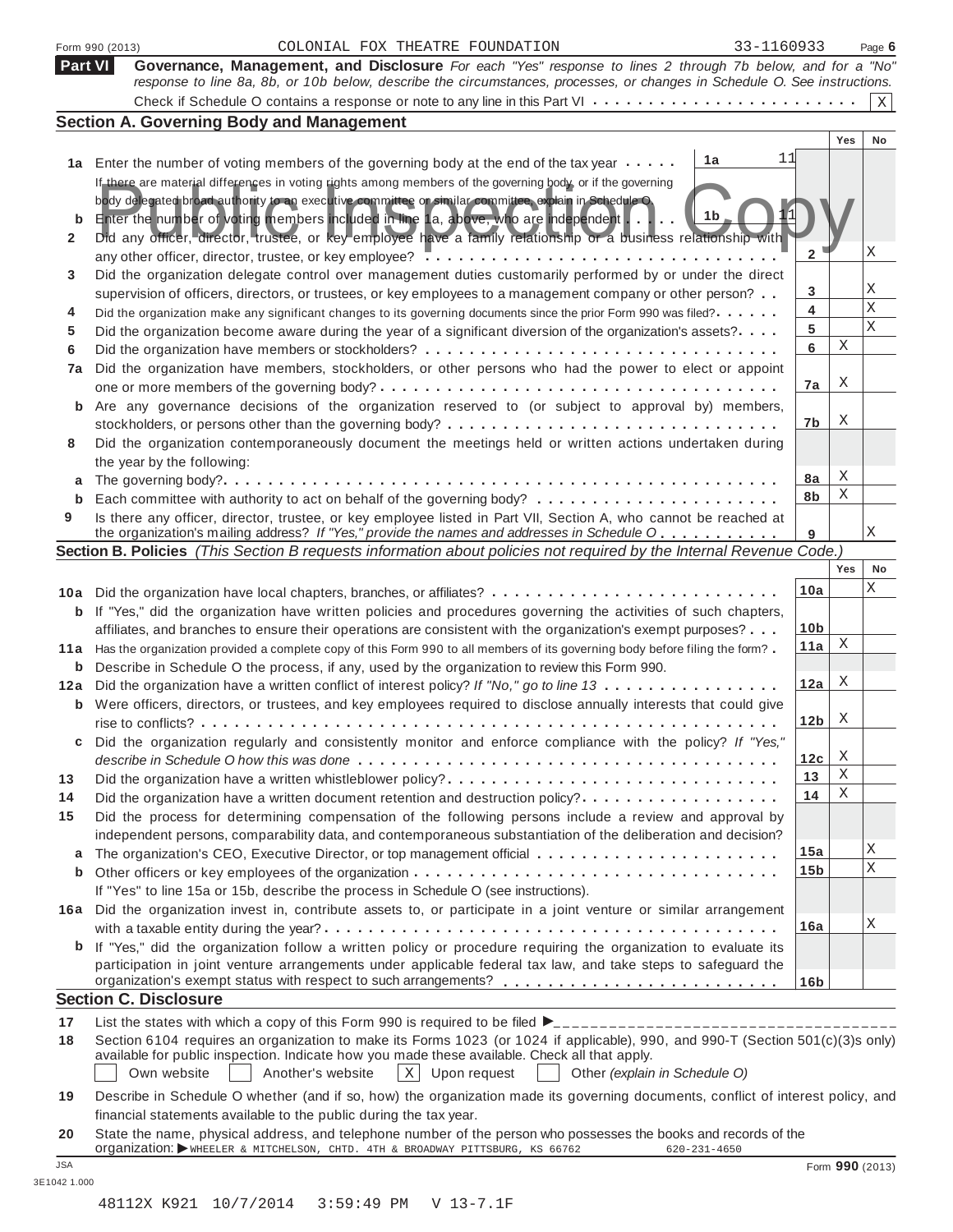⊤

| Part VII          | Compensation of Officers, Directors, Trustees, Key Employees, Highest Compensated Employees, and |  |  |  |  |  |  |  |  |  |  |  |  |
|-------------------|--------------------------------------------------------------------------------------------------|--|--|--|--|--|--|--|--|--|--|--|--|
|                   | <b>Independent Contractors</b>                                                                   |  |  |  |  |  |  |  |  |  |  |  |  |
|                   |                                                                                                  |  |  |  |  |  |  |  |  |  |  |  |  |
| <b>Section A.</b> | Officers, Directors, Trustees, Key Employees, and Highest Compensated Employees                  |  |  |  |  |  |  |  |  |  |  |  |  |
|                   |                                                                                                  |  |  |  |  |  |  |  |  |  |  |  |  |

**1a** Complete this table for all persons required to be listed. Report compensation for the calendar year ending with or within the organization's tax year.

organization's tax year.<br>
• List all of the organization's current officers, directors, trustees (whether individuals or organizations), regardless of amount of<br>
compensation. Enter -0- in columns (D), (E), and (F) if no c

npensation. Enter -0- in columns (D), (E), and (F) if no compensation was paid.<br>• List all of the organization's **current** key employees, if any. See instructions for definition of "key employee."

**•** List all of the organization's current key employees, if any. See instructions for definition of "key employee."<br>• List the organization's five current highest compensated employees (other than an officer, director, tr who received reportable compensation (Box 5 of Form W-2 and/or Box 7 of Form 1099-MISC) of more than \$100,000 from the organization and any related organizations.

anization and any related organizations.<br>• List all of the organization's **former** officers, key employees, and highest compensated employees who received more than \$100,000 of reportable compensation from the organization and any related organizations.

00,000 of reportable compensation from the organization and any related organizations.<br>● List all of the organization's **former directors or trustees** that received, in the capacity as a former director or trustee of the organization, more than \$10,000 of reportable compensation from the organization and any related organizations.

List persons in the following order: individual trustees or directors; institutional trustees; officers; key employees; highest compensated employees; and former such persons.

Т

Т

Check this box if neither the organization nor any related organization compensated any current officer, director, or trustee.

 $\top$ 

| (A)<br>Name and Title                               | (B)<br>Average<br>hours per<br>Week (list any<br>hours for<br>related<br>organizations<br>below dotted<br>line) | Individual trustee<br>or director | Institutional trustee | Officer | (C)<br>Position<br>Key employee | (do not check more than one<br>box, unless person is both an<br>officer and a director/trustee)<br>Highest compensated<br>employee | Former | (D)<br>Reportable<br>compensation<br>from<br>the<br>organization<br>(W-2/1099-MISC) | (E)<br>Reportable<br>compensation from<br>related<br>organizations<br>(W-2/1099-MISC) | (F)<br>Estimated<br>amount of<br>other<br>compensation<br>from the<br>organization<br>and related<br>organizations |
|-----------------------------------------------------|-----------------------------------------------------------------------------------------------------------------|-----------------------------------|-----------------------|---------|---------------------------------|------------------------------------------------------------------------------------------------------------------------------------|--------|-------------------------------------------------------------------------------------|---------------------------------------------------------------------------------------|--------------------------------------------------------------------------------------------------------------------|
| (1) DR GINA PINAMONTI<br>PRESIDENT                  | 2.00                                                                                                            | Χ                                 |                       | Χ       |                                 |                                                                                                                                    |        | $\Omega$                                                                            | 0                                                                                     | $\Omega$                                                                                                           |
| (2) BRENT CASTAGNO<br><b>DIRECTOR</b>               | 1.00                                                                                                            | X                                 |                       |         |                                 |                                                                                                                                    |        | $\Omega$                                                                            | $\overline{0}$                                                                        | $\Omega$                                                                                                           |
| (3) STELLA HASTINGS<br>SECRETARY                    | 2.00                                                                                                            | Χ                                 |                       | Χ       |                                 |                                                                                                                                    |        | $\Omega$                                                                            | $\overline{0}$                                                                        | $\Omega$                                                                                                           |
| (4) DR JOEL RHODES<br><b>DIRECTOR</b>               | 1.00                                                                                                            | X                                 |                       |         |                                 |                                                                                                                                    |        | $\Omega$                                                                            | 0                                                                                     | $\Omega$                                                                                                           |
| $(5)$ RAY RYAN<br>DIRECTOR                          | 1.00                                                                                                            | Χ                                 |                       |         |                                 |                                                                                                                                    |        | $\Omega$                                                                            | 0                                                                                     | $\Omega$                                                                                                           |
| $(6)$ GREG SHAW<br>VICE PRESIDENT                   | 2.00                                                                                                            | Χ                                 |                       | Χ       |                                 |                                                                                                                                    |        | $\Omega$                                                                            | 0                                                                                     | $\Omega$                                                                                                           |
| (7) DR TALAAT YAGHMOUR<br><b>DIRECTOR</b>           | 1.00                                                                                                            | Χ                                 |                       |         |                                 |                                                                                                                                    |        | $\Omega$                                                                            | $\mathbf 0$                                                                           | $\cap$                                                                                                             |
| (8) CYNTHIA HARVEY<br>TREASURER                     | 3.00                                                                                                            | Χ                                 |                       | Χ       |                                 |                                                                                                                                    |        | $\Omega$                                                                            | $\overline{0}$                                                                        | O                                                                                                                  |
| (9) TIM MCNALLY<br><b>DIRECTOR</b>                  | 1.00                                                                                                            | Χ                                 |                       |         |                                 |                                                                                                                                    |        | $\Omega$                                                                            | 0                                                                                     |                                                                                                                    |
| (10) JEANNETTE MINNIS<br>DIRECTOR - JOINED JAN 2013 | 1.00                                                                                                            | Χ                                 |                       |         |                                 |                                                                                                                                    |        | $\Omega$                                                                            | $\overline{0}$                                                                        | ∩                                                                                                                  |
| (11) VONNIE CORSINI<br>EXECUTIVE DIRECTOR           | 60.00                                                                                                           |                                   |                       | X       |                                 |                                                                                                                                    |        | 9,375.                                                                              | $\overline{0}$                                                                        | $\Omega$                                                                                                           |
| (12)                                                |                                                                                                                 |                                   |                       |         |                                 |                                                                                                                                    |        |                                                                                     |                                                                                       |                                                                                                                    |
| (13)                                                |                                                                                                                 |                                   |                       |         |                                 |                                                                                                                                    |        |                                                                                     |                                                                                       |                                                                                                                    |
| (14)                                                |                                                                                                                 |                                   |                       |         |                                 |                                                                                                                                    |        |                                                                                     |                                                                                       |                                                                                                                    |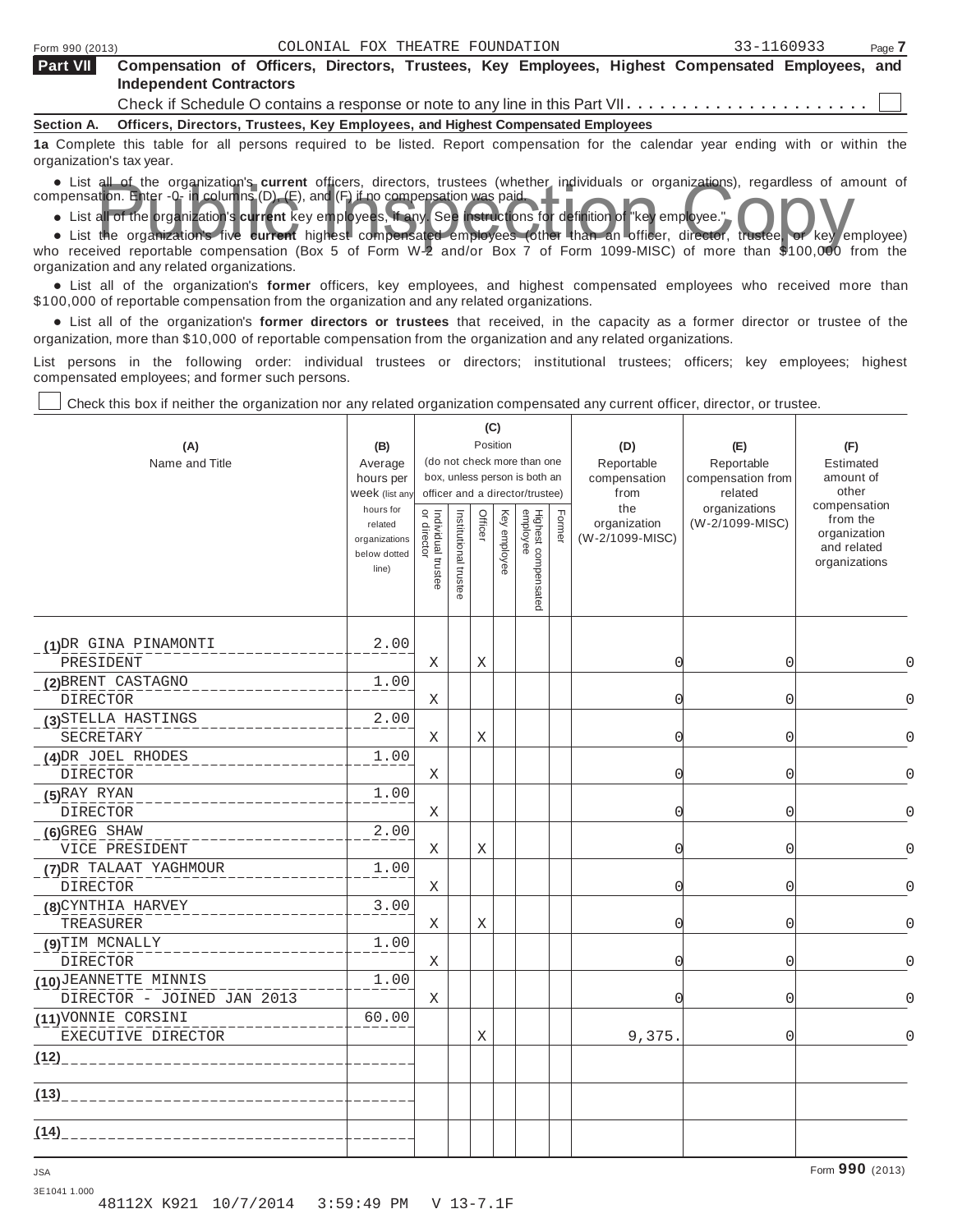| Form 990 (2013)                                                                                                                                                                                                |                      |                                  |              |                 |              |                                 |              |                                 |                                  |          |                              | Page 8    |
|----------------------------------------------------------------------------------------------------------------------------------------------------------------------------------------------------------------|----------------------|----------------------------------|--------------|-----------------|--------------|---------------------------------|--------------|---------------------------------|----------------------------------|----------|------------------------------|-----------|
| <b>Part VII</b><br>Section A. Officers, Directors, Trustees, Key Employees, and Highest Compensated Employees (continued)                                                                                      |                      |                                  |              |                 |              |                                 |              |                                 |                                  |          |                              |           |
| (A)<br>Name and title                                                                                                                                                                                          | (B)                  |                                  |              | (C)<br>Position |              |                                 |              | (D)<br>Reportable               | (E)<br>Reportable                |          | (F)<br>Estimated             |           |
|                                                                                                                                                                                                                | Average<br>hours per |                                  |              |                 |              | (do not check more than one     |              | compensation                    | compensation from                |          | amount of                    |           |
|                                                                                                                                                                                                                | week (list any       |                                  |              |                 |              | box, unless person is both an   |              | from                            | related                          |          | other                        |           |
|                                                                                                                                                                                                                | hours for<br>related |                                  |              |                 |              | officer and a director/trustee) |              | the                             | organizations<br>(W-2/1099-MISC) |          | compensation<br>from the     |           |
|                                                                                                                                                                                                                | organizations        | or directo<br>Individual trustee | Institutiona | Office          | Key employee | Highei                          | <b>Horme</b> | organization<br>(W-2/1099-MISC) |                                  |          | organization                 |           |
| Public                                                                                                                                                                                                         | below dotted         |                                  |              |                 |              |                                 |              |                                 |                                  |          | and related<br>organizations |           |
|                                                                                                                                                                                                                |                      |                                  |              |                 |              |                                 |              |                                 |                                  |          |                              |           |
|                                                                                                                                                                                                                |                      |                                  | trustee      |                 |              | st compensated<br>/ee<br>/ee    |              |                                 |                                  |          |                              |           |
|                                                                                                                                                                                                                |                      |                                  |              |                 |              |                                 |              |                                 |                                  |          |                              |           |
|                                                                                                                                                                                                                |                      |                                  |              |                 |              |                                 |              |                                 |                                  |          |                              |           |
|                                                                                                                                                                                                                |                      |                                  |              |                 |              |                                 |              |                                 |                                  |          |                              |           |
|                                                                                                                                                                                                                |                      |                                  |              |                 |              |                                 |              |                                 |                                  |          |                              |           |
|                                                                                                                                                                                                                |                      |                                  |              |                 |              |                                 |              |                                 |                                  |          |                              |           |
|                                                                                                                                                                                                                |                      |                                  |              |                 |              |                                 |              |                                 |                                  |          |                              |           |
|                                                                                                                                                                                                                |                      |                                  |              |                 |              |                                 |              |                                 |                                  |          |                              |           |
|                                                                                                                                                                                                                |                      |                                  |              |                 |              |                                 |              |                                 |                                  |          |                              |           |
|                                                                                                                                                                                                                |                      |                                  |              |                 |              |                                 |              |                                 |                                  |          |                              |           |
|                                                                                                                                                                                                                |                      |                                  |              |                 |              |                                 |              |                                 |                                  |          |                              |           |
|                                                                                                                                                                                                                |                      |                                  |              |                 |              |                                 |              |                                 |                                  |          |                              |           |
|                                                                                                                                                                                                                |                      |                                  |              |                 |              |                                 |              |                                 |                                  |          |                              |           |
|                                                                                                                                                                                                                |                      |                                  |              |                 |              |                                 |              |                                 |                                  |          |                              |           |
|                                                                                                                                                                                                                |                      |                                  |              |                 |              |                                 |              |                                 |                                  |          |                              |           |
|                                                                                                                                                                                                                |                      |                                  |              |                 |              |                                 |              |                                 |                                  |          |                              |           |
|                                                                                                                                                                                                                |                      |                                  |              |                 |              |                                 |              |                                 |                                  |          |                              |           |
|                                                                                                                                                                                                                |                      |                                  |              |                 |              |                                 |              |                                 |                                  |          |                              |           |
|                                                                                                                                                                                                                |                      |                                  |              |                 |              |                                 |              |                                 |                                  |          |                              |           |
|                                                                                                                                                                                                                |                      |                                  |              |                 |              |                                 |              |                                 |                                  |          |                              |           |
|                                                                                                                                                                                                                |                      |                                  |              |                 |              |                                 |              |                                 |                                  |          |                              |           |
|                                                                                                                                                                                                                |                      |                                  |              |                 |              |                                 |              |                                 |                                  |          |                              |           |
| 1b Sub-total                                                                                                                                                                                                   |                      |                                  |              |                 |              |                                 |              | 9,375.                          |                                  | 0        |                              | $\Omega$  |
| c Total from continuation sheets to Part VII, Section A                                                                                                                                                        |                      |                                  |              |                 |              |                                 |              |                                 |                                  | $\Omega$ |                              | $\Omega$  |
| d Total (add lines 1b and 1c) $\ldots$                                                                                                                                                                         |                      |                                  |              |                 |              |                                 |              | 9,375                           |                                  | $\Omega$ |                              | $\Omega$  |
| Total number of individuals (including but not limited to those listed above) who received more than \$100,000 of<br>2                                                                                         |                      |                                  |              |                 |              |                                 |              |                                 |                                  |          |                              |           |
| reportable compensation from the organization $\blacktriangleright$                                                                                                                                            |                      | 0                                |              |                 |              |                                 |              |                                 |                                  |          |                              |           |
|                                                                                                                                                                                                                |                      |                                  |              |                 |              |                                 |              |                                 |                                  |          | Yes                          | <b>No</b> |
| Did the organization list any former officer, director, or trustee, key employee, or highest compensated<br>3                                                                                                  |                      |                                  |              |                 |              |                                 |              |                                 |                                  |          |                              |           |
| employee on line 1a? If "Yes," complete Schedule J for such individual                                                                                                                                         |                      |                                  |              |                 |              |                                 |              |                                 |                                  |          | 3                            | Χ         |
| For any individual listed on line 1a, is the sum of reportable compensation and other compensation from the<br>4                                                                                               |                      |                                  |              |                 |              |                                 |              |                                 |                                  |          |                              |           |
| organization and related organizations greater than \$150,000? If "Yes," complete Schedule J for such                                                                                                          |                      |                                  |              |                 |              |                                 |              |                                 |                                  |          |                              |           |
|                                                                                                                                                                                                                |                      |                                  |              |                 |              |                                 |              |                                 |                                  |          | 4                            | Χ         |
| Did any person listed on line 1a receive or accrue compensation from any unrelated organization or individual<br>5<br>for services rendered to the organization? If "Yes," complete Schedule J for such person |                      |                                  |              |                 |              |                                 |              |                                 |                                  |          | 5                            | Χ         |
| <b>Section B. Independent Contractors</b>                                                                                                                                                                      |                      |                                  |              |                 |              |                                 |              |                                 |                                  |          |                              |           |
| Complete this table for your five highest compensated independent contractors that received more than \$100,000 of<br>1.                                                                                       |                      |                                  |              |                 |              |                                 |              |                                 |                                  |          |                              |           |
| compensation from the organization. Report compensation for the calendar year ending with or within the organization's tax<br>year.                                                                            |                      |                                  |              |                 |              |                                 |              |                                 |                                  |          |                              |           |
| (A)                                                                                                                                                                                                            |                      |                                  |              |                 |              |                                 |              | (B)                             |                                  |          | (C)                          |           |
| Name and business address<br>Description of services<br>Compensation                                                                                                                                           |                      |                                  |              |                 |              |                                 |              |                                 |                                  |          |                              |           |
|                                                                                                                                                                                                                |                      |                                  |              |                 |              |                                 |              |                                 |                                  |          |                              |           |
|                                                                                                                                                                                                                |                      |                                  |              |                 |              |                                 |              |                                 |                                  |          |                              |           |
|                                                                                                                                                                                                                |                      |                                  |              |                 |              |                                 |              |                                 |                                  |          |                              |           |
|                                                                                                                                                                                                                |                      |                                  |              |                 |              |                                 |              |                                 |                                  |          |                              |           |
| 2 Total number of independent contractors (including but not limited to those listed above) who received                                                                                                       |                      |                                  |              |                 |              |                                 |              |                                 |                                  |          |                              |           |

**2** Total number of independent contractors (including but not limited to those listed above) who received<br>more than \$100,000 in compensation from the organization ▶ 0<br>3E1055 1.000 Form **990** (2013) 0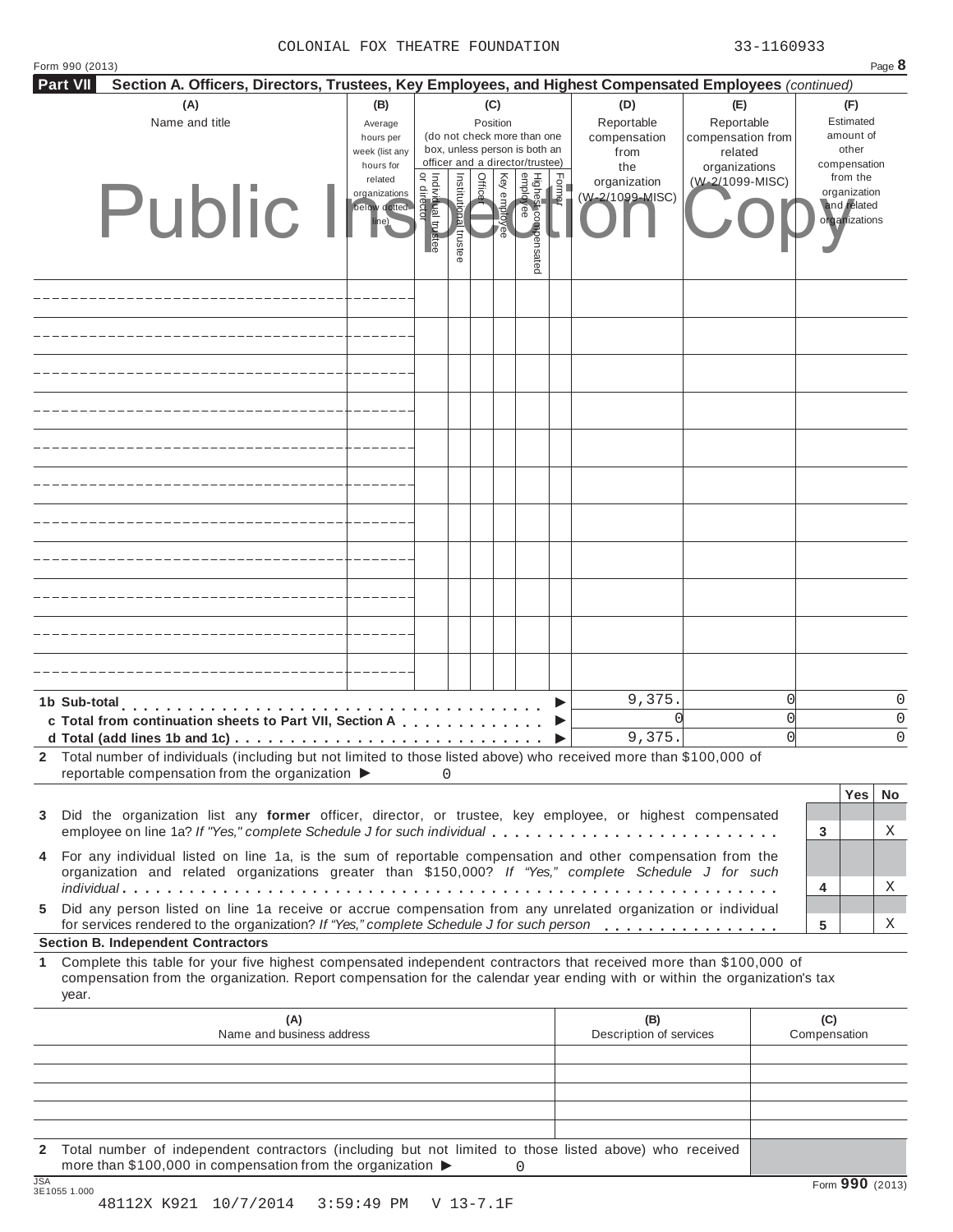| Form 990 (2013) |  |
|-----------------|--|
|-----------------|--|

|                                                           | Part VIII         | <b>Statement of Revenue</b>                                                                                                                                                                                                                                                                                                        |                                   |                      |                                                    |                                         |                                                                  |
|-----------------------------------------------------------|-------------------|------------------------------------------------------------------------------------------------------------------------------------------------------------------------------------------------------------------------------------------------------------------------------------------------------------------------------------|-----------------------------------|----------------------|----------------------------------------------------|-----------------------------------------|------------------------------------------------------------------|
|                                                           |                   |                                                                                                                                                                                                                                                                                                                                    |                                   | (A)<br>Total revenue | (B)<br>Related or<br>exempt<br>function<br>revenue | (C)<br>Unrelated<br>business<br>revenue | (D)<br>Revenue<br>excluded from tax<br>under sections<br>512-514 |
| Contributions, Gifts, Grants<br>and Other Similar Amounts | 1a<br>е<br>f<br>g | 1a<br>Federated campaigns<br>1b.<br>Membership dues<br>1c<br>Fundraising events<br>$\overline{\mathbf{H}}$ d<br>Related organizations .<br>1e<br>Government grants (contributions)<br>All other contributions, gifts, grants,<br>1f<br>and similar amounts not included above<br>Noncash contributions included in lines 1a-1f: \$ | 139,407.<br>185,628.              |                      | pection Copy                                       |                                         |                                                                  |
|                                                           | h                 |                                                                                                                                                                                                                                                                                                                                    | <b>Business Code</b>              | 330,112.             |                                                    |                                         |                                                                  |
| Program Service Revenue                                   |                   |                                                                                                                                                                                                                                                                                                                                    |                                   |                      |                                                    |                                         |                                                                  |
|                                                           | 2a                | PROGRAM SERVICE REVENUE                                                                                                                                                                                                                                                                                                            | 711110                            | 16,459.              | 16,459.                                            |                                         |                                                                  |
|                                                           | b                 |                                                                                                                                                                                                                                                                                                                                    |                                   |                      |                                                    |                                         |                                                                  |
|                                                           | c                 | the control of the control of the control of the control of the control of                                                                                                                                                                                                                                                         |                                   |                      |                                                    |                                         |                                                                  |
|                                                           | d                 |                                                                                                                                                                                                                                                                                                                                    |                                   |                      |                                                    |                                         |                                                                  |
|                                                           | е                 |                                                                                                                                                                                                                                                                                                                                    |                                   |                      |                                                    |                                         |                                                                  |
|                                                           | f                 | All other program service revenue                                                                                                                                                                                                                                                                                                  |                                   |                      |                                                    |                                         |                                                                  |
|                                                           | g                 |                                                                                                                                                                                                                                                                                                                                    |                                   | 16,459               |                                                    |                                         |                                                                  |
|                                                           | 3                 | Investment income (including dividends, interest, and                                                                                                                                                                                                                                                                              |                                   |                      |                                                    |                                         |                                                                  |
|                                                           |                   |                                                                                                                                                                                                                                                                                                                                    |                                   | 67.                  |                                                    |                                         | 67.                                                              |
|                                                           | 4                 | Income from investment of tax-exempt bond proceeds                                                                                                                                                                                                                                                                                 |                                   | $\mathbb O$          |                                                    |                                         |                                                                  |
|                                                           | 5                 | Royalties $\cdots$ $\cdots$ $\cdots$ $\cdots$ $\cdots$ $\cdots$ $\cdots$ $\cdots$ $\cdots$                                                                                                                                                                                                                                         |                                   | $\mathbf 0$          |                                                    |                                         |                                                                  |
|                                                           |                   | (i) Real                                                                                                                                                                                                                                                                                                                           | (ii) Personal                     |                      |                                                    |                                         |                                                                  |
|                                                           |                   | Gross rents                                                                                                                                                                                                                                                                                                                        |                                   |                      |                                                    |                                         |                                                                  |
|                                                           | 6a                |                                                                                                                                                                                                                                                                                                                                    |                                   |                      |                                                    |                                         |                                                                  |
|                                                           | b                 | Less: rental expenses                                                                                                                                                                                                                                                                                                              |                                   |                      |                                                    |                                         |                                                                  |
|                                                           | c                 | Rental income or (loss)                                                                                                                                                                                                                                                                                                            |                                   |                      |                                                    |                                         |                                                                  |
|                                                           | d                 | Net rental income or (loss) ▶<br>(i) Securities                                                                                                                                                                                                                                                                                    | (ii) Other                        | $\mathbf 0$          |                                                    |                                         |                                                                  |
|                                                           | 7а                | Gross amount from sales of                                                                                                                                                                                                                                                                                                         |                                   |                      |                                                    |                                         |                                                                  |
|                                                           |                   | assets other than inventory                                                                                                                                                                                                                                                                                                        |                                   |                      |                                                    |                                         |                                                                  |
|                                                           | b                 | Less: cost or other basis                                                                                                                                                                                                                                                                                                          |                                   |                      |                                                    |                                         |                                                                  |
|                                                           |                   | and sales expenses                                                                                                                                                                                                                                                                                                                 |                                   |                      |                                                    |                                         |                                                                  |
|                                                           | c                 | Gain or (loss) <b>.</b> . L                                                                                                                                                                                                                                                                                                        |                                   |                      |                                                    |                                         |                                                                  |
|                                                           |                   |                                                                                                                                                                                                                                                                                                                                    |                                   | 0                    |                                                    |                                         |                                                                  |
|                                                           | 8а                | Gross income from fundraising                                                                                                                                                                                                                                                                                                      |                                   |                      |                                                    |                                         |                                                                  |
|                                                           |                   | events (not including \$                                                                                                                                                                                                                                                                                                           |                                   |                      |                                                    |                                         |                                                                  |
|                                                           |                   | of contributions reported on line 1c).                                                                                                                                                                                                                                                                                             |                                   |                      |                                                    |                                         |                                                                  |
|                                                           |                   | See Part IV, line 18 a                                                                                                                                                                                                                                                                                                             |                                   |                      |                                                    |                                         |                                                                  |
|                                                           |                   | Less: direct expenses b                                                                                                                                                                                                                                                                                                            |                                   |                      |                                                    |                                         |                                                                  |
| <b>Other Revenue</b>                                      | b<br>c            | Net income or (loss) from fundraising events <b></b> ▶                                                                                                                                                                                                                                                                             |                                   | $\mathbf 0$          |                                                    |                                         |                                                                  |
|                                                           |                   | Gross income from gaming activities.                                                                                                                                                                                                                                                                                               |                                   |                      |                                                    |                                         |                                                                  |
|                                                           | 9а                |                                                                                                                                                                                                                                                                                                                                    |                                   |                      |                                                    |                                         |                                                                  |
|                                                           |                   | See Part IV, line 19 a                                                                                                                                                                                                                                                                                                             | and the control of the control of |                      |                                                    |                                         |                                                                  |
|                                                           | b                 | Less: direct expenses b                                                                                                                                                                                                                                                                                                            |                                   |                      |                                                    |                                         |                                                                  |
|                                                           | c                 | Net income or (loss) from gaming activities ▶                                                                                                                                                                                                                                                                                      |                                   | $\mathbf 0$          |                                                    |                                         |                                                                  |
|                                                           | 10a               | Gross<br>sales of inventory,<br>less                                                                                                                                                                                                                                                                                               |                                   |                      |                                                    |                                         |                                                                  |
|                                                           |                   | returns and allowances $\ldots \ldots \ldots$ a                                                                                                                                                                                                                                                                                    | 108.                              |                      |                                                    |                                         |                                                                  |
|                                                           | b                 | Less: $cost$ of goods sold $\ldots$ , $\ldots$ , $\mathbf{b}$                                                                                                                                                                                                                                                                      |                                   |                      |                                                    |                                         |                                                                  |
|                                                           | с                 | Net income or (loss) from sales of inventory. ▶                                                                                                                                                                                                                                                                                    |                                   | 108.                 | 108.                                               |                                         |                                                                  |
|                                                           |                   | Miscellaneous Revenue                                                                                                                                                                                                                                                                                                              | <b>Business Code</b>              |                      |                                                    |                                         |                                                                  |
|                                                           | 11a               | <u> 1989 - Johann Harry Barn, mars and de Barn, mars and de Barn, mars and de Barn, mars and de Barn, mars and de</u>                                                                                                                                                                                                              |                                   |                      |                                                    |                                         |                                                                  |
|                                                           | b                 | <u> 1989 - Johann Harry Harry Harry Harry Harry Harry Harry Harry Harry Harry Harry Harry Harry Harry Harry Harry</u>                                                                                                                                                                                                              |                                   |                      |                                                    |                                         |                                                                  |
|                                                           | с                 | <u> 1989 - Johann Harry Harry Harry Harry Harry Harry Harry Harry Harry Harry Harry Harry Harry Harry Harry Harry</u>                                                                                                                                                                                                              |                                   |                      |                                                    |                                         |                                                                  |
|                                                           | d                 | All other revenue                                                                                                                                                                                                                                                                                                                  |                                   |                      |                                                    |                                         |                                                                  |
|                                                           | е                 |                                                                                                                                                                                                                                                                                                                                    |                                   | $\mathbf 0$          |                                                    |                                         |                                                                  |
|                                                           | 12                |                                                                                                                                                                                                                                                                                                                                    |                                   | 346,746.             | 16,567.                                            |                                         | 67.                                                              |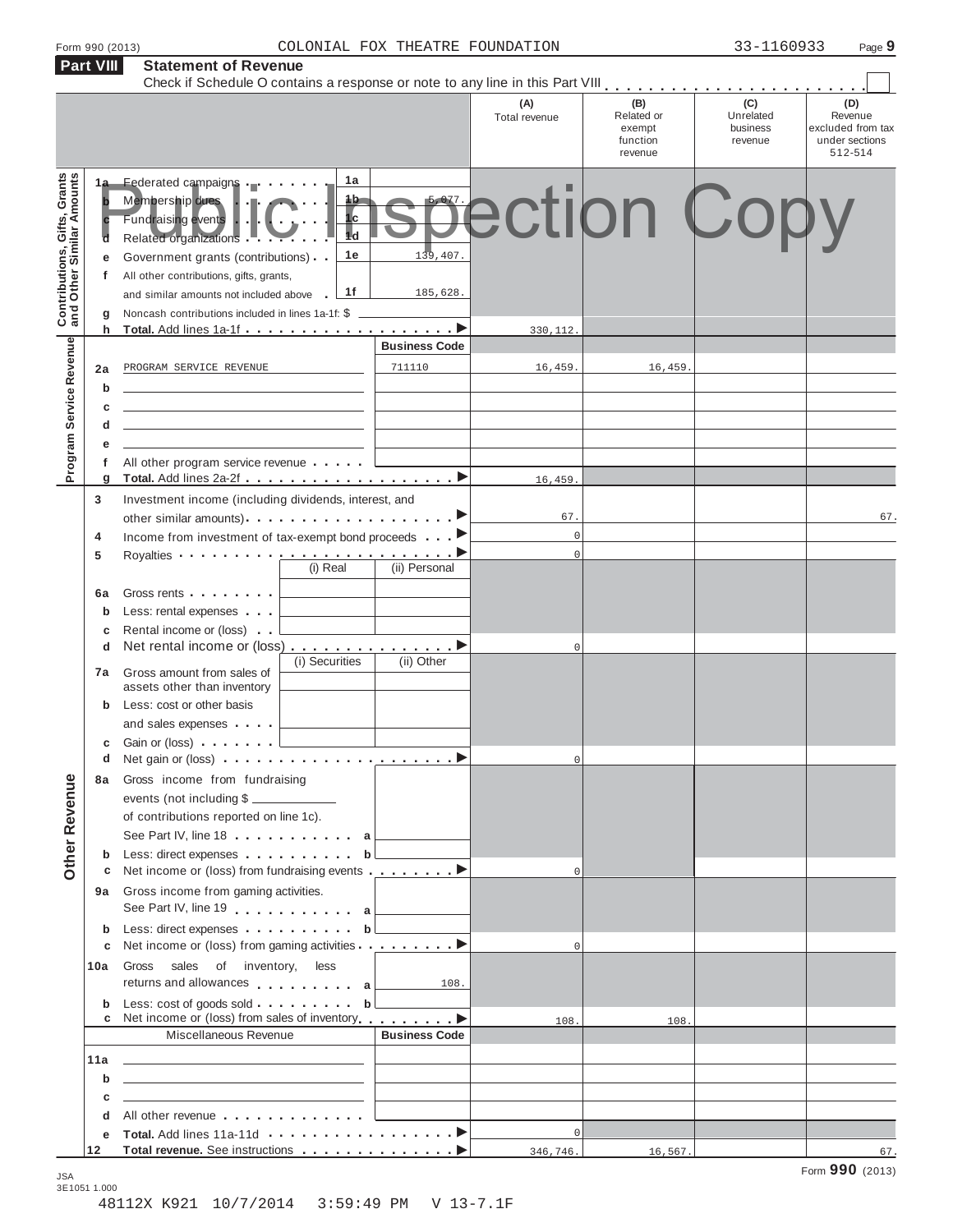**Part IX Statement of Functional Expenses**

## Form 990 (2013) Page **10** COLONIAL FOX THEATRE FOUNDATION 33-1160933

|            | Section 501(c)(3) and 501(c)(4) organizations must complete all columns. All other organizations must complete column (A).                                                                                                     |                       |                                    |                                           |                                |  |  |  |  |
|------------|--------------------------------------------------------------------------------------------------------------------------------------------------------------------------------------------------------------------------------|-----------------------|------------------------------------|-------------------------------------------|--------------------------------|--|--|--|--|
|            |                                                                                                                                                                                                                                |                       |                                    |                                           |                                |  |  |  |  |
|            | Do not include amounts reported on lines 6b, 7b,<br>8b, 9b, and 10b of Part VIII.                                                                                                                                              | (A)<br>Total expenses | (B)<br>Program service<br>expenses | (C)<br>Management and<br>general expenses | (D)<br>Fundraising<br>expenses |  |  |  |  |
|            | 1 Grants and other assistance to governments and                                                                                                                                                                               |                       |                                    |                                           |                                |  |  |  |  |
|            | organizations in the United States. See Part IV, line 21 -                                                                                                                                                                     |                       |                                    |                                           |                                |  |  |  |  |
|            | 2 Grants and other assistance to individuals in<br>the United States. See Part IV, line 22<br>3 Grants and other assistance to governments,                                                                                    |                       |                                    |                                           |                                |  |  |  |  |
|            | organizations, and individuals outside the                                                                                                                                                                                     |                       |                                    |                                           |                                |  |  |  |  |
|            | United States. See Part IV, lines 15 and 16                                                                                                                                                                                    |                       |                                    |                                           |                                |  |  |  |  |
|            | Benefits paid to or for members                                                                                                                                                                                                |                       |                                    |                                           |                                |  |  |  |  |
| 5          | Compensation of current officers, directors,                                                                                                                                                                                   |                       |                                    |                                           |                                |  |  |  |  |
|            | trustees, and key employees                                                                                                                                                                                                    | 9,375.                | 8,969.                             | 395                                       | 11.                            |  |  |  |  |
|            | 6 Compensation not included above, to disqualified                                                                                                                                                                             |                       |                                    |                                           |                                |  |  |  |  |
|            | persons (as defined under section 4958(f)(1)) and                                                                                                                                                                              |                       |                                    |                                           |                                |  |  |  |  |
|            | persons described in section 4958(c)(3)(B)                                                                                                                                                                                     |                       |                                    |                                           |                                |  |  |  |  |
|            | 7 Other salaries and wages                                                                                                                                                                                                     | 37,668.               | 36,038.                            | 1,585.                                    | 45.                            |  |  |  |  |
| 8          | Pension plan accruals and contributions (include section                                                                                                                                                                       |                       |                                    |                                           |                                |  |  |  |  |
|            | 401(k) and 403(b) employer contributions)                                                                                                                                                                                      |                       |                                    |                                           |                                |  |  |  |  |
|            | Other employee benefits                                                                                                                                                                                                        | 3,006.                | 2,875.                             | 127.                                      | 4.                             |  |  |  |  |
| 10         |                                                                                                                                                                                                                                | 5,091.                | 4,871.                             | 214.                                      | б.                             |  |  |  |  |
| 11         | Fees for services (non-employees):                                                                                                                                                                                             |                       |                                    |                                           |                                |  |  |  |  |
|            | a Management                                                                                                                                                                                                                   |                       |                                    |                                           |                                |  |  |  |  |
|            |                                                                                                                                                                                                                                | $\Omega$              |                                    |                                           |                                |  |  |  |  |
|            | c Accounting                                                                                                                                                                                                                   | 2,650.                |                                    | 2,650.                                    |                                |  |  |  |  |
|            |                                                                                                                                                                                                                                | O                     |                                    |                                           |                                |  |  |  |  |
|            | e Professional fundraising services. See Part IV, line 17                                                                                                                                                                      | 423.                  |                                    |                                           | 423.                           |  |  |  |  |
|            | f Investment management fees                                                                                                                                                                                                   | 0                     |                                    |                                           |                                |  |  |  |  |
|            |                                                                                                                                                                                                                                |                       |                                    |                                           |                                |  |  |  |  |
|            | 9 Other. (If line 11g amount exceeds 10% of line 25, column                                                                                                                                                                    | 10,141.               | 9,702.                             | 427.                                      | 12.                            |  |  |  |  |
|            | (A) amount, list line 11g expenses on Schedule O.).<br>12 Advertising and promotion                                                                                                                                            | 9,779.                | 9,355.                             | 412                                       | 12.                            |  |  |  |  |
| 13         | Office expenses example and the set of the set of the set of the set of the set of the set of the set of the set of the set of the set of the set of the set of the set of the set of the set of the set of the set of the set | 17,432.               | 16,677.                            | 734.                                      | 21.                            |  |  |  |  |
| 14         | Information technology.                                                                                                                                                                                                        | 3,602.                | 3,446.                             | 152                                       | 4.                             |  |  |  |  |
| 15         |                                                                                                                                                                                                                                | 0                     |                                    |                                           |                                |  |  |  |  |
| 16         | Occupancy $\ldots$ , $\ldots$ , $\ldots$ , $\ldots$ , $\ldots$                                                                                                                                                                 | 17,019.               | 16,282.                            | 717.                                      | 20.                            |  |  |  |  |
|            |                                                                                                                                                                                                                                | 232.                  | 222.                               | 10                                        |                                |  |  |  |  |
|            | 18 Payments of travel or entertainment expenses<br>for any federal, state, or local public officials                                                                                                                           | 0                     |                                    |                                           |                                |  |  |  |  |
|            | 19 Conferences, conventions, and meetings                                                                                                                                                                                      | 0                     |                                    |                                           |                                |  |  |  |  |
| 20         |                                                                                                                                                                                                                                | 0                     |                                    |                                           |                                |  |  |  |  |
| 21         | Payments to affiliates <b>All Contains a Container and Taylor</b>                                                                                                                                                              | C                     |                                    |                                           |                                |  |  |  |  |
| 22         | Depreciation, depletion, and amortization                                                                                                                                                                                      | 495.                  | 473.                               | 21                                        | 1.                             |  |  |  |  |
| 23         |                                                                                                                                                                                                                                | 4,699.                | 4,495.                             | 198                                       | б.                             |  |  |  |  |
| 24         | Other expenses. Itemize expenses not covered                                                                                                                                                                                   |                       |                                    |                                           |                                |  |  |  |  |
|            | above (List miscellaneous expenses in line 24e. If                                                                                                                                                                             |                       |                                    |                                           |                                |  |  |  |  |
|            | line 24e amount exceeds 10% of line 25, column                                                                                                                                                                                 |                       |                                    |                                           |                                |  |  |  |  |
|            | (A) amount, list line 24e expenses on Schedule O.)                                                                                                                                                                             |                       |                                    |                                           |                                |  |  |  |  |
|            | a DUES & SUBSCRIPTIONS                                                                                                                                                                                                         | 1,353.                | 1,294.                             | 57.                                       | $2$ .                          |  |  |  |  |
|            | b ______________________________                                                                                                                                                                                               |                       |                                    |                                           |                                |  |  |  |  |
|            | _______________________________                                                                                                                                                                                                |                       |                                    |                                           |                                |  |  |  |  |
|            | d ______________________________                                                                                                                                                                                               |                       |                                    |                                           |                                |  |  |  |  |
|            | e All other expenses $\frac{1}{1}$                                                                                                                                                                                             |                       |                                    |                                           |                                |  |  |  |  |
|            | 25 Total functional expenses. Add lines 1 through 24e                                                                                                                                                                          | 122,965.              | 114,699.                           | 7,699.                                    | 567.                           |  |  |  |  |
|            | 26 Joint costs. Complete this line only if the<br>organization reported in column (B) joint costs<br>from a combined educational campaign and<br>fundraising solicitation. Check here<br>if                                    |                       |                                    |                                           |                                |  |  |  |  |
|            | following SOP 98-2 (ASC 958-720)                                                                                                                                                                                               | 0                     |                                    |                                           |                                |  |  |  |  |
| <b>JSA</b> | 3E1052 1.000                                                                                                                                                                                                                   |                       |                                    |                                           | Form 990 (2013)                |  |  |  |  |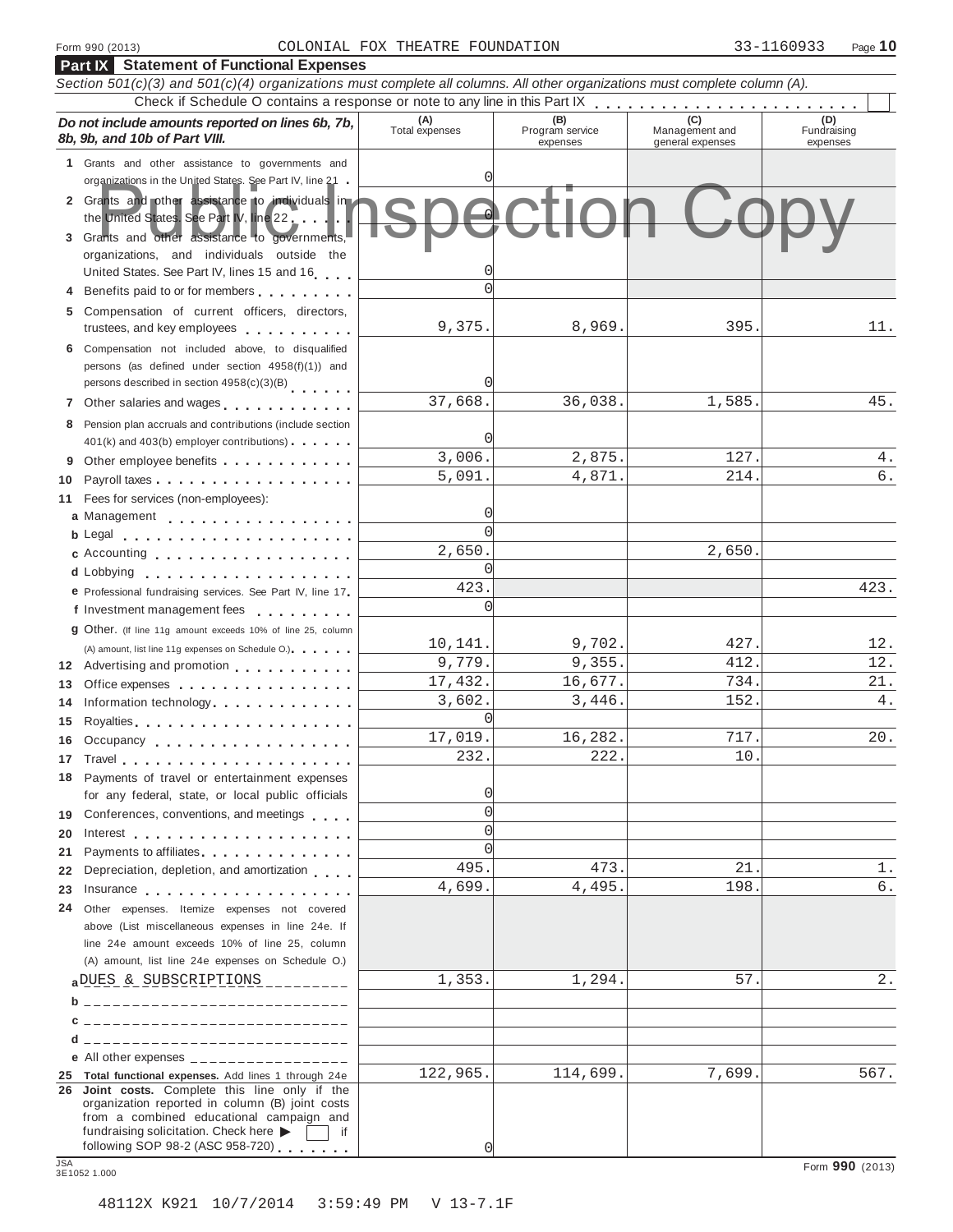|--|--|

|                      | Form 990 (2013)                         |                                                                                                                                                                                                                                                                                                                                                                                                                  |              |                       |                            |                | Page 11                           |
|----------------------|-----------------------------------------|------------------------------------------------------------------------------------------------------------------------------------------------------------------------------------------------------------------------------------------------------------------------------------------------------------------------------------------------------------------------------------------------------------------|--------------|-----------------------|----------------------------|----------------|-----------------------------------|
|                      | Part X                                  | <b>Balance Sheet</b>                                                                                                                                                                                                                                                                                                                                                                                             |              |                       |                            |                |                                   |
|                      |                                         |                                                                                                                                                                                                                                                                                                                                                                                                                  |              |                       |                            |                |                                   |
|                      |                                         |                                                                                                                                                                                                                                                                                                                                                                                                                  |              |                       | (A)<br>Beginning of year   |                | (B)<br>End of year                |
|                      | 1.                                      | Cash - non-interest-bearing                                                                                                                                                                                                                                                                                                                                                                                      |              |                       | 13,903.                    | $\overline{1}$ | 9,475.                            |
|                      | $\overline{2}$                          |                                                                                                                                                                                                                                                                                                                                                                                                                  |              |                       | 175,902.                   | $\overline{2}$ | 153,367.                          |
|                      | 3 <sup>1</sup><br>4<br>$5 \blacksquare$ | Pledges and grants receivable, net<br>Accounts receivable, net<br>Accounts receivable, net <b>Accounts</b> receivable, net <b>Accounts</b> received.<br>Loans and other receivables from current and former officers, directors,                                                                                                                                                                                 |              | $3 -$                 | 0<br>$\Omega$              |                |                                   |
|                      |                                         | trustees, key employees, and highest compensated employees.                                                                                                                                                                                                                                                                                                                                                      |              |                       | Ω                          |                | $\Omega$                          |
|                      | 6                                       | Complete Part II of Schedule L<br>Loans and other receivables from other disqualified persons (as defined under section<br>4958(f)(1)), persons described in section 4958(c)(3)(B), and contributing employers<br>and sponsoring organizations of section $501(c)(9)$ voluntary employees' beneficiary<br>organizations (see instructions). Complete Part II of Schedule Learning and all the state in the state |              |                       | 0l                         | 5<br>6         | 0                                 |
| Assets               | 7                                       |                                                                                                                                                                                                                                                                                                                                                                                                                  |              |                       | $\Omega$                   | $\overline{7}$ | $\Omega$                          |
|                      | 8                                       | Inventories for sale or use enterpreteral and the contract of the contract of the contract of the contract of the contract of the contract of the contract of the contract of the contract of the contract of the contract of                                                                                                                                                                                    |              |                       | $\Omega$                   | 8              | $\Omega$                          |
|                      | 9                                       | Prepaid expenses and deferred charges                                                                                                                                                                                                                                                                                                                                                                            |              |                       | $\Omega$                   | 9              | $\Omega$                          |
|                      |                                         | 10a Land, buildings, and equipment: cost or                                                                                                                                                                                                                                                                                                                                                                      |              |                       |                            |                |                                   |
|                      |                                         | other basis. Complete Part VI of Schedule D                                                                                                                                                                                                                                                                                                                                                                      |              | $10a$ 1,090,478.      |                            |                |                                   |
|                      |                                         | <b>b</b> Less: accumulated depreciation $\ldots$ , $\ldots$ , $\vert$ 10b                                                                                                                                                                                                                                                                                                                                        |              | 4,448.                | $819, 419.$ 10c            |                | 1,086,030.                        |
|                      | 11                                      |                                                                                                                                                                                                                                                                                                                                                                                                                  |              |                       | 0                          | 11             | 0                                 |
|                      | 12                                      | Investments - other securities. See Part IV, line 11                                                                                                                                                                                                                                                                                                                                                             |              |                       | <sub>0</sub>               | 12             | $\Omega$                          |
|                      | 13                                      | Investments - program-related. See Part IV, line 11                                                                                                                                                                                                                                                                                                                                                              | <sub>0</sub> | 13                    | $\Omega$                   |                |                                   |
|                      | 14                                      |                                                                                                                                                                                                                                                                                                                                                                                                                  | <sub>0</sub> | 14                    | $\Omega$                   |                |                                   |
|                      | 15                                      |                                                                                                                                                                                                                                                                                                                                                                                                                  |              |                       | 6,000.<br>1,015,224.       | 15             | 30.                               |
|                      | 16<br>17                                | Total assets. Add lines 1 through 15 (must equal line 34)                                                                                                                                                                                                                                                                                                                                                        |              |                       | 590.                       | 16<br>17       | 1,248,902.<br>1,463.              |
|                      | 18                                      |                                                                                                                                                                                                                                                                                                                                                                                                                  |              | 0                     | 18                         | $\mathbf 0$    |                                   |
|                      | 19                                      |                                                                                                                                                                                                                                                                                                                                                                                                                  |              |                       | 0                          | 19             | $\overline{0}$                    |
|                      | 20                                      |                                                                                                                                                                                                                                                                                                                                                                                                                  |              |                       | 0                          | 20             | $\Omega$                          |
|                      | 21                                      | Escrow or custodial account liability. Complete Part IV of Schedule D.                                                                                                                                                                                                                                                                                                                                           |              |                       | 0                          | 21             | $\Omega$                          |
|                      | 22                                      | Loans and other payables to current and former officers, directors,                                                                                                                                                                                                                                                                                                                                              |              |                       |                            |                |                                   |
| Liabilities          |                                         | trustees, key employees, highest compensated employees, and                                                                                                                                                                                                                                                                                                                                                      |              |                       |                            |                |                                   |
|                      |                                         | disqualified persons. Complete Part II of Schedule L.                                                                                                                                                                                                                                                                                                                                                            |              |                       | 0l                         | 22             | 0                                 |
|                      | 23                                      | Secured mortgages and notes payable to unrelated third parties                                                                                                                                                                                                                                                                                                                                                   |              |                       | O                          | 23             | $\Omega$                          |
|                      | 24                                      | Unsecured notes and loans payable to unrelated third parties [1, 1, 1, 1, 1, 1]                                                                                                                                                                                                                                                                                                                                  |              |                       | 0l                         | 24             | $\Omega$                          |
|                      | 25                                      | Other liabilities (including federal income tax, payables to related third                                                                                                                                                                                                                                                                                                                                       |              |                       |                            |                |                                   |
|                      |                                         | parties, and other liabilities not included on lines 17-24). Complete Part X                                                                                                                                                                                                                                                                                                                                     |              |                       |                            |                |                                   |
|                      |                                         |                                                                                                                                                                                                                                                                                                                                                                                                                  |              |                       | 0l                         | 25             | 0                                 |
|                      | 26                                      |                                                                                                                                                                                                                                                                                                                                                                                                                  |              |                       | 590.                       | 26             | 1,463.                            |
|                      |                                         | Organizations that follow SFAS 117 (ASC 958), check here ▶<br>complete lines 27 through 29, and lines 33 and 34.                                                                                                                                                                                                                                                                                                 |              | and                   |                            |                |                                   |
|                      | 27                                      |                                                                                                                                                                                                                                                                                                                                                                                                                  |              |                       |                            | 27             |                                   |
|                      | 28                                      |                                                                                                                                                                                                                                                                                                                                                                                                                  |              |                       |                            | 28             |                                   |
| <b>Fund Balances</b> | 29                                      |                                                                                                                                                                                                                                                                                                                                                                                                                  |              |                       |                            | 29             |                                   |
|                      |                                         | Organizations that do not follow SFAS 117 (ASC 958), check here<br>complete lines 30 through 34.                                                                                                                                                                                                                                                                                                                 |              | $\vert$ X $\vert$ and |                            |                |                                   |
|                      | 30                                      |                                                                                                                                                                                                                                                                                                                                                                                                                  |              |                       | 0                          | 30             | 0                                 |
| Assets or            | 31                                      | Paid-in or capital surplus, or land, building, or equipment fund<br>                                                                                                                                                                                                                                                                                                                                             |              |                       | U                          | 31             | $\Omega$                          |
|                      | 32                                      | Retained earnings, endowment, accumulated income, or other funds                                                                                                                                                                                                                                                                                                                                                 |              |                       | $\overline{1}$ , 014, 634. | 32             | 1,247,439.                        |
| Net                  | 33                                      |                                                                                                                                                                                                                                                                                                                                                                                                                  |              |                       | 1,014,634.                 | 33             | 1,247,439.                        |
|                      | 34                                      | Total liabilities and net assets/fund balances                                                                                                                                                                                                                                                                                                                                                                   |              |                       | 1,015,224.                 | 34             | 1,248,902.<br>$000 \text{ years}$ |

Form **990** (2013)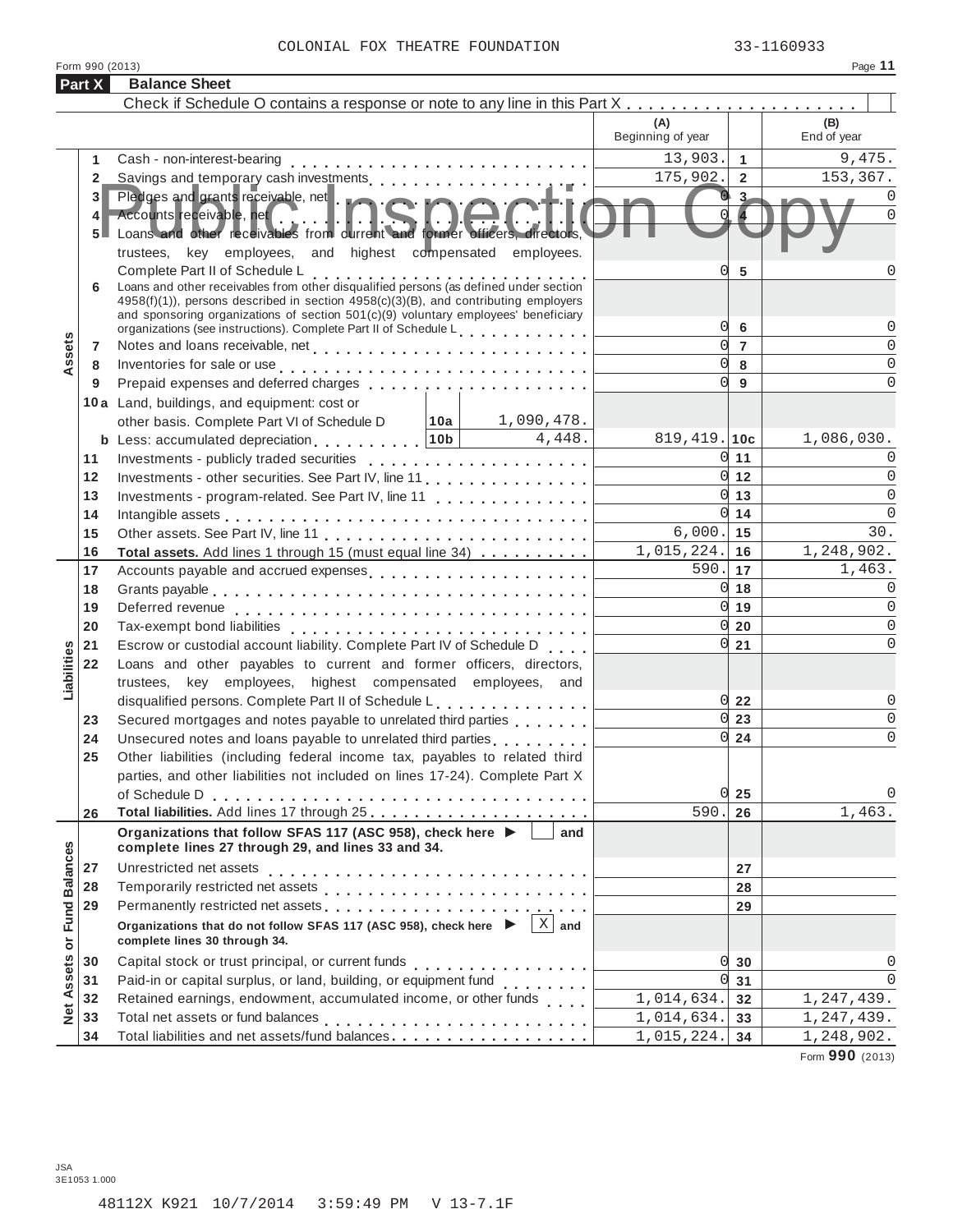| COLONIAL FOX THEATRE FOUNDATION |  | 33-1160933 |
|---------------------------------|--|------------|

|                 | Form 990 (2013)                                                                                                       |                            |                 | Page 12      |
|-----------------|-----------------------------------------------------------------------------------------------------------------------|----------------------------|-----------------|--------------|
| <b>Part XI</b>  | <b>Reconciliation of Net Assets</b>                                                                                   |                            |                 |              |
|                 |                                                                                                                       |                            |                 |              |
| 1               |                                                                                                                       | $\mathbf{1}$               | 346,746.        |              |
| $\mathbf{2}$    |                                                                                                                       | $\overline{2}$             | 122,965.        |              |
| 3               |                                                                                                                       | 3                          |                 | 223,781.     |
| 4               | Net assets or fund balances at beginning of year (must equal Part X, line 33_column (A))                              | $\overline{4}$             | 1,014,634.      |              |
| 5               | Net assets of the screen on investments CIOC                                                                          | $\overline{\phantom{1}}$ 5 |                 | <sup>0</sup> |
| 6               | Donated services and use of facilities                                                                                | 6 <sup>1</sup>             |                 | ,024.        |
| 7               | Investment expenses <b>Party 1999</b>                                                                                 | 7                          |                 | $\Omega$     |
| 8               |                                                                                                                       | 8                          |                 | $\Omega$     |
| 9               | Other changes in net assets or fund balances (explain in Schedule O)                                                  | 9                          |                 | $\Omega$     |
| 10              | Net assets or fund balances at end of year. Combine lines 3 through 9 (must equal Part X, line                        |                            |                 |              |
|                 |                                                                                                                       | 10                         | 1,247,439.      |              |
| <b>Part XII</b> | <b>Financial Statements and Reporting</b>                                                                             |                            |                 |              |
|                 |                                                                                                                       |                            | <b>Yes</b>      | <b>No</b>    |
| 1               | $X$ Accrual<br>Cash<br>Accounting method used to prepare the Form 990:  <br>Other                                     |                            |                 |              |
|                 | If the organization changed its method of accounting from a prior year or checked "Other," explain in                 |                            |                 |              |
|                 | Schedule O.                                                                                                           |                            |                 |              |
|                 | 2a Were the organization's financial statements compiled or reviewed by an independent accountant?                    |                            | 2a              | X            |
|                 | If "Yes," check a box below to indicate whether the financial statements for the year were compiled or                |                            |                 |              |
|                 | reviewed on a separate basis, consolidated basis, or both:                                                            |                            |                 |              |
|                 | Consolidated basis<br>Separate basis<br>Both consolidated and separate basis                                          |                            |                 |              |
|                 | <b>b</b> Were the organization's financial statements audited by an independent accountant?                           |                            | 2 <sub>b</sub>  | X            |
|                 | If "Yes," check a box below to indicate whether the financial statements for the year were audited on a               |                            |                 |              |
|                 | separate basis, consolidated basis, or both:                                                                          |                            |                 |              |
|                 | Both consolidated and separate basis<br>Separate basis<br>Consolidated basis                                          |                            |                 |              |
|                 | c If "Yes" to line 2a or 2b, does the organization have a committee that assumes responsibility for oversight         |                            |                 |              |
|                 | of the audit, review, or compilation of its financial statements and selection of an independent accountant?          |                            | 2 <sub>c</sub>  |              |
|                 | If the organization changed either its oversight process or selection process during the tax year, explain in         |                            |                 |              |
|                 | Schedule O.                                                                                                           |                            |                 |              |
|                 | 3a As a result of a federal award, was the organization required to undergo an audit or audits as set forth in        |                            |                 |              |
|                 | the Single Audit Act and OMB Circular A-133? $\dots$ ,                                                                |                            | 3a              | Χ            |
|                 | <b>b</b> If "Yes," did the organization undergo the required audit or audits? If the organization did not undergo the |                            |                 |              |
|                 | required audit or audits, explain why in Schedule O and describe any steps taken to undergo such audits.              |                            | 3 <sub>b</sub>  |              |
|                 |                                                                                                                       |                            | Form 990 (2013) |              |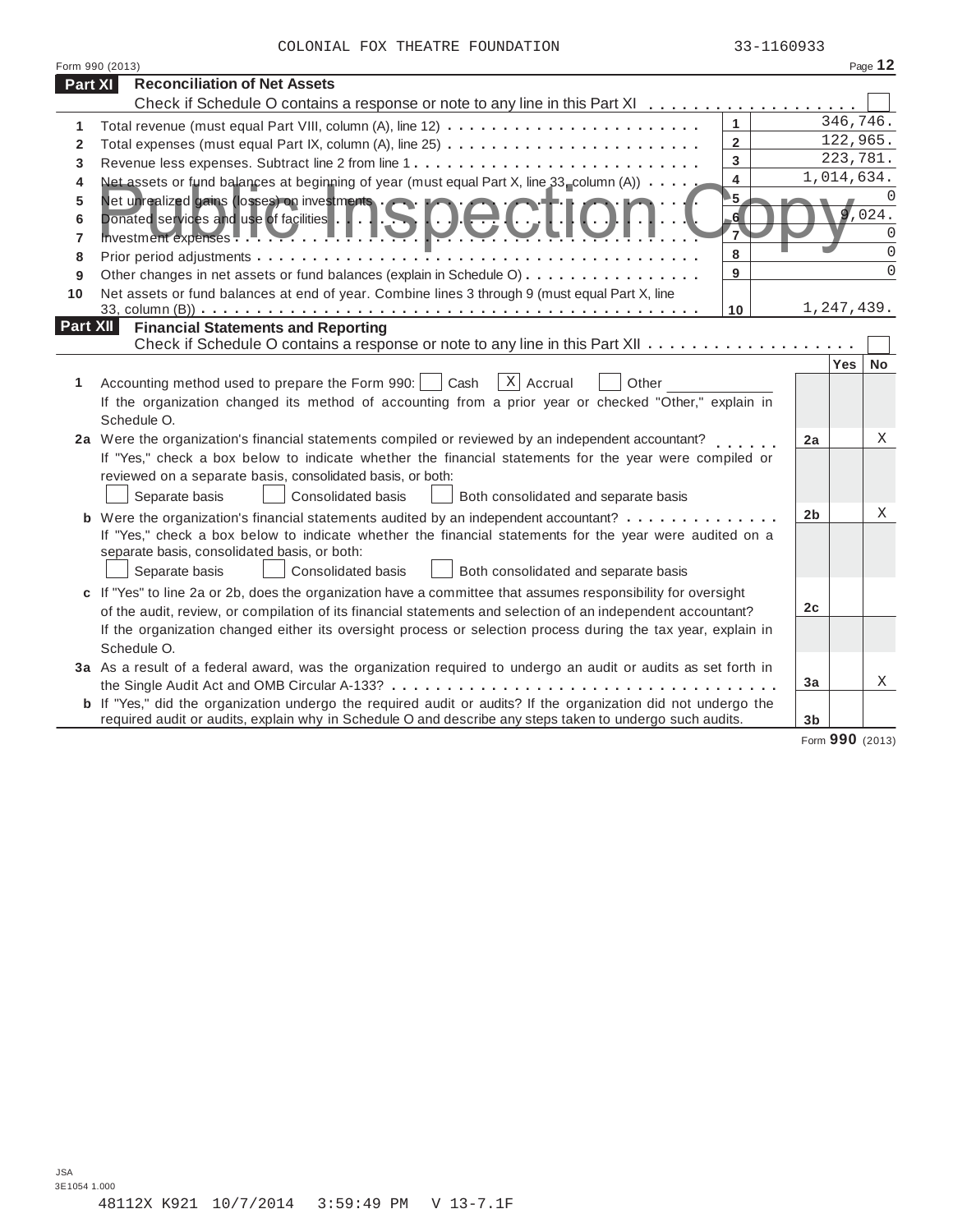| <b>SCHEDULE A</b> |
|-------------------|
|-------------------|

# **SCHEDULE A Public Charity Status and Public Support** OMB No. 1545-0047

**(Form 990 or 990-EZ)**<br>Complete if the organization is a section 501(c)(3) organization or a section<br>4947(a)(1) nonexempt charitable trust.

|                |                                                               |                                                            | 4947(a)(1) nonexempt charitable trust.                                                                                                                                                                                                                                                                             |                                       |                             |     |                                 |                 |                                    |                                       | <b>LU UNIT</b>                       |
|----------------|---------------------------------------------------------------|------------------------------------------------------------|--------------------------------------------------------------------------------------------------------------------------------------------------------------------------------------------------------------------------------------------------------------------------------------------------------------------|---------------------------------------|-----------------------------|-----|---------------------------------|-----------------|------------------------------------|---------------------------------------|--------------------------------------|
|                | Department of the Treasury<br><b>Internal Revenue Service</b> |                                                            | Attach to Form 990 or Form 990-EZ.<br>Information about Schedule A (Form 990 or 990-EZ) and its instructions is at www.irs.gov/form990.                                                                                                                                                                            |                                       |                             |     |                                 |                 |                                    |                                       | Open to Public<br><b>Inspection</b>  |
|                | Name of the organization                                      |                                                            |                                                                                                                                                                                                                                                                                                                    |                                       |                             |     |                                 |                 |                                    | <b>Employer identification number</b> |                                      |
|                |                                                               | COLONIAL FOX THEATRE FOUNDATION                            |                                                                                                                                                                                                                                                                                                                    |                                       |                             |     |                                 |                 |                                    | 33-1160933                            |                                      |
| Part I<br>1    |                                                               |                                                            | Reason for Public Charity Status (All organizations must complete this part.) See instructions.<br>The organization is not a private foundation because it is: (For lines 1 through 11, check only one box.)<br>A church, convention of churches, or association of churches described in section 170(b)(1)(A)(i). |                                       |                             |     |                                 |                 |                                    |                                       |                                      |
| 2              |                                                               |                                                            | A school described in section 170(b)(1)(A)(ii). (Attach Schedule E.)                                                                                                                                                                                                                                               |                                       |                             |     |                                 |                 |                                    |                                       |                                      |
| 3              |                                                               |                                                            | A hospital or a cooperative hospital service organization described in section 170(b)(1)(A)(iii).                                                                                                                                                                                                                  |                                       |                             |     |                                 |                 |                                    |                                       |                                      |
| 4              |                                                               |                                                            | A medical research organization operated in conjunction with a hospital described in section 170(b)(1)(A)(iii). Enter the                                                                                                                                                                                          |                                       |                             |     |                                 |                 |                                    |                                       |                                      |
|                | hospital's name, city, and state:                             |                                                            |                                                                                                                                                                                                                                                                                                                    |                                       |                             |     |                                 |                 |                                    |                                       |                                      |
| 5              |                                                               | section 170(b)(1)(A)(iv). (Complete Part II.)              | An organization operated for the benefit of a college or university owned or operated by a governmental unit described in                                                                                                                                                                                          |                                       |                             |     |                                 |                 |                                    |                                       |                                      |
| 6              |                                                               |                                                            | A federal, state, or local government or governmental unit described in section 170(b)(1)(A)(v).                                                                                                                                                                                                                   |                                       |                             |     |                                 |                 |                                    |                                       |                                      |
| Χ<br>7         |                                                               | described in section 170(b)(1)(A)(vi). (Complete Part II.) | An organization that normally receives a substantial part of its support from a governmental unit or from the general public                                                                                                                                                                                       |                                       |                             |     |                                 |                 |                                    |                                       |                                      |
| 8              |                                                               |                                                            | A community trust described in section 170(b)(1)(A)(vi). (Complete Part II.)                                                                                                                                                                                                                                       |                                       |                             |     |                                 |                 |                                    |                                       |                                      |
| 9              |                                                               |                                                            | An organization that normally receives: (1) more than 331/3% of its support from contributions, membership fees, and gross                                                                                                                                                                                         |                                       |                             |     |                                 |                 |                                    |                                       |                                      |
|                |                                                               |                                                            | receipts from activities related to its exempt functions - subject to certain exceptions, and (2) no more than 331/3% of its                                                                                                                                                                                       |                                       |                             |     |                                 |                 |                                    |                                       |                                      |
|                |                                                               |                                                            | support from gross investment income and unrelated business taxable income (less section 511 tax) from businesses                                                                                                                                                                                                  |                                       |                             |     |                                 |                 |                                    |                                       |                                      |
|                |                                                               |                                                            | acquired by the organization after June 30, 1975. See section 509(a)(2). (Complete Part III.)                                                                                                                                                                                                                      |                                       |                             |     |                                 |                 |                                    |                                       |                                      |
| 10             |                                                               |                                                            | An organization organized and operated exclusively to test for public safety. See section 509(a)(4).                                                                                                                                                                                                               |                                       |                             |     |                                 |                 |                                    |                                       |                                      |
| 11             |                                                               |                                                            | An organization organized and operated exclusively for the benefit of, to perform the functions of, or to carry out the                                                                                                                                                                                            |                                       |                             |     |                                 |                 |                                    |                                       |                                      |
|                |                                                               |                                                            | purposes of one or more publicly supported organizations described in section 509(a)(1) or section 509(a)(2). See section                                                                                                                                                                                          |                                       |                             |     |                                 |                 |                                    |                                       |                                      |
|                |                                                               |                                                            | 509(a)(3). Check the box that describes the type of supporting organization and complete lines 11e through 11h.                                                                                                                                                                                                    |                                       |                             |     |                                 |                 |                                    |                                       |                                      |
|                | Type I<br>a                                                   | b<br>Type II                                               | Type III-Functionally integrated<br>C                                                                                                                                                                                                                                                                              |                                       |                             |     | d                               |                 |                                    |                                       | Type III-Non-functionally integrated |
| e <sub>1</sub> |                                                               |                                                            | By checking this box, I certify that the organization is not controlled directly or indirectly by one or more disqualified persons                                                                                                                                                                                 |                                       |                             |     |                                 |                 |                                    |                                       |                                      |
|                |                                                               |                                                            | other than foundation managers and other than one or more publicly supported organizations described in section 509(a)(1)                                                                                                                                                                                          |                                       |                             |     |                                 |                 |                                    |                                       |                                      |
|                | or section $509(a)(2)$ .                                      |                                                            |                                                                                                                                                                                                                                                                                                                    |                                       |                             |     |                                 |                 |                                    |                                       |                                      |
| f              |                                                               |                                                            | If the organization received a written determination from the IRS that it is a Type I, Type II, or Type III supporting                                                                                                                                                                                             |                                       |                             |     |                                 |                 |                                    |                                       |                                      |
|                | organization, check this box                                  |                                                            | Since August 17, 2006, has the organization accepted any gift or contribution from any of the                                                                                                                                                                                                                      |                                       |                             |     |                                 |                 |                                    |                                       |                                      |
| g              | following persons?                                            |                                                            |                                                                                                                                                                                                                                                                                                                    |                                       |                             |     |                                 |                 |                                    |                                       |                                      |
|                |                                                               |                                                            | (i) A person who directly or indirectly controls, either alone or together with persons described in (ii) and                                                                                                                                                                                                      |                                       |                             |     |                                 |                 |                                    |                                       | Yes<br>No                            |
|                |                                                               |                                                            | (iii) below, the governing body of the supported organization?                                                                                                                                                                                                                                                     |                                       |                             |     |                                 |                 |                                    |                                       | 11g(i)                               |
|                |                                                               | (ii) A family member of a person described in (i) above?   |                                                                                                                                                                                                                                                                                                                    |                                       |                             |     |                                 |                 |                                    |                                       | 11g(ii)                              |
|                |                                                               |                                                            | (iii) A 35% controlled entity of a person described in (i) or (ii) above?                                                                                                                                                                                                                                          |                                       |                             |     |                                 |                 |                                    |                                       | 11g(iii)                             |
| h              |                                                               |                                                            | Provide the following information about the supported organization(s).                                                                                                                                                                                                                                             |                                       |                             |     |                                 |                 |                                    |                                       |                                      |
|                | (i) Name of supported                                         | $(ii)$ $EIN$                                               | (iii) Type of organization                                                                                                                                                                                                                                                                                         |                                       | (iv) is the                 |     | (v) Did you notify              |                 | (vi) Is the                        |                                       | (vii) Amount of monetary             |
|                | organization                                                  |                                                            | (described on lines 1-9                                                                                                                                                                                                                                                                                            | organization in<br>col. (i) listed in |                             |     | the organization                | organization in |                                    |                                       | support                              |
|                |                                                               |                                                            | above or IRC section<br>(see instructions))                                                                                                                                                                                                                                                                        |                                       | your governing<br>document? |     | in col. (i) of your<br>support? |                 | col. (i) organized<br>in the U.S.? |                                       |                                      |
|                |                                                               |                                                            |                                                                                                                                                                                                                                                                                                                    | Yes                                   | No                          | Yes | No                              | Yes             | No                                 |                                       |                                      |
| (A)            |                                                               |                                                            |                                                                                                                                                                                                                                                                                                                    |                                       |                             |     |                                 |                 |                                    |                                       |                                      |
|                |                                                               |                                                            |                                                                                                                                                                                                                                                                                                                    |                                       |                             |     |                                 |                 |                                    |                                       |                                      |
| (B)            |                                                               |                                                            |                                                                                                                                                                                                                                                                                                                    |                                       |                             |     |                                 |                 |                                    |                                       |                                      |
| (C)            |                                                               |                                                            |                                                                                                                                                                                                                                                                                                                    |                                       |                             |     |                                 |                 |                                    |                                       |                                      |
| (D)            |                                                               |                                                            |                                                                                                                                                                                                                                                                                                                    |                                       |                             |     |                                 |                 |                                    |                                       |                                      |
| (E)            |                                                               |                                                            |                                                                                                                                                                                                                                                                                                                    |                                       |                             |     |                                 |                 |                                    |                                       |                                      |
| <b>Total</b>   |                                                               |                                                            |                                                                                                                                                                                                                                                                                                                    |                                       |                             |     |                                 |                 |                                    |                                       |                                      |

**For Paperwork Reduction Act Notice, see the Instructions for Form 990 or 990-EZ.**

**Schedule A (Form 990 or 990-EZ) 2013**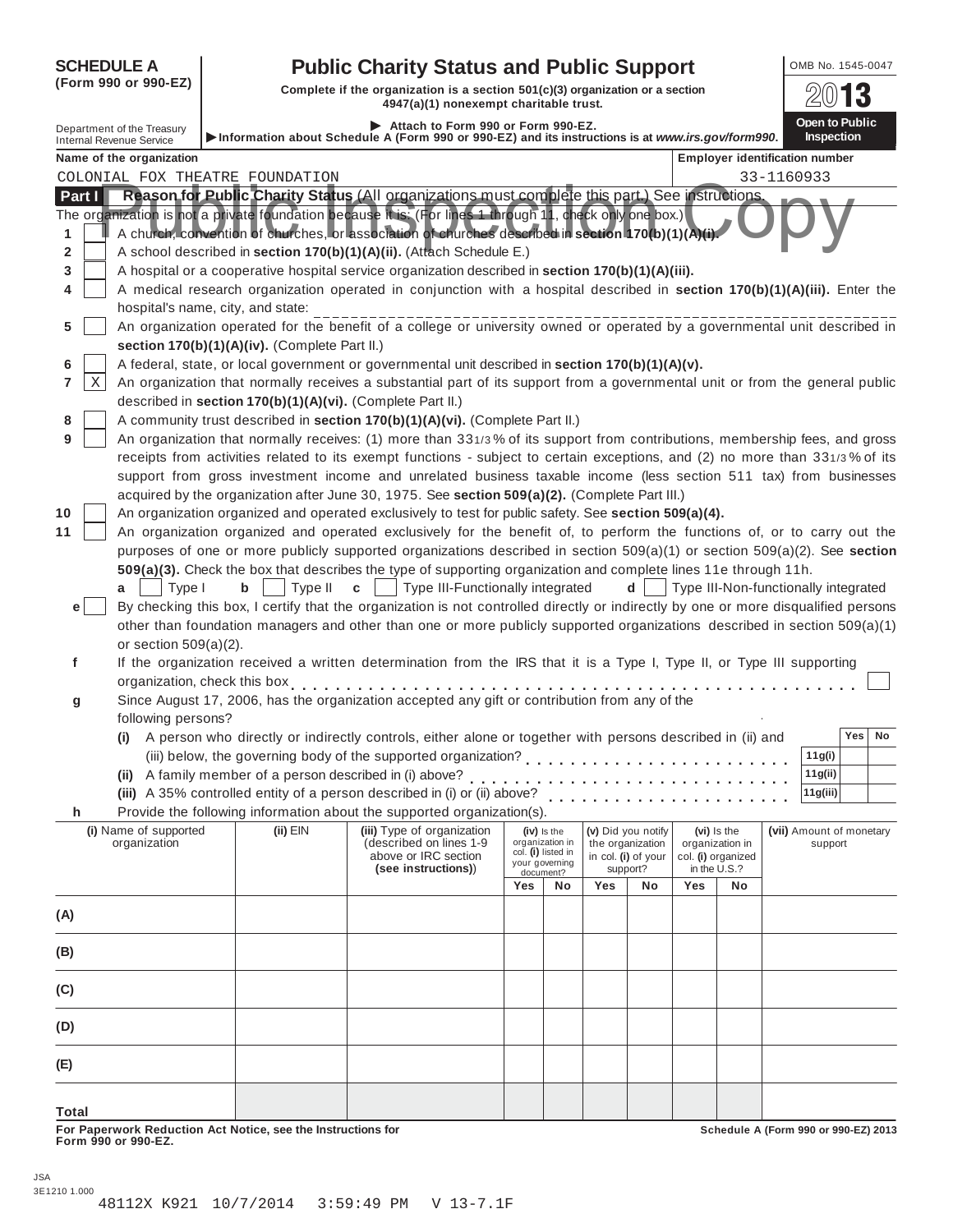### Schedule A (Form 990 or 990-EZ) 2013 Page **2**

**Support Schedule for Organizations Described in Sections 170(b)(1)(A)(iv) and 170(b)(1)(A)(vi)** (Complete only if you checked the box on line 5, 7, or 8 of Part I or if the organization failed to qualify under Part III. If the organization fails to qualify under the tests listed below, please complete Part III.) **Part II**

|                   | <b>Section A. Public Support</b>                                                                                                                                                                                                                     |          |          |            |            |                                      |            |  |
|-------------------|------------------------------------------------------------------------------------------------------------------------------------------------------------------------------------------------------------------------------------------------------|----------|----------|------------|------------|--------------------------------------|------------|--|
|                   | Calendar year (or fiscal year beginning in)<br>▶                                                                                                                                                                                                     | (a) 2009 | (b) 2010 | $(c)$ 2011 | $(d)$ 2012 | (e) $2013$                           | (f) Total  |  |
| 1<br>$\mathbf{2}$ | contributions,<br>Gifts.<br>grants,<br>and<br>membership fees received. (Do not<br>include any "unusual grants.")<br>Tax<br>levied<br>revenues<br>for<br>the<br>organization's benefit and either paid                                               |          |          | 277,142    | 803,499    | 330, 112                             | 416.501.   |  |
| 3                 | to or expended on its behalf $\ldots$<br>The value of services or facilities<br>furnished by a governmental unit to the<br>organization without charge                                                                                               |          |          |            |            |                                      |            |  |
|                   | Total. Add lines 1 through 3                                                                                                                                                                                                                         | 230,753. | 274,995. | 277,142.   | 303,499    | 330,112.                             | 1,416,501. |  |
| 5                 | The portion of total contributions by<br>person<br>(other<br>than<br>each<br>qovernmental<br>unit<br>or<br>publicly<br>supported organization) included on<br>line 1 that exceeds 2% of the amount                                                   |          |          |            |            |                                      |            |  |
| 6                 | shown on line 11, column (f).<br>Public support. Subtract line 5 from line 4.                                                                                                                                                                        |          |          |            |            |                                      | 769, 315.  |  |
|                   | <b>Section B. Total Support</b>                                                                                                                                                                                                                      |          |          |            |            |                                      | 647,186.   |  |
|                   | Calendar year (or fiscal year beginning in)<br>▶                                                                                                                                                                                                     | (a) 2009 | (b) 2010 | (c) 2011   | (d) 2012   | (e) $2013$                           | (f) Total  |  |
| 7                 | Amounts from line 4                                                                                                                                                                                                                                  | 230,753. | 274,995. | 277,142.   | 303,499    | 330,112.                             | 1,416,501. |  |
| 8                 | Gross income from interest, dividends,<br>payments received on securities loans,<br>rents, royalties and income from similar<br>SOUICES                                                                                                              | 4,661.   | 3,167.   | 2,134.     | 297.       | 67.                                  | 10,326.    |  |
| 9                 | Net income from unrelated business<br>activities, whether or not the business<br>is regularly carried on $\cdots$                                                                                                                                    |          |          |            |            |                                      |            |  |
| 10                | Other income. Do not include gain or<br>loss from the sale of capital assets<br>(Explain in Part IV.)                                                                                                                                                |          |          |            |            |                                      |            |  |
| 11                | Total support. Add lines 7 through 10                                                                                                                                                                                                                |          |          |            |            |                                      | 1,426,827. |  |
| 12                |                                                                                                                                                                                                                                                      |          |          |            |            | $12$                                 | 37,481.    |  |
| 13                | First five years. If the Form 990 is for the organization's first, second, third, fourth, or fifth tax year as a section 501(c)(3)<br>organization, check this box and stop here entitled to provide the contract of the contract of the contract of |          |          |            |            |                                      |            |  |
|                   | <b>Section C. Computation of Public Support Percentage</b>                                                                                                                                                                                           |          |          |            |            |                                      |            |  |
| 14                | Public support percentage for 2013 (line 6, column (f) divided by line 11, column (f) $\ldots$ ,,,,,                                                                                                                                                 |          |          |            |            | 14                                   | 45.36%     |  |
| 15                |                                                                                                                                                                                                                                                      |          |          |            |            | 15                                   | 51.52%     |  |
|                   | 16a 331/3% support test - 2013. If the organization did not check the box on line 13, and line 14 is 331/3% or more, check _                                                                                                                         |          |          |            |            |                                      |            |  |
|                   | this box and stop here. The organization qualifies as a publicly supported organization                                                                                                                                                              |          |          |            |            |                                      | X          |  |
|                   | b 331/3% support test - 2012. If the organization did not check a box on line 13 or 16a, and line 15 is 331/3% or more,                                                                                                                              |          |          |            |            |                                      |            |  |
|                   | check this box and stop here. The organization qualifies as a publicly supported organization                                                                                                                                                        |          |          |            |            |                                      |            |  |
|                   | 17a 10%-facts-and-circumstances test - 2013. If the organization did not check a box on line 13, 16a, or 16b, and line 14 is                                                                                                                         |          |          |            |            |                                      |            |  |
|                   | 10% or more, and if the organization meets the "facts-and-circumstances" test, check this box and stop here. Explain in<br>Part IV how the organization meets the "facts-and-circumstances" test. The organization qualifies as a publicly supported |          |          |            |            |                                      |            |  |
|                   |                                                                                                                                                                                                                                                      |          |          |            |            |                                      |            |  |
|                   | b 10%-facts-and-circumstances test - 2012. If the organization did not check a box on line 13, 16a, 16b, or 17a, and line                                                                                                                            |          |          |            |            |                                      |            |  |
|                   | 15 is 10% or more, and if the organization meets the "facts-and-circumstances" test, check this box and stop here.<br>Explain in Part IV how the organization meets the "facts-and-circumstances" test. The organization qualifies as a publicly     |          |          |            |            |                                      |            |  |
| 18                | Private foundation. If the organization did not check a box on line 13, 16a, 16b, 17a, or 17b, check this box and see                                                                                                                                |          |          |            |            |                                      |            |  |
|                   |                                                                                                                                                                                                                                                      |          |          |            |            | Schedule A (Form 990 or 990-EZ) 2013 |            |  |
|                   |                                                                                                                                                                                                                                                      |          |          |            |            |                                      |            |  |

JSA 3E1220 1.000 48112X K921 10/7/2014 3:59:49 PM V 13-7.1F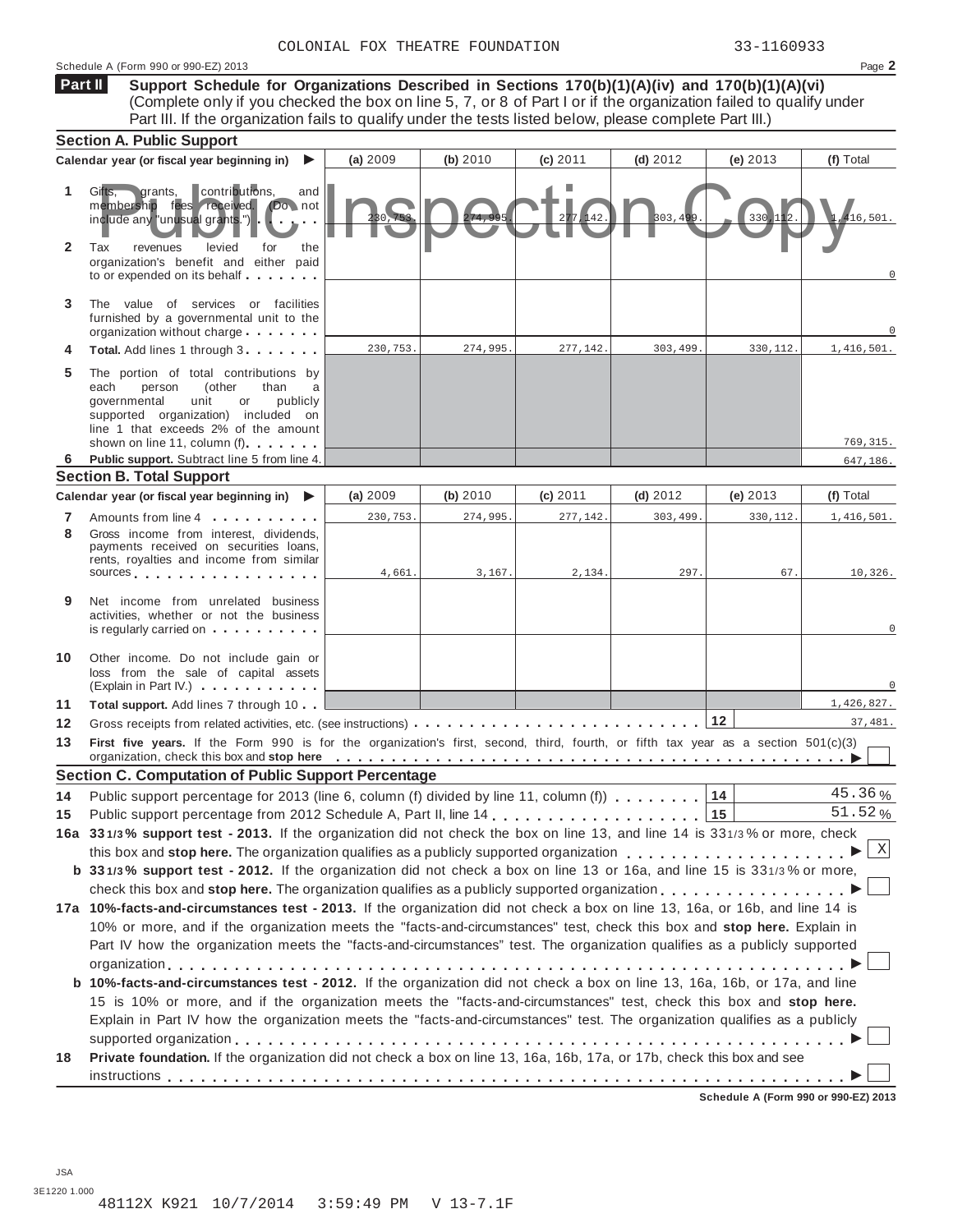## Schedule A (Form 990 or 990-EZ) 2013 Page **3**

#### **Support Schedule for Organizations Described in Section 509(a)(2)** (Complete only if you checked the box on line 9 of Part I or if the organization failed to qualify under Part II. **Part III**

If the organization fails to qualify under the tests listed below, please complete Part II.)

|              | <b>Section A. Public Support</b>                                                                                                                                                                             |          |          |            |            |                                      |           |
|--------------|--------------------------------------------------------------------------------------------------------------------------------------------------------------------------------------------------------------|----------|----------|------------|------------|--------------------------------------|-----------|
|              | Calendar year (or fiscal year beginning in) $\blacktriangleright$                                                                                                                                            | (a) 2009 | (b) 2010 | $(c)$ 2011 | $(d)$ 2012 | $(e)$ 2013                           | (f) Total |
| 1            | Gifts, grants, contributions, and membership fees<br>received. (Do not include any "unusual grants.")                                                                                                        |          |          |            |            |                                      |           |
| $\mathbf{2}$ | Gross receipts from admissions, merchandise<br>sold or services performed, or facilities                                                                                                                     |          |          |            |            |                                      |           |
|              | furnished in any activity that is related to the                                                                                                                                                             |          |          |            |            |                                      |           |
|              | organization's tax-exempt purpose                                                                                                                                                                            |          |          |            |            |                                      |           |
| 3            | Gross receipts from activities that are not an                                                                                                                                                               |          |          |            |            |                                      |           |
|              | unrelated trade or business under section 513                                                                                                                                                                |          |          |            |            |                                      |           |
| 4            | Tax<br>revenues<br>levied<br>the<br>for                                                                                                                                                                      |          |          |            |            |                                      |           |
|              | organization's benefit and either paid                                                                                                                                                                       |          |          |            |            |                                      |           |
|              | to or expended on its behalf                                                                                                                                                                                 |          |          |            |            |                                      |           |
| 5            | The value of services or facilities                                                                                                                                                                          |          |          |            |            |                                      |           |
|              | furnished by a governmental unit to the                                                                                                                                                                      |          |          |            |            |                                      |           |
|              | organization without charge                                                                                                                                                                                  |          |          |            |            |                                      |           |
| 6            | Total. Add lines 1 through 5                                                                                                                                                                                 |          |          |            |            |                                      |           |
|              | <b>7a</b> Amounts included on lines 1, 2, and 3                                                                                                                                                              |          |          |            |            |                                      |           |
|              | received from disqualified persons                                                                                                                                                                           |          |          |            |            |                                      |           |
|              | <b>b</b> Amounts included on lines 2 and 3<br>received from other than disqualified                                                                                                                          |          |          |            |            |                                      |           |
|              | persons that exceed the greater of \$5,000                                                                                                                                                                   |          |          |            |            |                                      |           |
|              | or 1% of the amount on line 13 for the year                                                                                                                                                                  |          |          |            |            |                                      |           |
|              | c Add lines $7a$ and $7b$                                                                                                                                                                                    |          |          |            |            |                                      |           |
| 8            | <b>Public support</b> (Subtract line 7c from                                                                                                                                                                 |          |          |            |            |                                      |           |
|              |                                                                                                                                                                                                              |          |          |            |            |                                      |           |
|              | <b>Section B. Total Support</b>                                                                                                                                                                              |          |          |            |            |                                      |           |
|              | Calendar year (or fiscal year beginning in)                                                                                                                                                                  | (a) 2009 | (b) 2010 | $(c)$ 2011 | $(d)$ 2012 | (e) $2013$                           | (f) Total |
|              | 9 Amounts from line 6.<br>10 a Gross income from interest, dividends,<br>payments received on securities loans,<br>rents, royalties and income from similar<br>$sources$ , , , , , , , , , , , , , , , , , , |          |          |            |            |                                      |           |
|              | <b>b</b> Unrelated business taxable income (less                                                                                                                                                             |          |          |            |            |                                      |           |
|              | section 511 taxes) from businesses                                                                                                                                                                           |          |          |            |            |                                      |           |
|              | acquired after June 30, 1975                                                                                                                                                                                 |          |          |            |            |                                      |           |
|              | c Add lines 10a and 10b                                                                                                                                                                                      |          |          |            |            |                                      |           |
| 11           | Net income from unrelated business<br>activities not included in line 10b,<br>whether or not the business is regularly                                                                                       |          |          |            |            |                                      |           |
|              | carried on with the carried on the contract of the contract of                                                                                                                                               |          |          |            |            |                                      |           |
| 12           | Other income. Do not include gain or<br>loss from the sale of capital assets                                                                                                                                 |          |          |            |            |                                      |           |
|              | (Explain in Part IV.)                                                                                                                                                                                        |          |          |            |            |                                      |           |
| 13           | Total support. (Add lines 9, 10c, 11,                                                                                                                                                                        |          |          |            |            |                                      |           |
|              | and 12.) $\ldots$ $\ldots$ $\ldots$ $\ldots$ $\ldots$ $\ldots$                                                                                                                                               |          |          |            |            |                                      |           |
| 14           | First five years. If the Form 990 is for the organization's first, second, third, fourth, or fifth tax year as a section 501(c)(3)                                                                           |          |          |            |            |                                      |           |
|              |                                                                                                                                                                                                              |          |          |            |            |                                      |           |
|              | Section C. Computation of Public Support Percentage                                                                                                                                                          |          |          |            |            |                                      |           |
| 15           | Public support percentage for 2013 (line 8, column (f) divided by line 13, column (f))<br>[11]                                                                                                               |          |          |            |            | 15                                   | $\%$      |
| 16           | Public support percentage from 2012 Schedule A, Part III, line 15.                                                                                                                                           |          |          |            |            | 16                                   | $\%$      |
|              | Section D. Computation of Investment Income Percentage                                                                                                                                                       |          |          |            |            |                                      |           |
| 17           | Investment income percentage for 2013 (line 10c, column (f) divided by line 13, column (f)                                                                                                                   |          |          |            |            | 17                                   | %         |
| 18           |                                                                                                                                                                                                              |          |          |            |            | 18                                   | %         |
|              | 19a 331/3% support tests - 2013. If the organization did not check the box on line 14, and line 15 is more than 331/3%, and line                                                                             |          |          |            |            |                                      |           |
|              | 17 is not more than 331/3%, check this box and stop here. The organization qualifies as a publicly supported organization                                                                                    |          |          |            |            |                                      |           |
|              | <b>b</b> 331/3% support tests - 2012. If the organization did not check a box on line 14 or line 19a, and line 16 is more than 331/3%, and                                                                   |          |          |            |            |                                      |           |
|              | line 18 is not more than 331/3%, check this box and stop here. The organization qualifies as a publicly supported organization                                                                               |          |          |            |            |                                      |           |
| 20           | Private foundation. If the organization did not check a box on line 14, 19a, or 19b, check this box and see instructions ▶                                                                                   |          |          |            |            |                                      |           |
| <b>JSA</b>   | 3E1221 1.000                                                                                                                                                                                                 |          |          |            |            | Schedule A (Form 990 or 990-EZ) 2013 |           |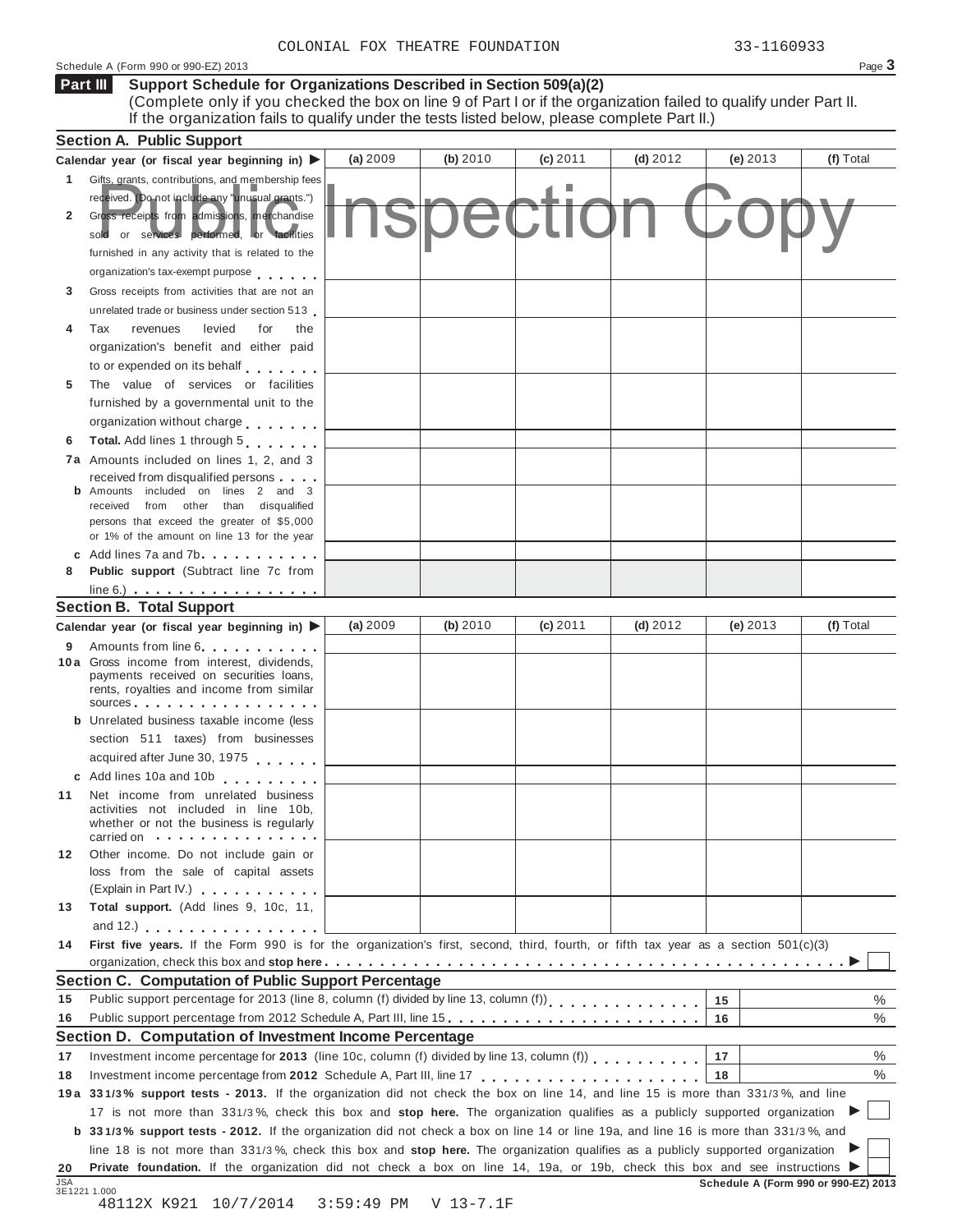Schedule A (Form 990 or 990-EZ) 2013 Page **4**

**Part IV** Supplemental Information. Provide the explanations required by Part II, line 10; Part II, line 17a or 17b; and Part III, line 12. Also complete this part for any additional information. (See instructions).

# Public Inspection Copy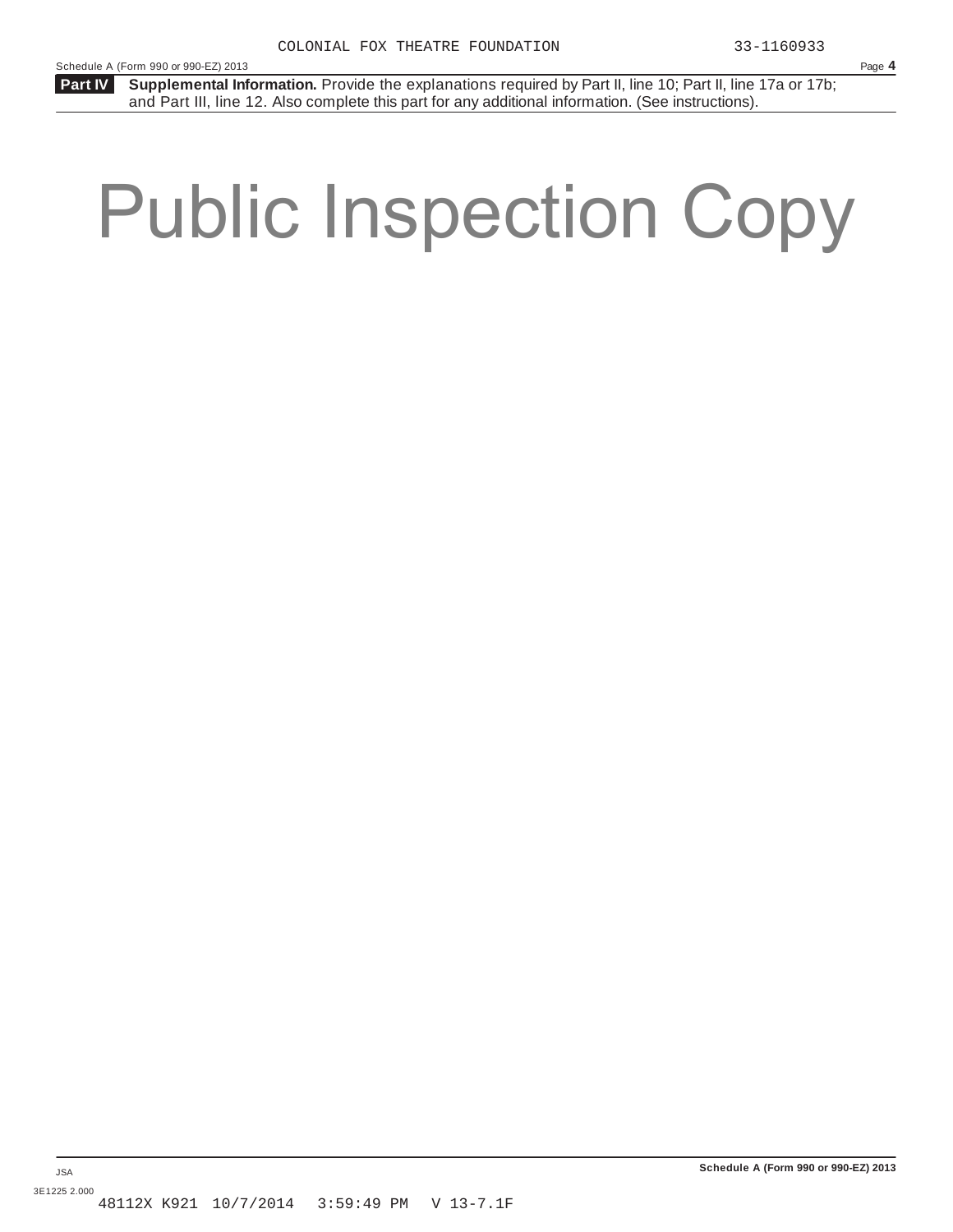| <b>Schedule B</b><br>(Form 990, 990-EZ,<br>or 990-PF)<br>Department of the Treasury | OMB No. 1545-0047<br><b>Schedule of Contributors</b><br>2013<br>Attach to Form 990, Form 990-EZ, or Form 990-PF.                                    |  |  |  |  |  |  |  |  |  |
|-------------------------------------------------------------------------------------|-----------------------------------------------------------------------------------------------------------------------------------------------------|--|--|--|--|--|--|--|--|--|
| <b>Internal Revenue Service</b><br>Name of the organization                         | Information about Schedule B (Form 990, 990-EZ, or 990-PF) and its instructions is at www.irs.gov/form990.<br><b>Employer identification number</b> |  |  |  |  |  |  |  |  |  |
|                                                                                     | COLONIAL FOX THEATRE<br>FOUNDATION<br>33-1160933                                                                                                    |  |  |  |  |  |  |  |  |  |
| Organization type (check one):                                                      | <b>ISDECTION</b>                                                                                                                                    |  |  |  |  |  |  |  |  |  |
| Filers of:                                                                          | Section:                                                                                                                                            |  |  |  |  |  |  |  |  |  |
| Form 990 or 990-EZ                                                                  | X<br>501(c)(3)<br>) (enter number) organization                                                                                                     |  |  |  |  |  |  |  |  |  |
|                                                                                     | $4947(a)(1)$ nonexempt charitable trust not treated as a private foundation                                                                         |  |  |  |  |  |  |  |  |  |
|                                                                                     | 527 political organization                                                                                                                          |  |  |  |  |  |  |  |  |  |
| Form 990-PF                                                                         | 501(c)(3) exempt private foundation                                                                                                                 |  |  |  |  |  |  |  |  |  |
|                                                                                     | $4947(a)(1)$ nonexempt charitable trust treated as a private foundation                                                                             |  |  |  |  |  |  |  |  |  |
|                                                                                     | 501(c)(3) taxable private foundation                                                                                                                |  |  |  |  |  |  |  |  |  |

Check if your organization is covered by the **General Rule** or a **Special Rule. Note.** Only a section 501(c)(7), (8), or (10) organization can check boxes for both the General Rule and a Special Rule. See

instructions.

# **General Rule**

 $\text{X}$  For an organization filing Form 990, 990-EZ, or 990-PF that received, during the year, \$5,000 or more (in money or property) from any one contributor. Complete Parts I and II.

## **Special Rules**

For a section 501(c)(3) organization filing Form 990 or 990-EZ that met the 33 1/3 % support test of the regulations under sections  $509(a)(1)$  and  $170(b)(1)(A)(vi)$  and received from any one contributor, during the year, a contribution of the greater of **(1)** \$5,000 or **(2)** 2% of the amount on (i) Form 990, Part VIII, line 1h, or (ii) Form 990-EZ, line 1. Complete Parts I and II.

For a section 501(c)(7), (8), or (10) organization filing Form 990 or 990-EZ that received from any one contributor, during the year, total contributions of more than \$1,000 for use *exclusively* for religious, charitable, scientific, literary, or educational purposes, or the prevention of cruelty to children or animals. Complete Parts I, II, and III.

For a section 501(c)(7), (8), or (10) organization filing Form 990 or 990-EZ that received from any one contributor, during the year, contributions for use *exclusively* for religious, charitable, etc., purposes, but these contributions did not total to more than \$1,000. If this box is checked, enter here the total contributions that were received during the year for an *exclusively* religious, charitable, etc., purpose. Do not complete any of the parts unless the **General Rule** applies to this organization because it received *nonexclusively* religious, charitable, etc., contributions of \$5,000 or more during the year  $\ldots$ ,  $\ldots$ ,  $\ldots$ ,  $\ldots$ ,  $\ldots$ ,  $\ldots$ ,  $\ldots$ ,  $\ldots$ ,  $\ldots$ ,  $\ldots$ ,  $\blacktriangleright$   $\mathcal{S}_{\text{2}}$ 

**Caution.** An organization that is not covered by the General Rule and/or the Special Rules does not file Schedule B (Form 990, 990-EZ, or 990-PF), but it **must** answer "No" on Part IV, line 2, of its Form 990; or check the box on line H of its Form 990-EZ or on its Form 990-PF, Part I, line 2, to certify that it does not meet the filing requirements of Schedule B (Form 990, 990-EZ, or 990-PF).

**For Paperwork Reduction Act Notice, see the Instructions for Form 990, 990-EZ, or 990-PF. Schedule B (Form 990, 990-EZ, or 990-PF) (2013)**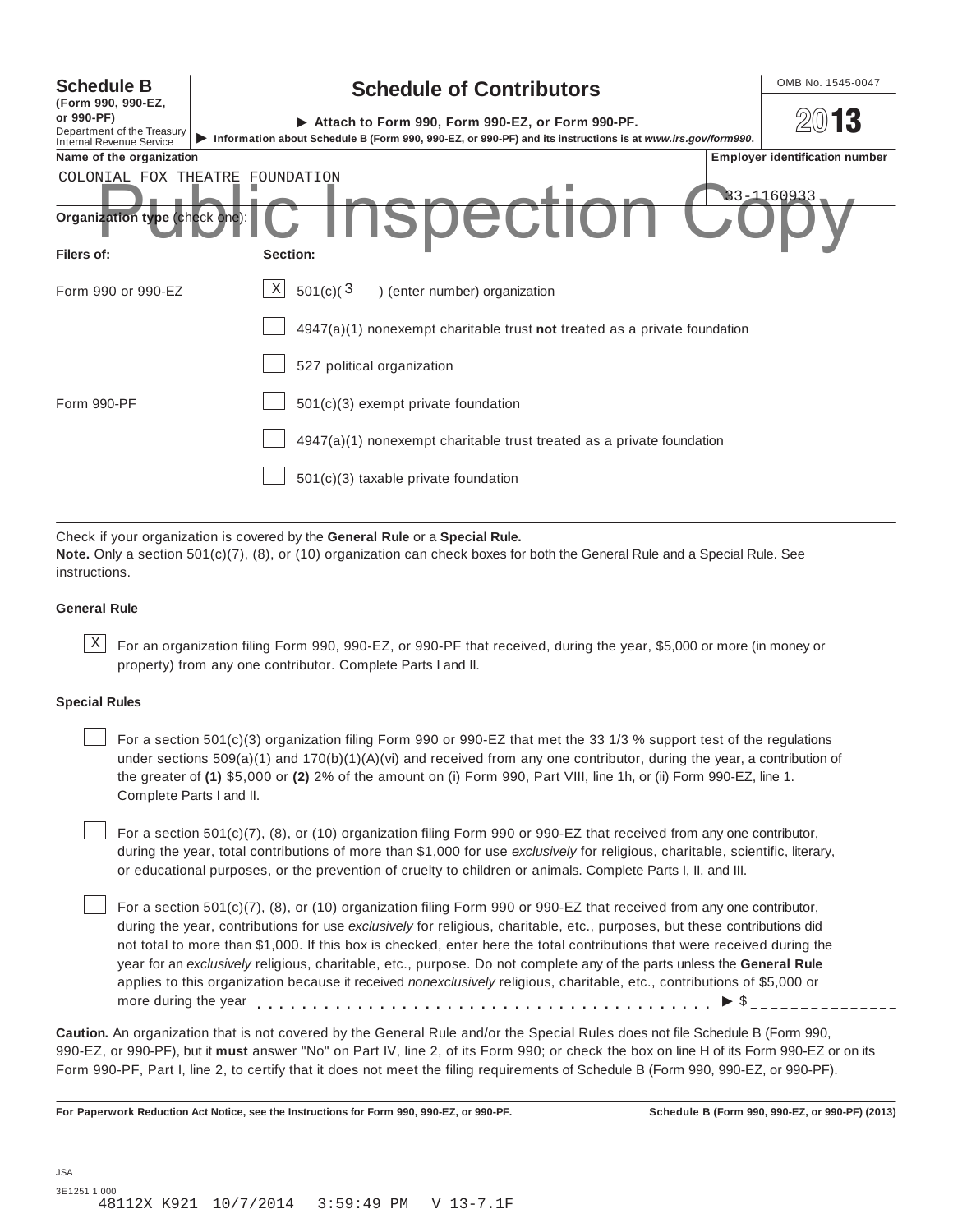$\overline{\phantom{a}}$ 

**Name of organization Employer identification number** COLONIAL FOX THEATRE FOUNDATION

|              | Part   Contributors (see instructions). Use duplicate copies of Part I if additional space is needed. |                                   |                                                                                       |
|--------------|-------------------------------------------------------------------------------------------------------|-----------------------------------|---------------------------------------------------------------------------------------|
| (a)<br>No.   | (b)<br>Name, address, and ZIP + 4                                                                     | (c)<br><b>Total contributions</b> | (d)<br>Type of contribution                                                           |
| $\mathbf{1}$ |                                                                                                       | 131,907.<br>\$                    | <b>Person</b><br>Payroll<br>Noncash                                                   |
|              |                                                                                                       |                                   | (Complete Part II for<br>noncash contributions.)                                      |
| (a)<br>No.   | (b)<br>Name, address, and ZIP + 4                                                                     | (c)<br><b>Total contributions</b> | (d)<br>Type of contribution                                                           |
| 2            |                                                                                                       | 10,000.<br>\$                     | Χ<br>Person<br>Payroll<br>Noncash<br>(Complete Part II for<br>noncash contributions.) |
| (a)<br>No.   | (b)<br>Name, address, and ZIP + 4                                                                     | (c)<br><b>Total contributions</b> | (d)<br>Type of contribution                                                           |
| 3            |                                                                                                       | 50,000.<br>\$                     | Χ<br>Person<br>Payroll<br>Noncash<br>(Complete Part II for<br>noncash contributions.) |
| (a)<br>No.   | (b)<br>Name, address, and ZIP + 4                                                                     | (c)<br><b>Total contributions</b> | (d)<br>Type of contribution                                                           |
| 4            |                                                                                                       | 7,276.<br>\$                      | Χ<br>Person<br>Payroll<br>Noncash<br>(Complete Part II for<br>noncash contributions.) |
| (a)<br>No.   | (b)<br>Name, address, and ZIP + 4                                                                     | (c)<br><b>Total contributions</b> | (d)<br>Type of contribution                                                           |
| 5            |                                                                                                       | 50,000.<br>\$                     | Χ<br>Person<br>Payroll<br>Noncash<br>(Complete Part II for<br>noncash contributions.) |
| (a)<br>No.   | (b)<br>Name, address, and ZIP + 4                                                                     | (c)<br><b>Total contributions</b> | (d)<br>Type of contribution                                                           |
| 6            |                                                                                                       | 7,500.<br>\$                      | Χ<br>Person<br>Payroll<br>Noncash<br>(Complete Part II for<br>noncash contributions.) |

**Schedule B (Form 990, 990-EZ, or 990-PF) (2013)** JSA

3E1253 1.000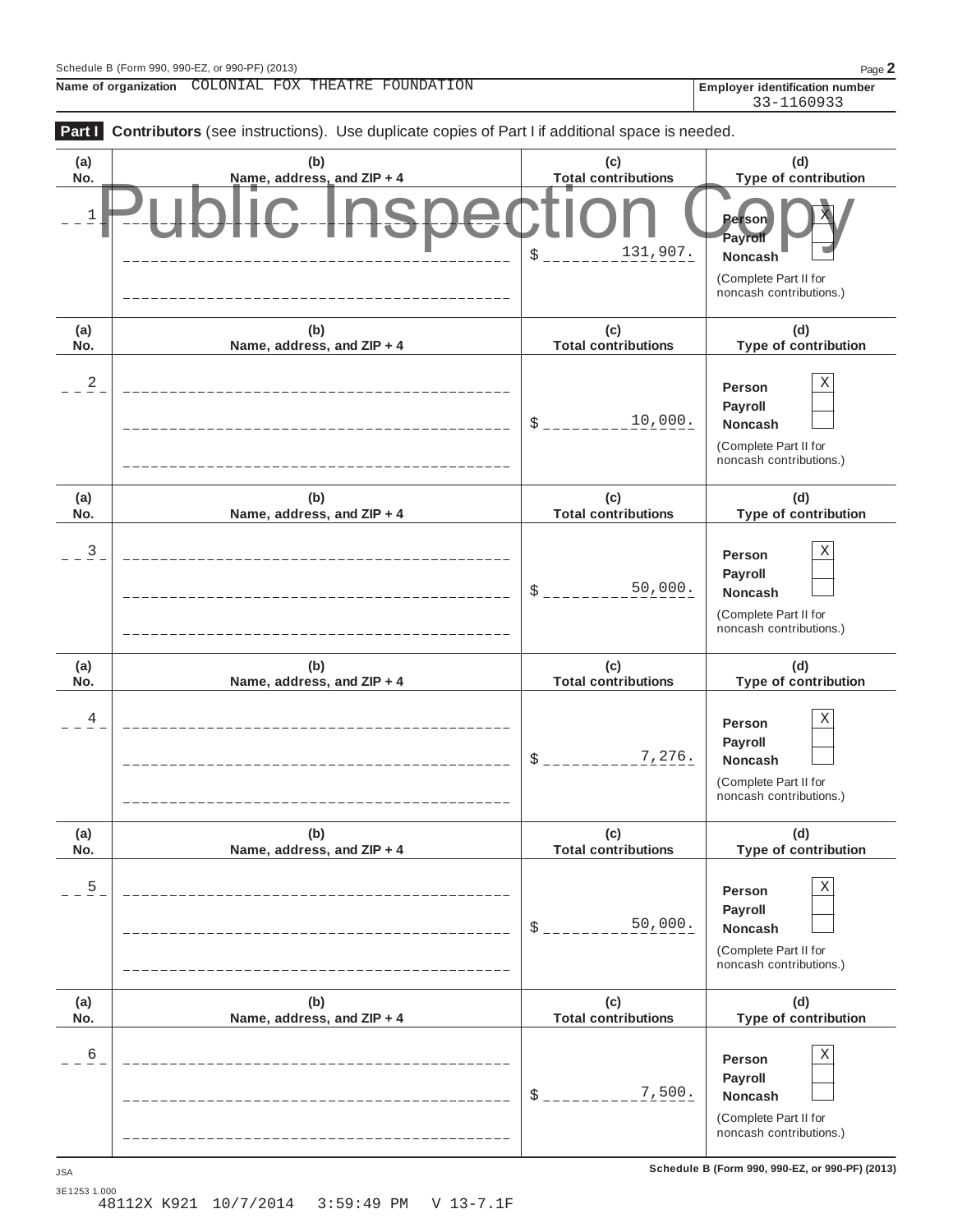**Name of organization Employer identification number** COLONIAL FOX THEATRE FOUNDATION

| Part I<br>Contributors (see instructions). Use duplicate copies of Part I if additional space is needed. |                                   |                                   |                                                                                         |  |  |  |  |
|----------------------------------------------------------------------------------------------------------|-----------------------------------|-----------------------------------|-----------------------------------------------------------------------------------------|--|--|--|--|
| (a)<br>No.                                                                                               | (b)<br>Name, address, and ZIP + 4 | (c)<br><b>Total contributions</b> | (d)<br>Type of contribution                                                             |  |  |  |  |
| $\boldsymbol{7}$                                                                                         |                                   | 5,000.<br>\$                      | <b>Person</b><br>Payroll<br>Noncash<br>(Complete Part II for<br>noncash contributions.) |  |  |  |  |
| (a)<br>No.                                                                                               | (b)<br>Name, address, and ZIP + 4 | (c)<br><b>Total contributions</b> | (d)<br>Type of contribution                                                             |  |  |  |  |
| $\overline{8}$                                                                                           |                                   | 5,000.<br>\$                      | Χ<br>Person<br>Payroll<br>Noncash<br>(Complete Part II for<br>noncash contributions.)   |  |  |  |  |
| (a)<br>No.                                                                                               | (b)<br>Name, address, and ZIP + 4 | (c)<br><b>Total contributions</b> | (d)<br>Type of contribution                                                             |  |  |  |  |
|                                                                                                          |                                   | \$                                | Person<br>Payroll<br>Noncash<br>(Complete Part II for<br>noncash contributions.)        |  |  |  |  |
| (a)<br>No.                                                                                               | (b)<br>Name, address, and ZIP + 4 | (c)<br><b>Total contributions</b> | (d)<br>Type of contribution                                                             |  |  |  |  |
|                                                                                                          |                                   | \$                                | Person<br>Payroll<br>Noncash<br>(Complete Part II for<br>noncash contributions.)        |  |  |  |  |
| (a)<br>No.                                                                                               | (b)<br>Name, address, and ZIP + 4 | (c)<br><b>Total contributions</b> | (d)<br>Type of contribution                                                             |  |  |  |  |
|                                                                                                          | _____________________             | $\frac{1}{2}$                     | Person<br>Payroll<br>Noncash<br>(Complete Part II for<br>noncash contributions.)        |  |  |  |  |
| (a)<br>No.                                                                                               | (b)<br>Name, address, and ZIP + 4 | (c)<br><b>Total contributions</b> | (d)<br>Type of contribution                                                             |  |  |  |  |
|                                                                                                          |                                   | $\frac{1}{2}$                     | Person<br>Payroll<br>Noncash<br>(Complete Part II for<br>noncash contributions.)        |  |  |  |  |

**Schedule B (Form 990, 990-EZ, or 990-PF) (2013)** JSA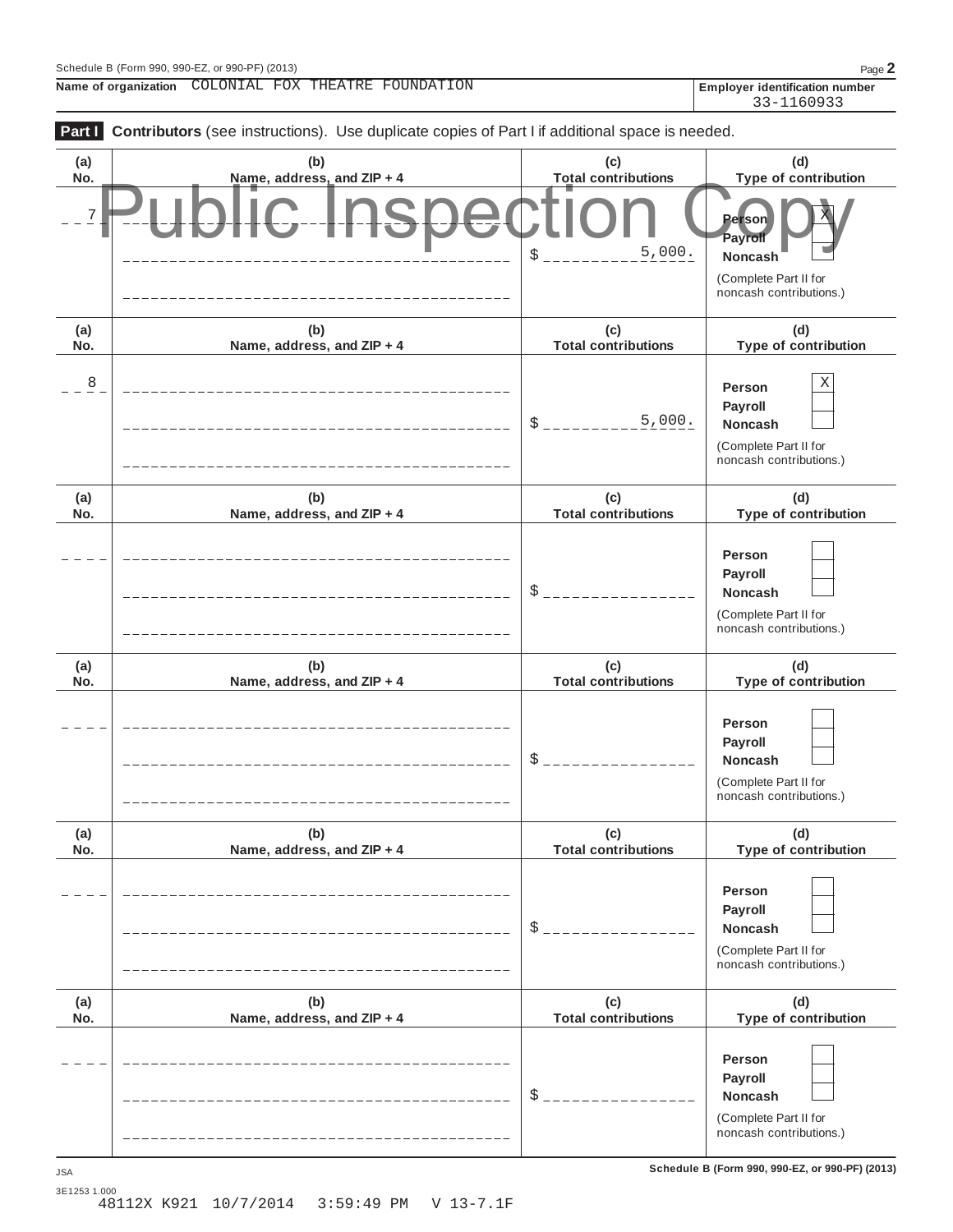**Name of organization Employer identification number** COLONIAL FOX THEATRE FOUNDATION





3E1254 1.000 48112X K921 10/7/2014 3:59:49 PM V 13-7.1F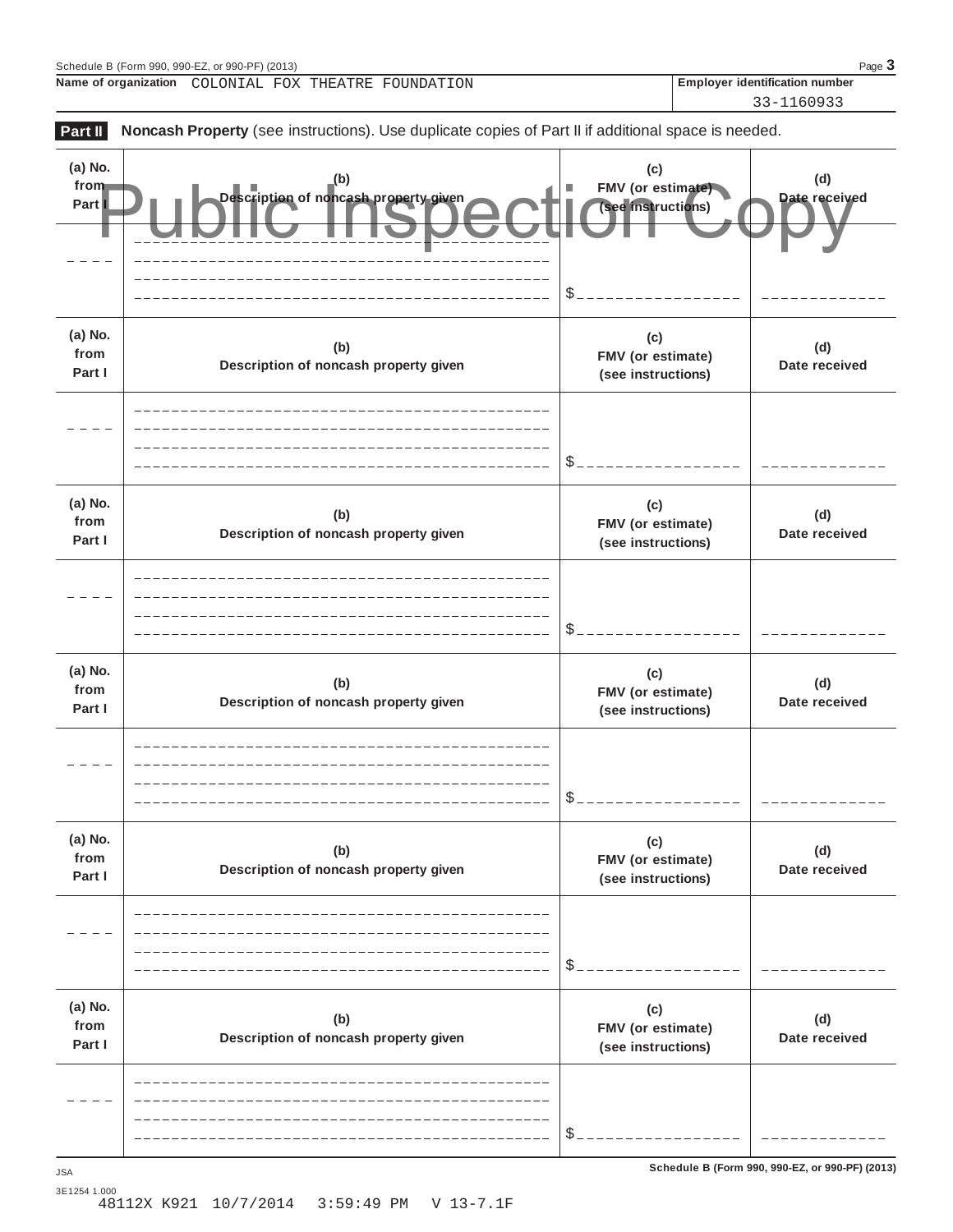|                           | Schedule B (Form 990, 990-EZ, or 990-PF) (2013)                                                                                                                                                                                 |                      |  | Page 4                                                                               |  |  |  |  |  |  |
|---------------------------|---------------------------------------------------------------------------------------------------------------------------------------------------------------------------------------------------------------------------------|----------------------|--|--------------------------------------------------------------------------------------|--|--|--|--|--|--|
|                           | Name of organization COLONIAL FOX THEATRE FOUNDATION                                                                                                                                                                            |                      |  | <b>Employer identification number</b>                                                |  |  |  |  |  |  |
| Part III                  | Exclusively religious, charitable, etc., individual contributions to section 501(c)(7), (8), or (10) organizations<br>that total more than \$1,000 for the year. Complete columns (a) through (e) and the following line entry. |                      |  | 33-1160933                                                                           |  |  |  |  |  |  |
|                           | For organizations completing Part III, enter the total of exclusively religious, charitable, etc.,<br>contributions of \$1,000 or less for the year. (Enter this information once. See instructions.) $\triangleright$ \$       |                      |  |                                                                                      |  |  |  |  |  |  |
|                           | Use duplicate copies of Part III if additional space is needed.                                                                                                                                                                 |                      |  |                                                                                      |  |  |  |  |  |  |
| $(a)$ No.<br>from<br>Part | (b) Purpose of gift                                                                                                                                                                                                             | c) Use of gift       |  | (d) Description of how gift is held                                                  |  |  |  |  |  |  |
|                           | (e) Transfer of gift                                                                                                                                                                                                            |                      |  |                                                                                      |  |  |  |  |  |  |
|                           | Transferee's name, address, and ZIP + 4                                                                                                                                                                                         |                      |  | Relationship of transferor to transferee                                             |  |  |  |  |  |  |
|                           |                                                                                                                                                                                                                                 |                      |  |                                                                                      |  |  |  |  |  |  |
| (a) No.<br>from<br>Part I | (b) Purpose of gift                                                                                                                                                                                                             | (c) Use of gift      |  | (d) Description of how gift is held                                                  |  |  |  |  |  |  |
|                           |                                                                                                                                                                                                                                 |                      |  |                                                                                      |  |  |  |  |  |  |
|                           | (e) Transfer of gift                                                                                                                                                                                                            |                      |  |                                                                                      |  |  |  |  |  |  |
|                           | Transferee's name, address, and ZIP + 4                                                                                                                                                                                         |                      |  |                                                                                      |  |  |  |  |  |  |
|                           |                                                                                                                                                                                                                                 |                      |  |                                                                                      |  |  |  |  |  |  |
| (a) No.<br>from<br>Part I | (b) Purpose of gift                                                                                                                                                                                                             | (c) Use of gift      |  | (d) Description of how gift is held                                                  |  |  |  |  |  |  |
|                           |                                                                                                                                                                                                                                 |                      |  |                                                                                      |  |  |  |  |  |  |
|                           |                                                                                                                                                                                                                                 | (e) Transfer of gift |  |                                                                                      |  |  |  |  |  |  |
|                           |                                                                                                                                                                                                                                 |                      |  |                                                                                      |  |  |  |  |  |  |
|                           | Transferee's name, address, and ZIP + 4                                                                                                                                                                                         |                      |  | Relationship of transferor to transferee<br>Relationship of transferor to transferee |  |  |  |  |  |  |
|                           |                                                                                                                                                                                                                                 |                      |  |                                                                                      |  |  |  |  |  |  |
|                           |                                                                                                                                                                                                                                 |                      |  |                                                                                      |  |  |  |  |  |  |
| (a) No.<br>from<br>Part I | (b) Purpose of gift                                                                                                                                                                                                             | (c) Use of gift      |  | (d) Description of how gift is held                                                  |  |  |  |  |  |  |
|                           |                                                                                                                                                                                                                                 |                      |  |                                                                                      |  |  |  |  |  |  |
|                           |                                                                                                                                                                                                                                 |                      |  |                                                                                      |  |  |  |  |  |  |
|                           | (e) Transfer of gift                                                                                                                                                                                                            |                      |  |                                                                                      |  |  |  |  |  |  |
|                           | Transferee's name, address, and ZIP + 4                                                                                                                                                                                         |                      |  | Relationship of transferor to transferee                                             |  |  |  |  |  |  |
|                           |                                                                                                                                                                                                                                 |                      |  |                                                                                      |  |  |  |  |  |  |
| <b>JSA</b>                |                                                                                                                                                                                                                                 |                      |  | Schedule B (Form 990, 990-EZ, or 990-PF) (2013)                                      |  |  |  |  |  |  |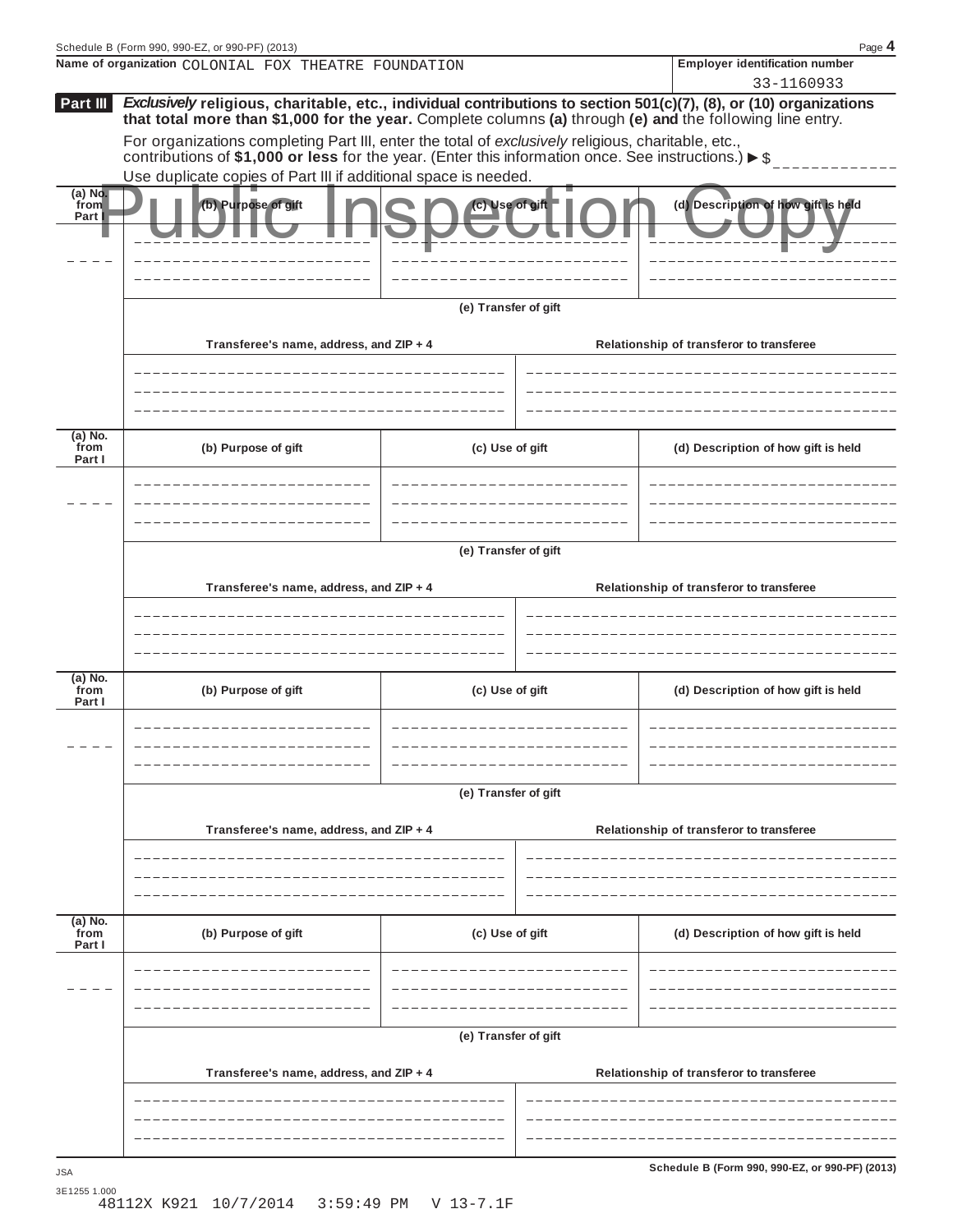|                    | <b>SCHEDULE D</b><br>(Form 990)                               | <b>Supplemental Financial Statements</b><br>Complete if the organization answered "Yes," to Form 990,<br>Part IV, line 6, 7, 8, 9, 10, 11a, 11b, 11c, 11d, 11e, 11f, 12a, or 12b.<br>Attach to Form 990.                                                                                                                               | OMB No. 1545-0047<br>$20$ 13<br><b>Open to Public</b>                                                 |                                      |
|--------------------|---------------------------------------------------------------|----------------------------------------------------------------------------------------------------------------------------------------------------------------------------------------------------------------------------------------------------------------------------------------------------------------------------------------|-------------------------------------------------------------------------------------------------------|--------------------------------------|
|                    | Department of the Treasury<br><b>Internal Revenue Service</b> | Information about Schedule D (Form 990) and its instructions is at www.irs.gov/form990.                                                                                                                                                                                                                                                |                                                                                                       | <b>Inspection</b>                    |
|                    | Name of the organization                                      |                                                                                                                                                                                                                                                                                                                                        | <b>Employer identification number</b>                                                                 |                                      |
|                    |                                                               | COLONIAL FOX THEATRE FOUNDATION                                                                                                                                                                                                                                                                                                        | 33-1160933                                                                                            |                                      |
| Part $\vert \vert$ |                                                               | Organizations Maintaining Donor Advised Funds or Other Similar Funds or Accounts.<br>Complete if the organization answered "Yes" to Form 990, Part IV, line 6.<br>(a) Donor advised funds                                                                                                                                              | (b) Funds and other accounts                                                                          |                                      |
| 1                  |                                                               | Total number at end of year entitled as a metal of year and a metal of year and a metal of the state of the state of the state of the state of the state of the state of the state of the state of the state of the state of t                                                                                                         |                                                                                                       |                                      |
| 2                  |                                                               | Aggregate contributions to (during year)                                                                                                                                                                                                                                                                                               |                                                                                                       |                                      |
| 3                  |                                                               | Aggregate grants from (during year)                                                                                                                                                                                                                                                                                                    |                                                                                                       |                                      |
| 4                  |                                                               | Aggregate value at end of year <b>container</b> Aggregate value at end of year                                                                                                                                                                                                                                                         |                                                                                                       |                                      |
| 5                  |                                                               | Did the organization inform all donors and donor advisors in writing that the assets held in donor advised                                                                                                                                                                                                                             |                                                                                                       |                                      |
| 6                  |                                                               | funds are the organization's property, subject to the organization's exclusive legal control?<br>Did the organization inform all grantees, donors, and donor advisors in writing that grant funds can be used<br>only for charitable purposes and not for the benefit of the donor or donor advisor, or for any other purpose          |                                                                                                       | Yes<br><b>No</b><br><b>Yes</b><br>No |
|                    | Part II                                                       | Conservation Easements. Complete if the organization answered "Yes" to Form 990, Part IV, line 7.                                                                                                                                                                                                                                      |                                                                                                       |                                      |
| 1                  |                                                               | Purpose(s) of conservation easements held by the organization (check all that apply).                                                                                                                                                                                                                                                  |                                                                                                       |                                      |
| $\mathbf{2}$       |                                                               | Preservation of land for public use (e.g., recreation or education)<br>Protection of natural habitat<br>Preservation of open space<br>Complete lines 2a through 2d if the organization held a qualified conservation contribution in the form of a conservation                                                                        | Preservation of an historically important land area<br>Preservation of a certified historic structure |                                      |
|                    |                                                               | easement on the last day of the tax year.                                                                                                                                                                                                                                                                                              |                                                                                                       |                                      |
|                    |                                                               |                                                                                                                                                                                                                                                                                                                                        |                                                                                                       | Held at the End of the Tax Year      |
| a                  |                                                               |                                                                                                                                                                                                                                                                                                                                        | 2a                                                                                                    |                                      |
| b                  |                                                               |                                                                                                                                                                                                                                                                                                                                        | 2b                                                                                                    |                                      |
| c                  |                                                               | Number of conservation easements on a certified historic structure included in (a)                                                                                                                                                                                                                                                     | 2c                                                                                                    |                                      |
| d                  |                                                               | Number of conservation easements included in (c) acquired after 8/17/06, and not on a                                                                                                                                                                                                                                                  |                                                                                                       |                                      |
|                    |                                                               | historic structure listed in the National Register                                                                                                                                                                                                                                                                                     | 2d                                                                                                    |                                      |
| 3                  |                                                               | Number of conservation easements modified, transferred, released, extinguished, or terminated by the organization during the                                                                                                                                                                                                           |                                                                                                       |                                      |
|                    |                                                               | $\text{tax year}$ $\rightarrow$ _________________                                                                                                                                                                                                                                                                                      |                                                                                                       |                                      |
| 4<br>5             |                                                               | Number of states where property subject to conservation easement is located $\blacktriangleright$ _______________<br>Does the organization have a written policy regarding the periodic monitoring, inspection, handling of                                                                                                            |                                                                                                       |                                      |
|                    |                                                               | violations, and enforcement of the conservation easements it holds?                                                                                                                                                                                                                                                                    |                                                                                                       | <b>Yes</b><br>Nο                     |
| 6                  |                                                               | Staff and volunteer hours devoted to monitoring, inspecting, and enforcing conservation easements during the year                                                                                                                                                                                                                      |                                                                                                       |                                      |
|                    | ▶ ___________________                                         |                                                                                                                                                                                                                                                                                                                                        |                                                                                                       |                                      |
| 7                  |                                                               | Amount of expenses incurred in monitoring, inspecting, and enforcing conservation easements during the year                                                                                                                                                                                                                            |                                                                                                       |                                      |
| 8                  | $\triangleright$ \$ ___________________                       | Does each conservation easement reported on line 2(d) above satisfy the requirements of section 170(h)(4)(B)                                                                                                                                                                                                                           |                                                                                                       |                                      |
|                    |                                                               |                                                                                                                                                                                                                                                                                                                                        |                                                                                                       | ∣ Yes ∣<br><b>No</b>                 |
| 9                  |                                                               | In Part XIII, describe how the organization reports conservation easements in its revenue and expense statement, and<br>balance sheet, and include, if applicable, the text of the footnote to the organization's financial statements that describes the<br>organization's accounting for conservation easements.                     |                                                                                                       |                                      |
|                    | Part III                                                      | Organizations Maintaining Collections of Art, Historical Treasures, or Other Similar Assets.<br>Complete if the organization answered "Yes" to Form 990, Part IV, line 8.                                                                                                                                                              |                                                                                                       |                                      |
| 1a                 |                                                               | If the organization elected, as permitted under SFAS 116 (ASC 958), not to report in its revenue statement and balance sheet works of art, historical treasures, or other similar assets held for public exhibition, education                                                                                                         |                                                                                                       |                                      |
| b                  |                                                               | If the organization elected, as permitted under SFAS 116 (ASC 958), to report in its revenue statement and balance sheet<br>works of art, historical treasures, or other similar assets held for public exhibition, education, or research in furtherance of<br>public service, provide the following amounts relating to these items: |                                                                                                       |                                      |
|                    |                                                               |                                                                                                                                                                                                                                                                                                                                        |                                                                                                       |                                      |
|                    |                                                               |                                                                                                                                                                                                                                                                                                                                        |                                                                                                       | $\triangleright$ \$ _______________  |
| $\mathbf{2}$       |                                                               | If the organization received or held works of art, historical treasures, or other similar assets for financial gain, provide the                                                                                                                                                                                                       |                                                                                                       |                                      |
| a                  |                                                               | following amounts required to be reported under SFAS 116 (ASC 958) relating to these items:                                                                                                                                                                                                                                            |                                                                                                       |                                      |
| $\mathbf b$        |                                                               |                                                                                                                                                                                                                                                                                                                                        |                                                                                                       | $>$ \$                               |
|                    |                                                               | For Paperwork Reduction Act Notice, see the Instructions for Form 990.                                                                                                                                                                                                                                                                 |                                                                                                       | Schedule D (Form 990) 2013           |
| JSA                | 3E1268 2.000                                                  |                                                                                                                                                                                                                                                                                                                                        |                                                                                                       |                                      |

| 48112X K921 10/7/2014 3:59:49 PM V 13-7.1F |  |  |  |
|--------------------------------------------|--|--|--|
|--------------------------------------------|--|--|--|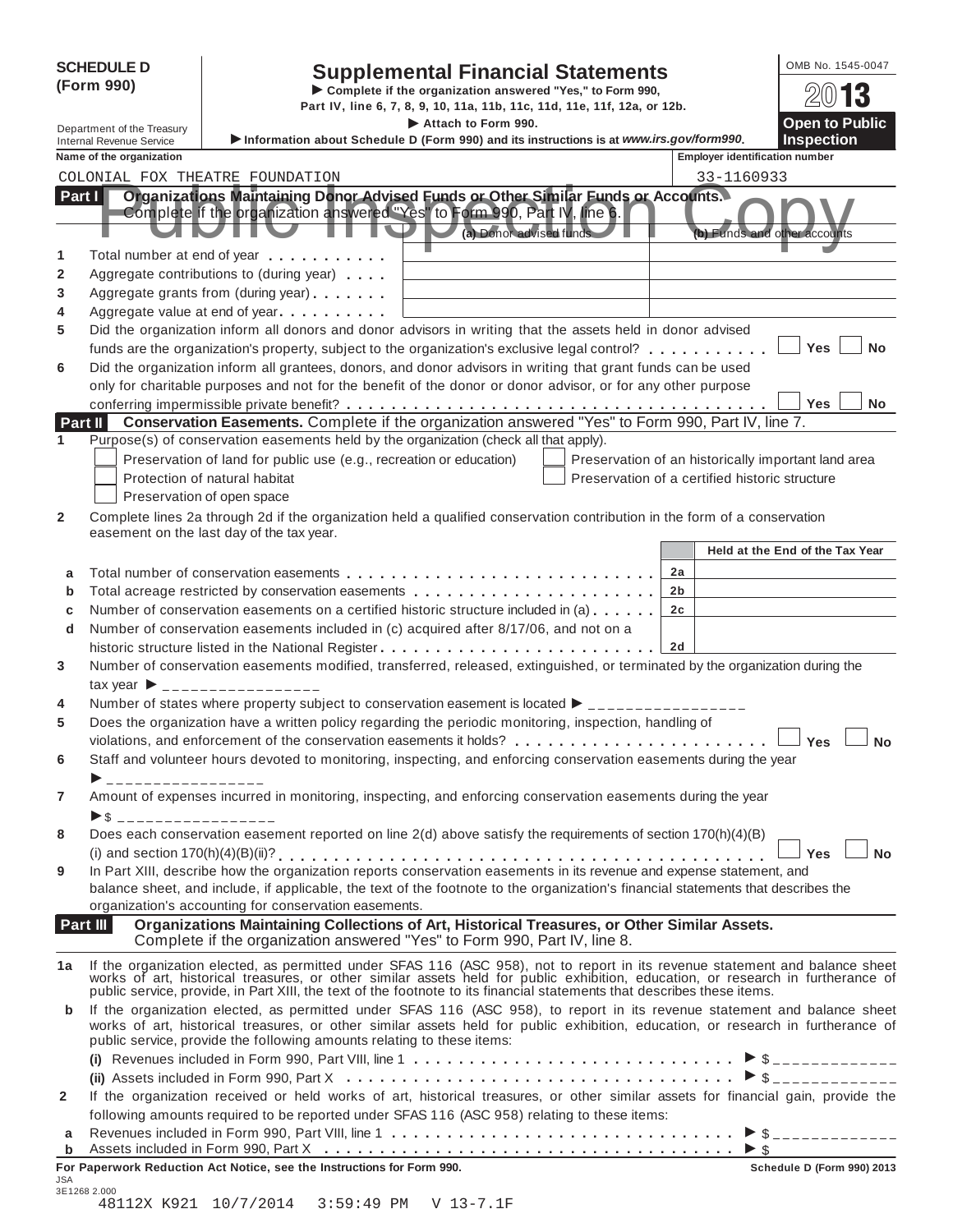|        | Schedule D (Form 990) 2013                                                                                                                                                     |   |                  |                                         |                         |                           |                |                                 |        |                     |            | Page 2    |
|--------|--------------------------------------------------------------------------------------------------------------------------------------------------------------------------------|---|------------------|-----------------------------------------|-------------------------|---------------------------|----------------|---------------------------------|--------|---------------------|------------|-----------|
|        | Organizations Maintaining Collections of Art, Historical Treasures, or Other Similar Assets (continued)<br>Part III                                                            |   |                  |                                         |                         |                           |                |                                 |        |                     |            |           |
| 3      | Using the organization's acquisition, accession, and other records, check any of the following that are a significant use of its<br>collection items (check all that apply):   |   |                  |                                         |                         |                           |                |                                 |        |                     |            |           |
| а      | Public exhibition                                                                                                                                                              |   |                  | d                                       |                         | Loan or exchange programs |                |                                 |        |                     |            |           |
| b      | Scholarly research                                                                                                                                                             |   |                  | e                                       | Other                   |                           |                |                                 |        |                     |            |           |
| с      | Preservation for future generations                                                                                                                                            |   |                  |                                         |                         |                           |                |                                 |        |                     |            |           |
| 4      | Provide a description of the organization's collections and explain how they further the organization's exempt purpose in Part<br>XI∎                                          |   |                  |                                         |                         |                           |                |                                 |        |                     |            |           |
| 5      | During the year, did the organization solicit or receive donations of art, historical treasures, or other similar                                                              |   |                  |                                         |                         |                           |                |                                 |        |                     |            |           |
|        | assets to be sold to raise funds rather than to be maintained as part of the organization's collection?                                                                        |   |                  |                                         |                         |                           |                |                                 |        | Yes                 |            | No.       |
|        | Escrow and Custodial Arrangements. Complete if the organization answered "Yes" to Form 990, Part IV, line 9,<br>Part IV<br>or reported an amount on Form 990, Part X, line 21. |   |                  |                                         |                         |                           |                |                                 |        |                     |            |           |
|        |                                                                                                                                                                                |   |                  |                                         |                         |                           |                |                                 |        |                     |            |           |
|        | 1a Is the organization an agent, trustee, custodian or other intermediary for contributions or other assets not                                                                |   |                  |                                         |                         |                           |                |                                 |        |                     |            |           |
|        |                                                                                                                                                                                |   |                  |                                         |                         |                           |                |                                 |        | Yes                 |            | <b>No</b> |
|        | b If "Yes," explain the arrangement in Part XIII and complete the following table:                                                                                             |   |                  |                                         |                         |                           |                |                                 |        |                     |            |           |
|        |                                                                                                                                                                                |   |                  |                                         |                         |                           |                |                                 | Amount |                     |            |           |
| С      |                                                                                                                                                                                |   |                  |                                         |                         |                           | 1c             |                                 |        |                     |            |           |
|        |                                                                                                                                                                                |   |                  |                                         |                         |                           | 1 <sub>d</sub> |                                 |        |                     |            |           |
|        |                                                                                                                                                                                |   |                  |                                         |                         |                           | 1e             |                                 |        |                     |            |           |
| f      |                                                                                                                                                                                |   |                  |                                         |                         |                           | 1f             |                                 |        |                     |            |           |
|        | 2a Did the organization include an amount on Form 990, Part X, line 21?                                                                                                        |   |                  |                                         |                         |                           |                | . <i>. .</i> .                  |        | Yes                 |            | <b>No</b> |
|        | <b>b</b> If "Yes," explain the arrangement in Part XIII. Check here if the explanation has been provided in Part XIII.                                                         |   |                  |                                         |                         |                           |                |                                 |        |                     |            |           |
| Part V | Endowment Funds. Complete if the organization answered "Yes" to Form 990, Part IV, line 10.                                                                                    |   |                  |                                         |                         |                           |                |                                 |        |                     |            |           |
|        |                                                                                                                                                                                |   | (a) Current year | (b) Prior year                          |                         | (c) Two years back        |                | (d) Three years back            |        | (e) Four years back |            |           |
| 1а     | Beginning of year balance                                                                                                                                                      |   |                  |                                         |                         |                           |                |                                 |        |                     |            |           |
| b      | Contributions                                                                                                                                                                  |   |                  |                                         |                         |                           |                |                                 |        |                     |            |           |
|        | c Net investment earnings, gains,                                                                                                                                              |   |                  |                                         |                         |                           |                |                                 |        |                     |            |           |
|        | and losses                                                                                                                                                                     |   |                  |                                         |                         |                           |                |                                 |        |                     |            |           |
|        | d Grants or scholarships                                                                                                                                                       |   |                  |                                         |                         |                           |                |                                 |        |                     |            |           |
|        | e Other expenditures for facilities                                                                                                                                            |   |                  |                                         |                         |                           |                |                                 |        |                     |            |           |
|        | and programs<br>f Administrative expenses                                                                                                                                      |   |                  |                                         |                         |                           |                |                                 |        |                     |            |           |
|        | End of year balance                                                                                                                                                            |   |                  |                                         |                         |                           |                |                                 |        |                     |            |           |
| 2      | Provide the estimated percentage of the current year end balance (line 1g, column (a)) held as:                                                                                |   |                  |                                         |                         |                           |                |                                 |        |                     |            |           |
|        | Board designated or quasi-endowment > %                                                                                                                                        |   |                  |                                         |                         |                           |                |                                 |        |                     |            |           |
|        | <b>b</b> Permanent endowment $\blacktriangleright$                                                                                                                             | % |                  |                                         |                         |                           |                |                                 |        |                     |            |           |
| C      | Temporarily restricted endowment ▶                                                                                                                                             |   | $\%$             |                                         |                         |                           |                |                                 |        |                     |            |           |
|        | The percentages in lines 2a, 2b, and 2c should equal 100%.                                                                                                                     |   |                  |                                         |                         |                           |                |                                 |        |                     |            |           |
|        | 3a Are there endowment funds not in the possession of the organization that are held and administered for the                                                                  |   |                  |                                         |                         |                           |                |                                 |        |                     |            |           |
|        | organization by:                                                                                                                                                               |   |                  |                                         |                         |                           |                |                                 |        |                     | <b>Yes</b> | No.       |
|        |                                                                                                                                                                                |   |                  |                                         |                         |                           |                |                                 |        | 3a(i)               |            |           |
|        |                                                                                                                                                                                |   |                  |                                         |                         |                           |                |                                 |        | 3a(i)               |            |           |
| b      | If "Yes" to 3a(ii), are the related organizations listed as required on Schedule R?                                                                                            |   |                  |                                         |                         |                           |                |                                 |        | 3b                  |            |           |
| 4      | Describe in Part XIII the intended uses of the organization's endowment funds.                                                                                                 |   |                  |                                         |                         |                           |                |                                 |        |                     |            |           |
|        | Land, Buildings, and Equipment.<br><b>Part VI</b>                                                                                                                              |   |                  |                                         |                         |                           |                |                                 |        |                     |            |           |
|        | Complete if the organization answered "Yes" to Form 990, Part IV, line 11a. See Form 990, Part X, line 10.<br>Description of property                                          |   |                  |                                         |                         |                           |                |                                 |        |                     |            |           |
|        |                                                                                                                                                                                |   |                  | (a) Cost or other basis<br>(investment) | (b) Cost or other basis | (other)                   |                | (c) Accumulated<br>depreciation |        | (d) Book value      |            |           |
| 1a     |                                                                                                                                                                                |   |                  |                                         |                         |                           |                |                                 |        |                     |            |           |
| b      |                                                                                                                                                                                |   |                  |                                         |                         |                           |                |                                 |        |                     |            |           |
|        | Leasehold improvements <b>contained contained contained contained contained contained contained contained </b>                                                                 |   |                  |                                         |                         |                           |                |                                 |        |                     |            |           |
| d      | Equipment                                                                                                                                                                      |   |                  |                                         |                         | 6,748.                    |                | 4,448.                          |        |                     |            | 2,300.    |
|        |                                                                                                                                                                                |   |                  |                                         |                         | 1,083,730.                |                |                                 |        |                     | 1,083,730. |           |
|        | Total. Add lines 1a through 1e. (Column (d) must equal Form 990, Part X, column (B), line 10(c).)                                                                              |   |                  |                                         |                         |                           |                |                                 |        |                     | 1,086,030. |           |

**Schedule D (Form 990) 2013**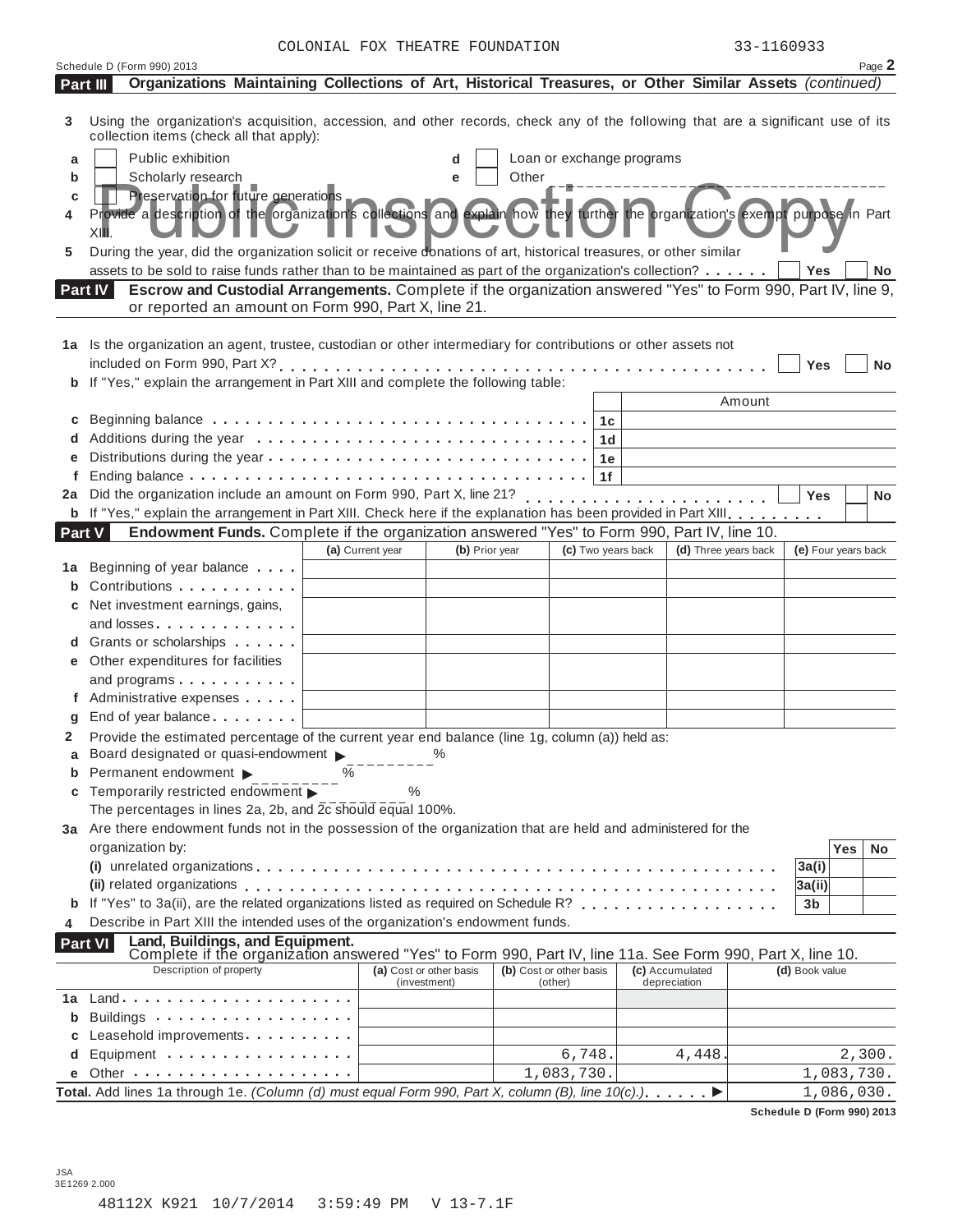| Schedule D (Form 990) 2013 |                                                                                                                                                      |                 | Page 3                                                                                                                                             |
|----------------------------|------------------------------------------------------------------------------------------------------------------------------------------------------|-----------------|----------------------------------------------------------------------------------------------------------------------------------------------------|
| <b>Part VII</b>            | <b>Investments - Other Securities.</b>                                                                                                               |                 |                                                                                                                                                    |
|                            |                                                                                                                                                      |                 | Complete if the organization answered "Yes" to Form 990, Part IV, line 11b. See Form 990, Part X, line 12.                                         |
|                            | (a) Description of security or category<br>(including name of security)                                                                              | (b) Book value  | (c) Method of valuation:<br>Cost or end-of-year market value                                                                                       |
|                            | (1) Financial derivatives                                                                                                                            |                 |                                                                                                                                                    |
|                            | (2) Closely-held equity_interests                                                                                                                    |                 |                                                                                                                                                    |
| (3) Other                  |                                                                                                                                                      |                 |                                                                                                                                                    |
| (A)                        |                                                                                                                                                      |                 |                                                                                                                                                    |
| (B)                        |                                                                                                                                                      |                 |                                                                                                                                                    |
| (C)                        |                                                                                                                                                      |                 |                                                                                                                                                    |
| (D)<br>(E)                 |                                                                                                                                                      |                 |                                                                                                                                                    |
| (F)                        |                                                                                                                                                      |                 |                                                                                                                                                    |
| (G)                        |                                                                                                                                                      |                 |                                                                                                                                                    |
| (H)                        |                                                                                                                                                      |                 |                                                                                                                                                    |
|                            | Total. (Column (b) must equal Form 990, Part X, col. (B) line 12.) $\blacktriangleright$                                                             |                 |                                                                                                                                                    |
| Part VIII                  | <b>Investments - Program Related.</b>                                                                                                                |                 |                                                                                                                                                    |
|                            |                                                                                                                                                      |                 | Complete if the organization answered "Yes" to Form 990, Part IV, line 11c. See Form 990, Part X, line 13.                                         |
|                            | (a) Description of investment                                                                                                                        | (b) Book value  | (c) Method of valuation:                                                                                                                           |
|                            |                                                                                                                                                      |                 | Cost or end-of-year market value                                                                                                                   |
| (1)                        |                                                                                                                                                      |                 |                                                                                                                                                    |
| (2)                        |                                                                                                                                                      |                 |                                                                                                                                                    |
| (3)                        |                                                                                                                                                      |                 |                                                                                                                                                    |
| (4)                        |                                                                                                                                                      |                 |                                                                                                                                                    |
| (5)                        |                                                                                                                                                      |                 |                                                                                                                                                    |
| (6)                        |                                                                                                                                                      |                 |                                                                                                                                                    |
| (7)<br>(8)                 |                                                                                                                                                      |                 |                                                                                                                                                    |
| (9)                        |                                                                                                                                                      |                 |                                                                                                                                                    |
|                            | Total. (Column (b) must equal Form 990, Part X, col. (B) line 13.) $\blacktriangleright$                                                             |                 |                                                                                                                                                    |
| Part IX                    | <b>Other Assets.</b>                                                                                                                                 |                 |                                                                                                                                                    |
|                            |                                                                                                                                                      |                 | Complete if the organization answered "Yes" to Form 990, Part IV, line 11d. See Form 990, Part X, line 15.                                         |
|                            |                                                                                                                                                      | (a) Description | (b) Book value                                                                                                                                     |
| (1)                        |                                                                                                                                                      |                 |                                                                                                                                                    |
| (2)                        |                                                                                                                                                      |                 |                                                                                                                                                    |
| (3)                        |                                                                                                                                                      |                 |                                                                                                                                                    |
| (4)                        |                                                                                                                                                      |                 |                                                                                                                                                    |
| (5)                        |                                                                                                                                                      |                 |                                                                                                                                                    |
| (6)                        |                                                                                                                                                      |                 |                                                                                                                                                    |
| (7)                        |                                                                                                                                                      |                 |                                                                                                                                                    |
| (8)<br>(9)                 |                                                                                                                                                      |                 |                                                                                                                                                    |
|                            | Total. (Column (b) must equal Form 990, Part X, col. (B) line 15.).                                                                                  |                 |                                                                                                                                                    |
| Part X                     | <b>Other Liabilities.</b>                                                                                                                            |                 |                                                                                                                                                    |
|                            | line 25.                                                                                                                                             |                 | Complete if the organization answered "Yes" to Form 990, Part IV, line 11e or 11f. See Form 990, Part X,                                           |
| 1.                         | (a) Description of liability                                                                                                                         | (b) Book value  |                                                                                                                                                    |
|                            | (1) Federal income taxes                                                                                                                             |                 |                                                                                                                                                    |
| (2)                        |                                                                                                                                                      |                 |                                                                                                                                                    |
| (3)                        |                                                                                                                                                      |                 |                                                                                                                                                    |
| (4)                        |                                                                                                                                                      |                 |                                                                                                                                                    |
| (5)                        |                                                                                                                                                      |                 |                                                                                                                                                    |
| (6)                        |                                                                                                                                                      |                 |                                                                                                                                                    |
| (7)                        |                                                                                                                                                      |                 |                                                                                                                                                    |
| (8)                        |                                                                                                                                                      |                 |                                                                                                                                                    |
| (9)                        |                                                                                                                                                      |                 |                                                                                                                                                    |
|                            | Total. (Column (b) must equal Form 990, Part X, col. (B) line 25.)                                                                                   | ▶               |                                                                                                                                                    |
|                            | 2. Liability for uncertain tax positions. In Part XIII, provide the text of the footnote to the organization's financial statements that reports the |                 | organization's liability for uncertain tax positions under FIN 48 (ASC 740). Check here if the text of the footnote has been provided in Part XIII |
|                            |                                                                                                                                                      |                 |                                                                                                                                                    |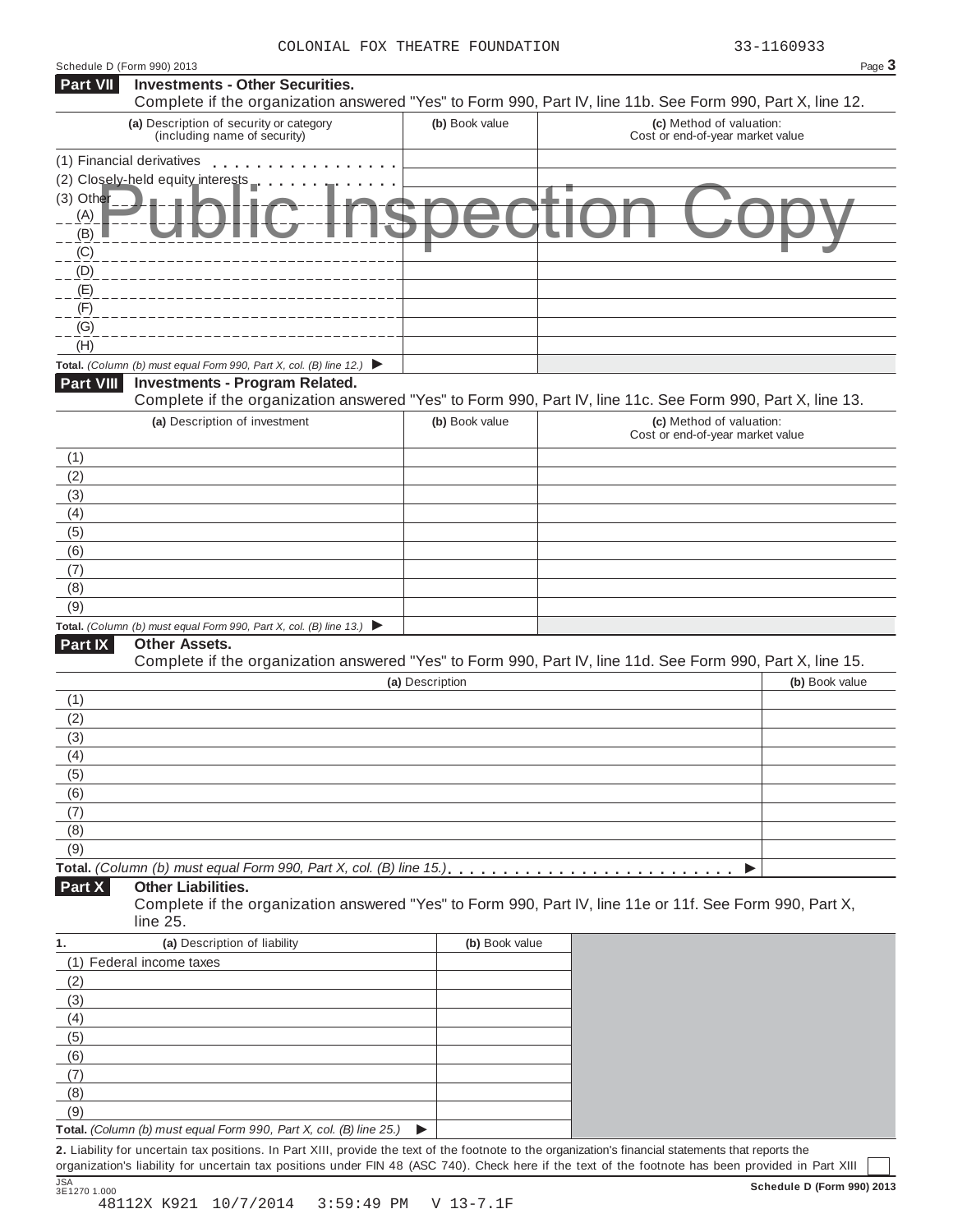|  |  |  | COLONIAL FOX THEATRE FOUNDATION |
|--|--|--|---------------------------------|
|--|--|--|---------------------------------|

|                       | Schedule D (Form 990) 2013                                                                                                                                         |    | Page 4 |
|-----------------------|--------------------------------------------------------------------------------------------------------------------------------------------------------------------|----|--------|
| Part XI               | Reconciliation of Revenue per Audited Financial Statements With Revenue per Return.<br>Complete if the organization answered "Yes" to Form 990, Part IV, line 12a. |    |        |
| 1                     | Total revenue, gains, and other support per audited financial statements                                                                                           | 1  |        |
| $\mathbf{2}$          | Amounts included on line 1 but not on Form 990, Part VIII, line 12:                                                                                                |    |        |
| a                     | Net unrealized gains on investments<br>2a                                                                                                                          |    |        |
| b                     | Donated services and use of facilities<br>2b                                                                                                                       |    |        |
| С                     | Recoveries of prior year grants<br><u> 2c</u>                                                                                                                      |    |        |
| d<br>е                | Other (Describe in Part XIII.)<br>2d<br>Add lines 2a through 2d                                                                                                    |    |        |
| 3                     | Subtract line 2e from line 1 [1] [1] Subtract line 2e from line 1                                                                                                  | 3  |        |
| 4                     | Amounts included on Form 990, Part VIII, line 12, but not on line 1:                                                                                               |    |        |
| a                     | Investment expenses not included on Form 990, Part VIII, line 7b<br>4a                                                                                             |    |        |
| b                     | 4b                                                                                                                                                                 |    |        |
| С                     | Add lines 4a and 4b<br>Total revenue. Add lines 3 and 4c. (This must equal Form 990, Part I, line 12.)                                                             | 4c |        |
| 5.<br>Part XII        | Reconciliation of Expenses per Audited Financial Statements With Expenses per Return.                                                                              | 5  |        |
|                       | Complete if the organization answered "Yes" to Form 990, Part IV, line 12a.                                                                                        |    |        |
| 1                     | Total expenses and losses per audited financial statements                                                                                                         | 1  |        |
| $\mathbf{2}$          | Amounts included on line 1 but not on Form 990, Part IX, line 25:                                                                                                  |    |        |
| a                     | Donated services and use of facilities<br>2a<br>.                                                                                                                  |    |        |
| b                     | Prior year adjustments<br>2b                                                                                                                                       |    |        |
| С                     | Other losses<br>2c                                                                                                                                                 |    |        |
| d                     | Other (Describe in Part XIII.)<br>2d<br>.                                                                                                                          |    |        |
| е                     | Add lines 2a through 2d                                                                                                                                            | 2e |        |
| 3                     | Subtract line 2e from line 1<br>de la carra de la carra de la                                                                                                      | 3  |        |
| 4                     | Amounts included on Form 990, Part IX, line 25, but not on line 1:                                                                                                 |    |        |
| a                     | Investment expenses not included on Form 990, Part VIII, line 7b<br>4a                                                                                             |    |        |
| b                     | Other (Describe in Part XIII.)<br>4b                                                                                                                               |    |        |
| С                     | Add lines 4a and 4b<br>Total expenses. Add lines 3 and 4c. (This must equal Form 990, Part I, line 18.)                                                            | 4c |        |
| 5<br><b>Part XIII</b> | <b>Supplemental Information.</b>                                                                                                                                   | 5  |        |
|                       | Provide the descriptions required for Part II, lines 3, 5, and 9; Part III, lines 1a and 4; Part IV, lines 1b and 2b; Part V, line 4; Part X, line                 |    |        |
|                       | 2; Part XI, lines 2d and 4b; and Part XII, lines 2d and 4b. Also complete this part to provide any additional information.                                         |    |        |
|                       |                                                                                                                                                                    |    |        |
|                       |                                                                                                                                                                    |    |        |
|                       |                                                                                                                                                                    |    |        |
|                       |                                                                                                                                                                    |    |        |
|                       |                                                                                                                                                                    |    |        |
|                       |                                                                                                                                                                    |    |        |
|                       |                                                                                                                                                                    |    |        |
|                       |                                                                                                                                                                    |    |        |
|                       |                                                                                                                                                                    |    |        |
|                       |                                                                                                                                                                    |    |        |
|                       |                                                                                                                                                                    |    |        |
|                       |                                                                                                                                                                    |    |        |
|                       |                                                                                                                                                                    |    |        |
|                       |                                                                                                                                                                    |    |        |
|                       |                                                                                                                                                                    |    |        |
|                       |                                                                                                                                                                    |    |        |

3E1271 1.000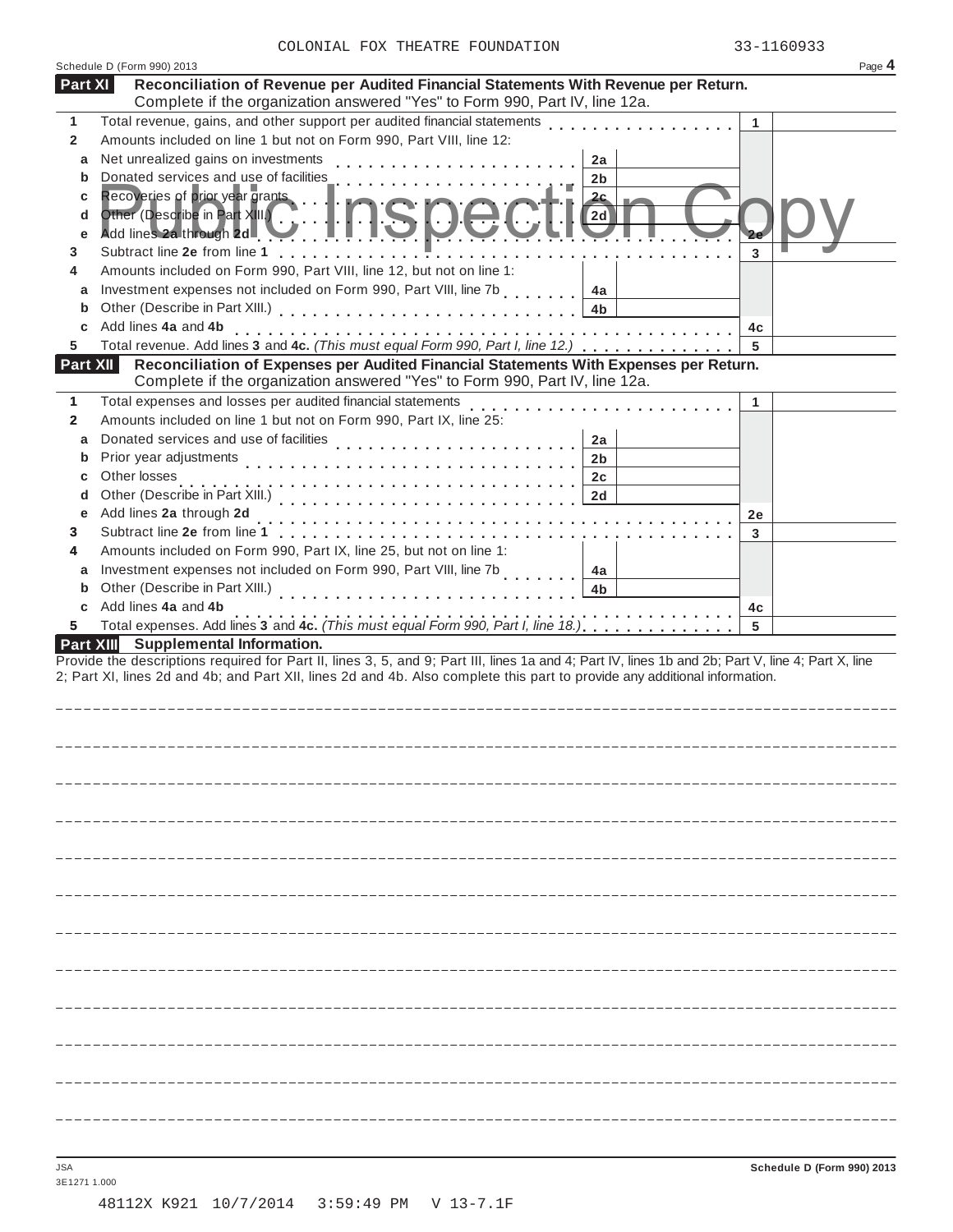# Public Inspection Copy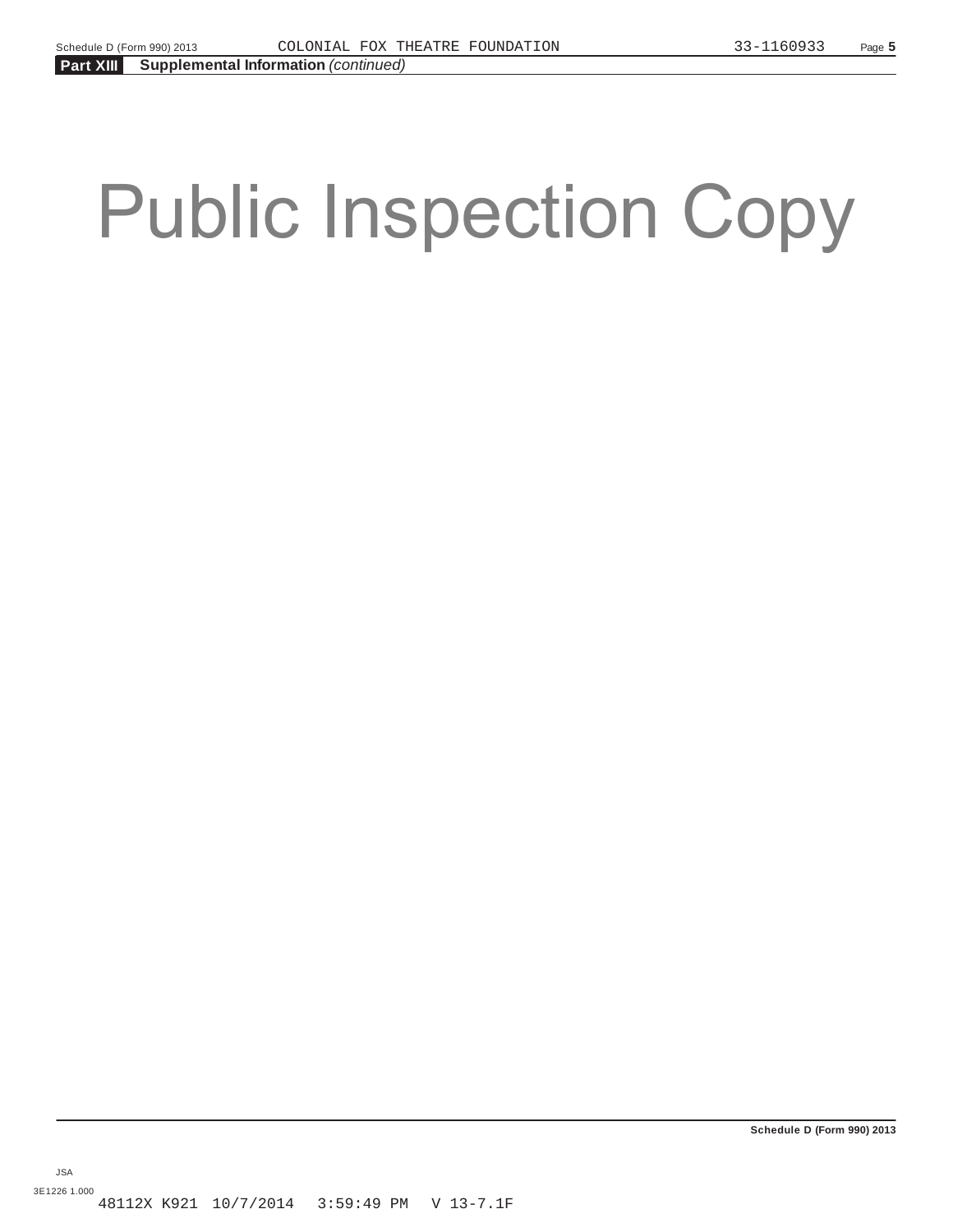**(Form 990 or 990-EZ)**

# Department of the Treasury<br>Internal Revenue Service<br>Name of the organization

**SCHEDULE O** Supplemental Information to Form 990 or 990-EZ  $\frac{1}{2}$ 

**Complete to provide information for responses to specific questions on Form 990 or 990-EZ or to provide any additional information.** Department of the Treasury<br> **Attach to Form 990 or 990-EZ.** Inspection

13 **Open to Public Employer identification number** 

COLONIAL FOX THEATRE FOUNDATION 33-1160933

PART VI, SECTION A, QUESTIONS 6, 7A & 7B ACTIVE MEMBERS WILL BE DESIGNATED EACH YEAR BY THE BOARD OF TRUSTEES AS Public Inspection Copy

THOSE WHO MAKE A MINIMUM CONTRIBUTION TO THE CORPORATION AS SPECIFIED BY THE BOARD OF TRUSTEES EACH YEAR AT THE ANNUAL MEETING. MEMBERSHIP RIGHTS WILL BE BASED IN A CURRENT CALENDAR YEAR ON A MINIMUM GIFT DURING THE PREVIOUS OR CURRENT CALENDAR YEAR.

TRUSTEES ARE ELECTED BY MAJORITY VOTE OF CURRENT TRUSTEES, NOT MEMBERS; HOWEVER MEMBERS MAY VOTE ON SPECIFIED ISSUES AND DECISIONS. AT EVERY MEETING, EACH MEMBER SHALL BE ABLE TO CASH ONE VOTE, WHICH MAY BE CAST EITHER IN PERSON OR BY PROXY. ALL PROXIES SHALL BE FILED IN WRITING WITH THE SECRETARY AND ENTERED IN THE MINUTES OF THE MEETING.

FORM 990, PART VI, SECTION B, QUESTION 11B

FORM 990 IS PREPARED BY AN INDEPENDENT ACCOUNTING FIRM BASED ON INFORMATION PROVIDED BY THE ORGANIZATION. THE FINAL VERSION OF THE FORM 990 IS PROVIDED TO EACH BOARD MEMBER BEFORE THE FORM IS FILED WITH THE IRS. FURTHER, THE FORM 990 IS REVIEWED BY THE BOARD MEMBERS PRIOR TO FILING THE FORM WITH THE IRS. THE PRESIDENT OF THE ORGANIZATION PRESIDES AND THE TREASURER LEADS THE REVIEW.

PART VI, SECTION B, QUESTION 12C BOARD MEMBERS AND ANY PARTIES WITH DELEGATED POWERS ARE REQUIRED TO SIGN A WRITTEN CONFLICT OF INTEREST POLICY ON AN ANNUAL BASIS. ANY MEMBER